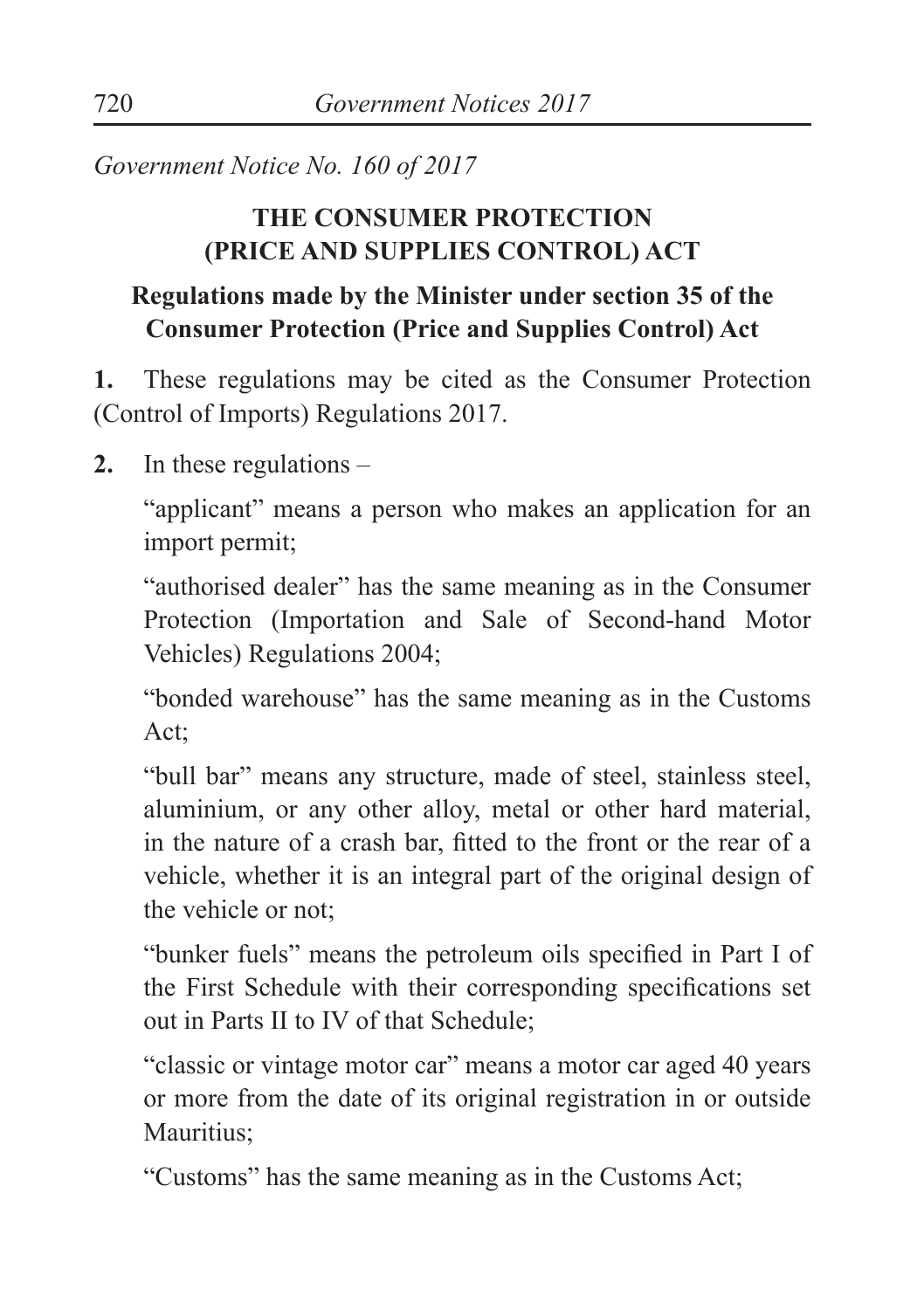"customs territory" –

- (a) means that part of Mauritius over which customs authority is exercisable, excluding a freeport zone;
- (b) with respect to the import of rough diamonds, includes a freeport zone; and
- (c) with respect to bunker fuels, includes a freeport zone, or any other storage infrastructure, whether onshore or at sea, intended to replenish seagoing vessels with bunker fuels;

"date of shipment" means the date of –

- (a) a Bill of Lading;
- (b) an Airway Bill or the flight appearing therein, whichever is the later;
- (c) a Postal Receipt; or
- (d) a Notice of Arrival of goods issued by an organisation providing a courier service;

"Director-General" has the same meaning as in the Mauritius Revenue Authority Act;

"freeport zone" has the same meaning as in the Freeport Act;

"hook of small size" has the same meaning as in the Fisheries and Marine Resources (Prohibition of the Use of Hooks of Small Size) Regulations 2011;

"H.S. Code" means the H.S. Code referred to in the Customs Tariff Act;

"import" –

- (a) means bring into the customs territory or cause to be brought into the customs territory; and
- (b) includes the removal of goods from the freeport zone for the local market;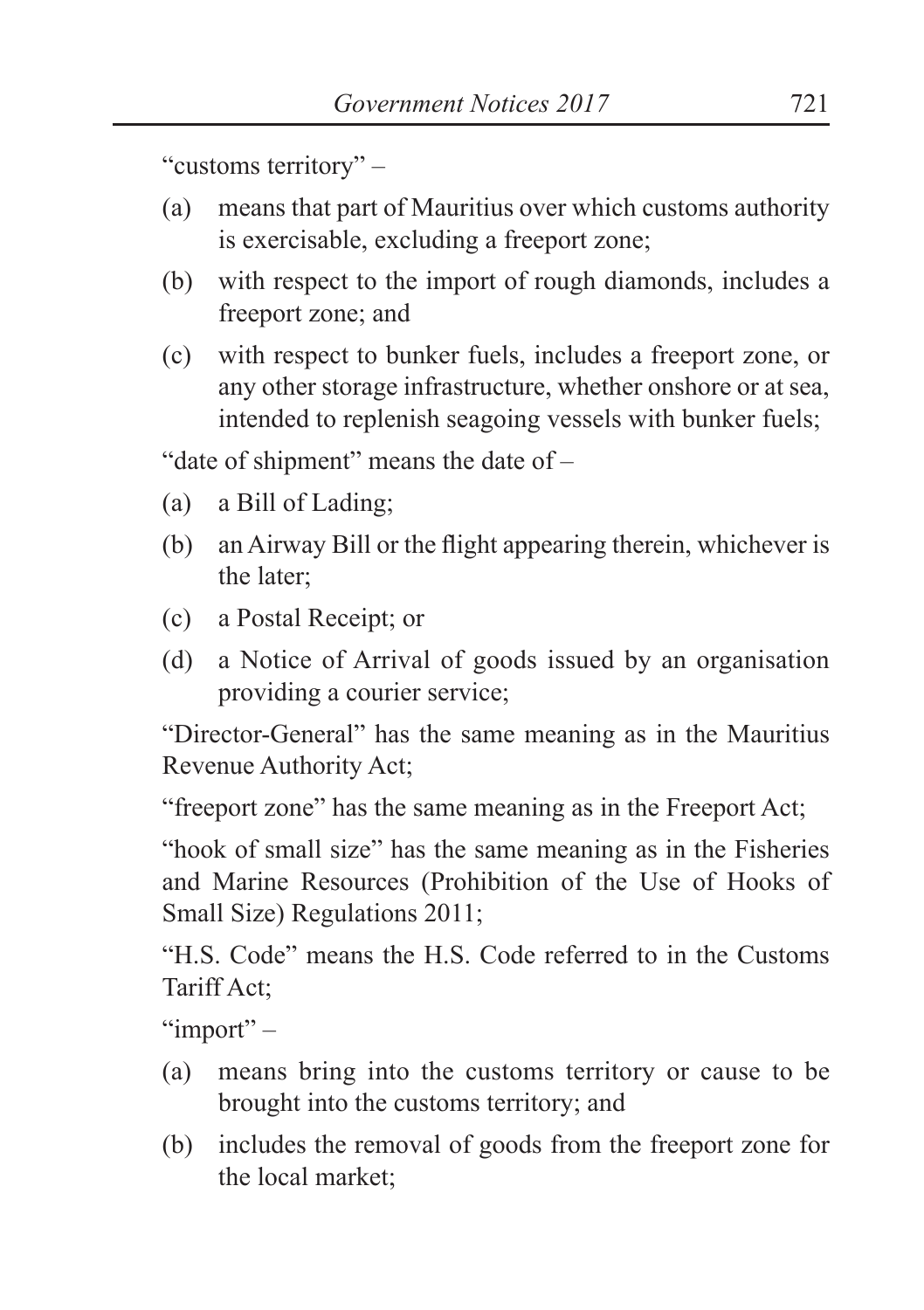"import permit" means the import permit referred to in regulation 4;

"individual importer" means any person or body, specified in Part I of the Second Schedule, importing a second-hand motor vehicle for his or its bona fide personal use;

"motor car" has the same meaning as in the Road Traffic Act;

"motor vehicle" has the same meaning as in the Road Traffic Act;

"originating from Japan" means any second-hand motor vehicle part or accessory or any second-hand motor vehicle exported from Japan –

- (a) directly to Mauritius; or
- (b) to Mauritius and passing through any other country on their voyage to Mauritius, whether transhipped in that other country or not;

"prohibited goods" means the goods specified in the Third Schedule;

"remove" means –

- (a) to remove from the customs territory;
- (b) to remove from a freeport zone through the customs territory;
- (c) to remove from a bonded warehouse; or
- (d) in relation to bunker fuels, to remove from any storage infrastructure, whether onshore or at sea, intended to replenish seagoing vessels with bunker fuels, on payment of all duties and taxes;

"restricted goods" means the goods specified in the Fourth Schedule;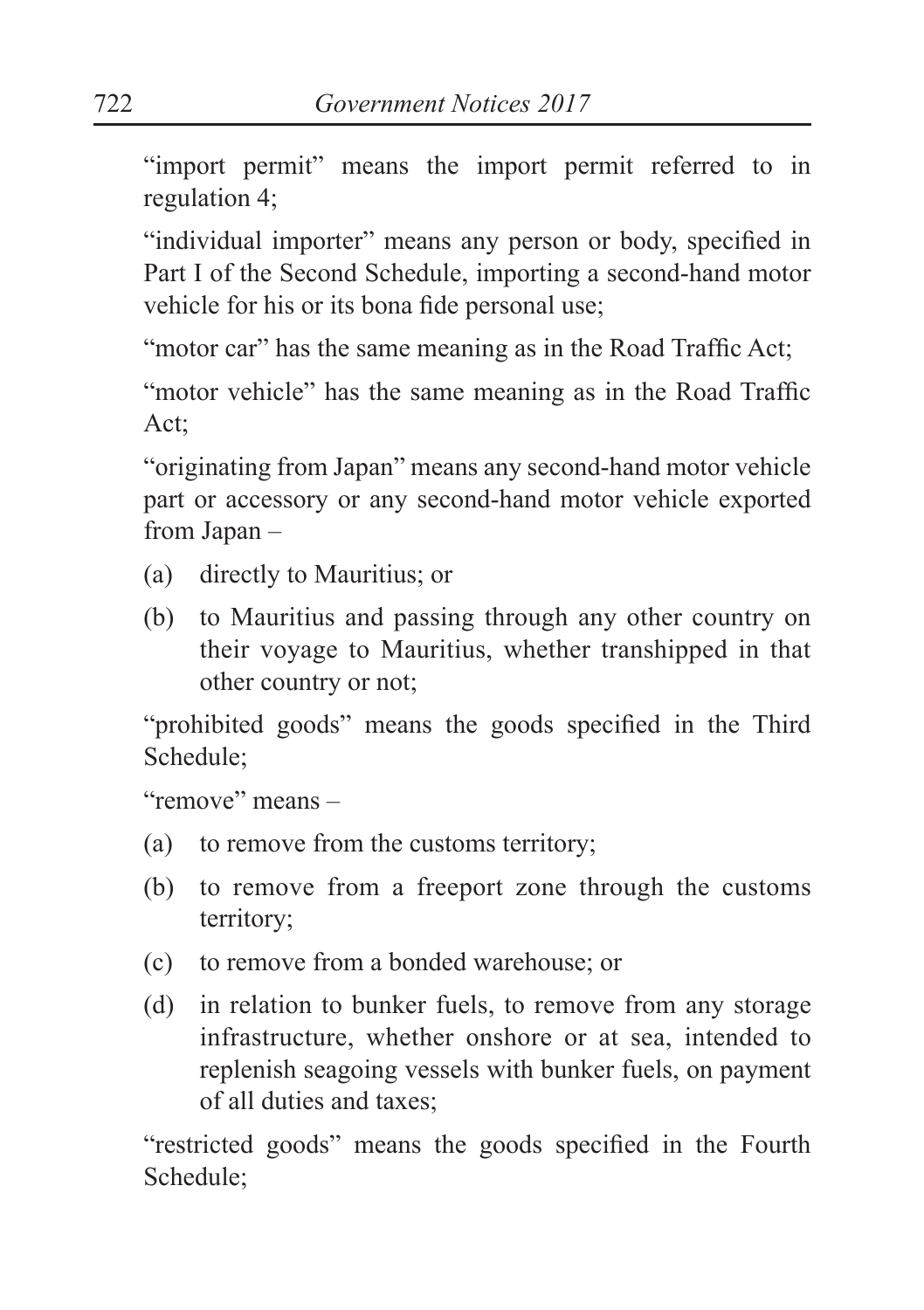"second-hand motor vehicle" means a used or reconditioned motor vehicle;

"TradeNet" has the same meaning as in the Customs (Use of Computer) Regulations 1997;

"transhipment" has the same meaning as in the Customs Act;

"value" has the same meaning as in the Customs Act.

**3.** No person shall import any prohibited goods.

**4.** (1) Subject to paragraph (2), no person shall import any restricted goods unless he holds an import permit.

(2) No import permit shall be required in respect of the following restricted goods –

- (a) household and personal effects of a passenger, excluding second-hand motor vehicles, second-hand equipment and tools for commercial or industrial use;
- (b) samples of no commercial value involving no transfer of funds;
- (c) goods for ship stores and transhipment, excluding bunker fuels; or
- (d) goods donated to the Government of Mauritius by a foreign Government.

**5.** (1) An application for an import permit shall be made to the Permanent Secretary –

- (a) before the shipment of any restricted goods; or
- (b) in relation to restricted goods in the freeport zone, before the removal of the goods from the freeport zone.

(2) The application shall be made electronically in the form set out in the Fifth Schedule or by any other means acceptable to the Permanent Secretary.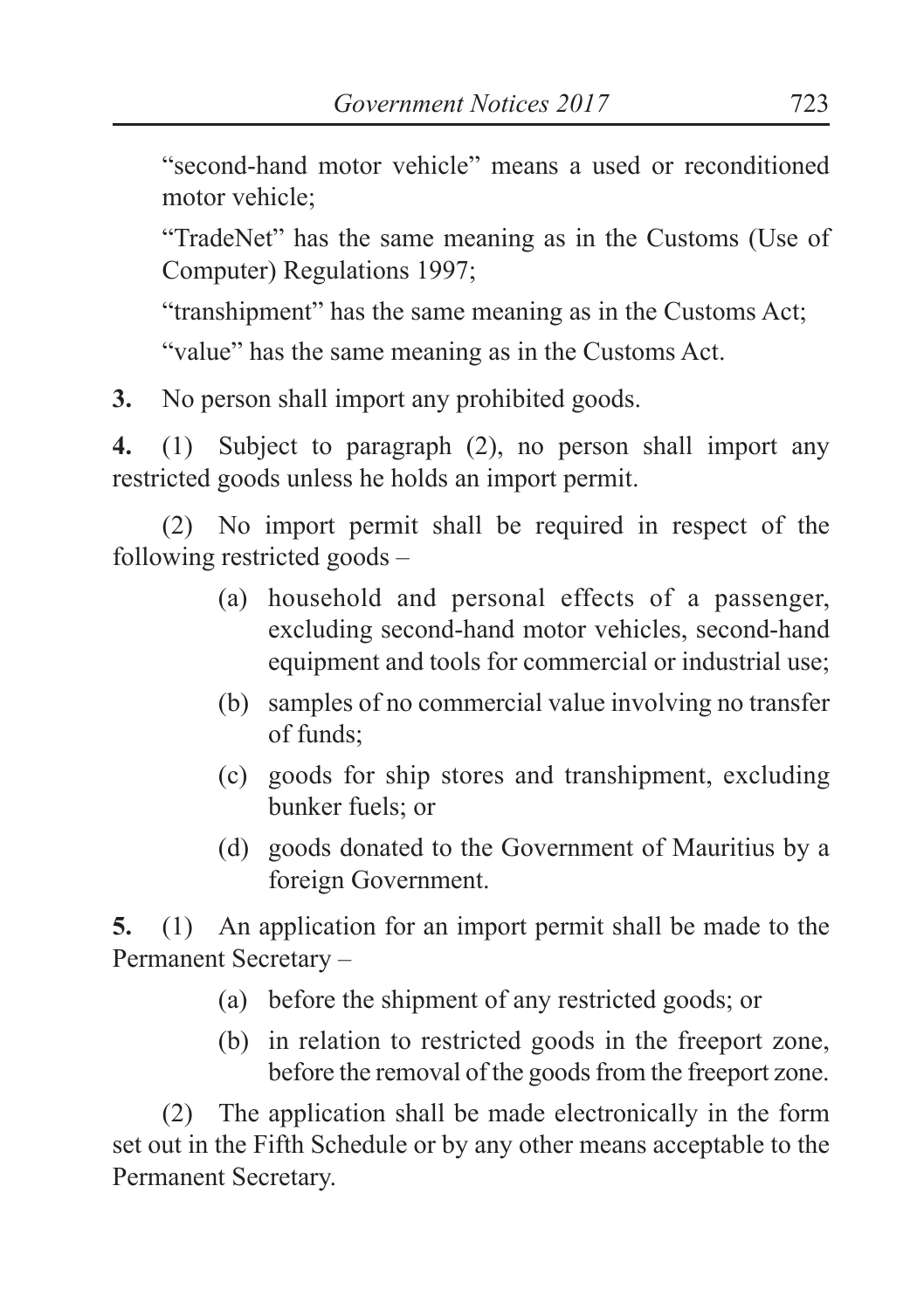(3) The Permanent Secretary may, before issuing an import permit –

- (a) consult such person; and
- (b) request the applicant to furnish such information or document, as he considers necessary.
- (4) The Permanent Secretary shall
	- (a) subject to paragraphs (5) and (6), issue an import permit where an applicant complies with the requirements of these regulations; or
	- (b) refuse to issue an import permit where an applicant fails to comply with the requirements of these regulations.

(5) The Permanent Secretary shall, in relation to the restricted goods specified in the first column of the Sixth Schedule, issue an import permit, subject to the restrictions specified in the second column of that Schedule.

(6) (a) Subject to subparagraph (b), the Permanent Secretary shall, in relation to the restricted goods specified in the first column of the Seventh Schedule, issue an import permit, subject to the conditions specified in the second column of that Schedule.

 (b) Every document submitted to the Permanent Secretary shall, in relation to the goods specified in items 5 and 6 of the Seventh Schedule, bear the chassis number and Vehicle Identification Number of the vehicle.

- **6.** (1) An import permit shall
	- (a) be valid for a period of 12 months;
	- (b) not be transferable;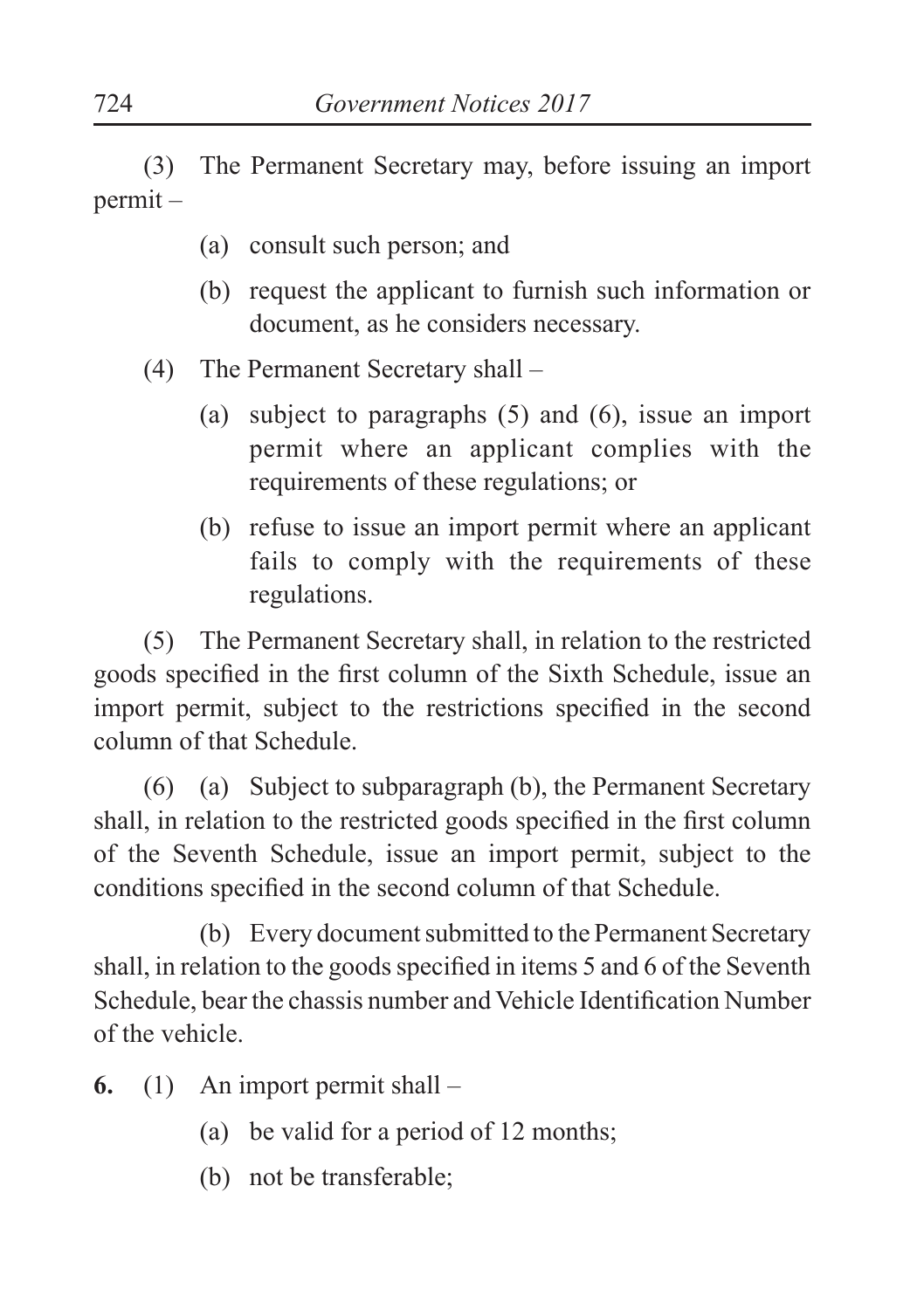- (c) relate to the restricted goods specified in the permit; and
- (d) be subject to such terms and conditions as the Permanent Secretary may impose.

(2) Subject to these regulations, any restricted goods shall be shipped on or after the date of the issue of the import permit but not after the date of validity of the permit.

(3) The Permanent Secretary may, where the holder of an import permit makes a request electronically through the TradeNet to that effect, amend any of the following matters contained in the permit –

- (a) the quantity of the restricted goods;
- (b) the value of the restricted goods;
- (c) the country of origin;
- (d) the country from which the restricted goods are consigned;
- (e) the name and address of the beneficiary;
- (f) the mode of payment; and
- (g) the name of the bank.

(4) An import permit issued under these regulations shall be without prejudice to the obligation of the holder of that permit to comply with any other enactment relating to the restricted goods covered by that permit.

(5) The Permanent Secretary may cancel an import permit where he is satisfied that the holder of the permit no longer requires the permit.

(6) No person, other than the holder of an import permit, shall retain the permit in his custody.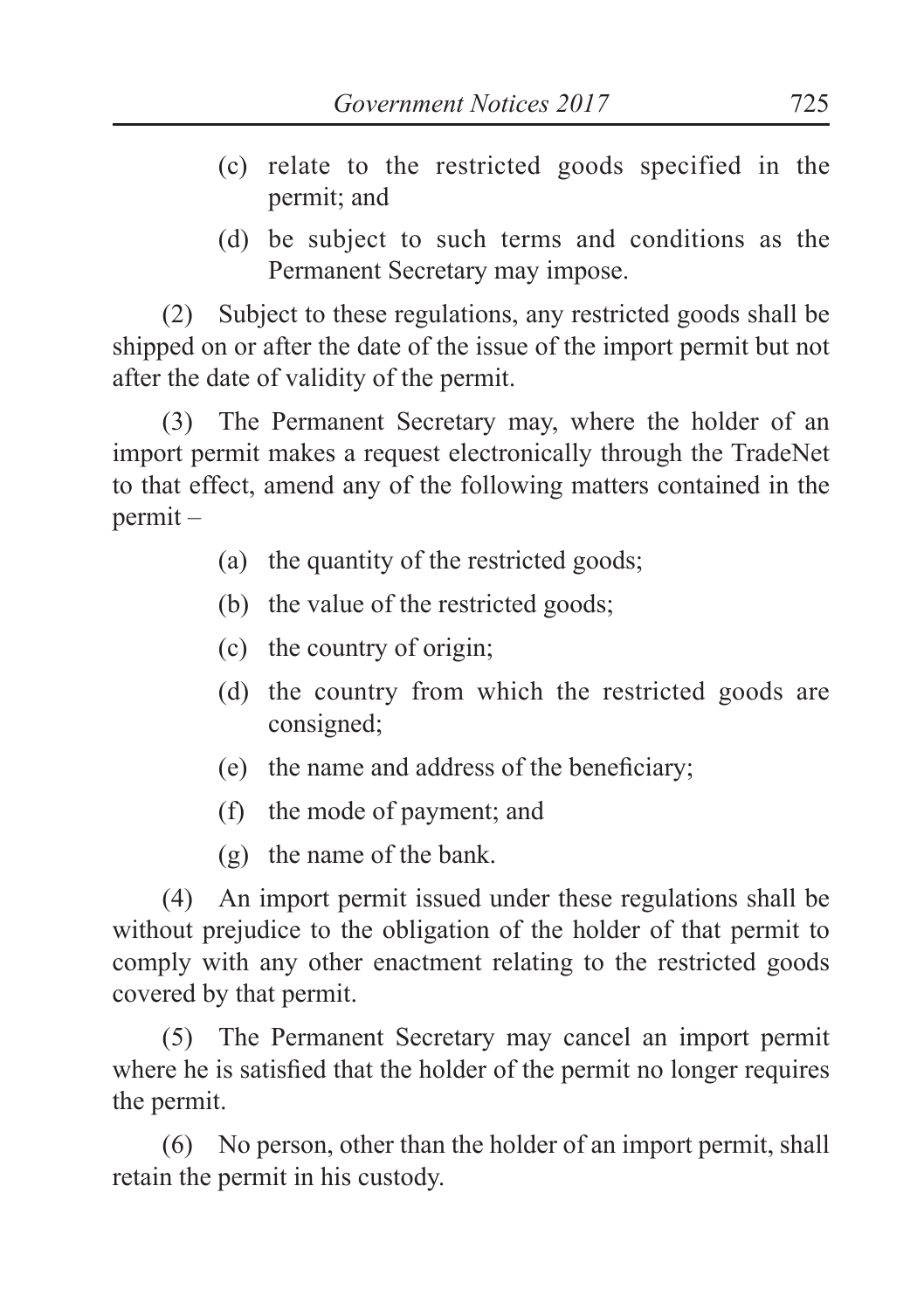**7.** (1) Subject to paragraph (2), the Permanent Secretary may, on good cause shown by an importer in respect of restricted goods already imported, issue an import permit subject to the payment by the importer to the Director-General of a fee of –

- (a) 60,000 rupees, in the case of a second-hand motor vehicle; or
- (b) 6,000 rupees, in the case of any other restricted goods.

(2) (a) The fee of 60,000 rupees payable under paragraph (1)(a) shall not apply to individual importers.

(b) The fee of  $6,000$  rupees payable under paragraph  $(1)(b)$ shall not apply to the category of importers specified in Part II of the Second Schedule.

**8.** (1) No person shall remove any restricted goods from Customs unless –

- (a) he holds an import permit; and
- (b) subject to regulation 9, he obtains the clearance of the Director-General.

(2) The Director-General may, for the purpose of granting a clearance under paragraph (1) –

- (a) request the holder of the permit to furnish scanned copies of –
	- (i) the documents specified in section 16 of the Customs Act; and
	- (ii) any other document which the Director-General considers necessary;
- (b) consult such person as he considers necessary.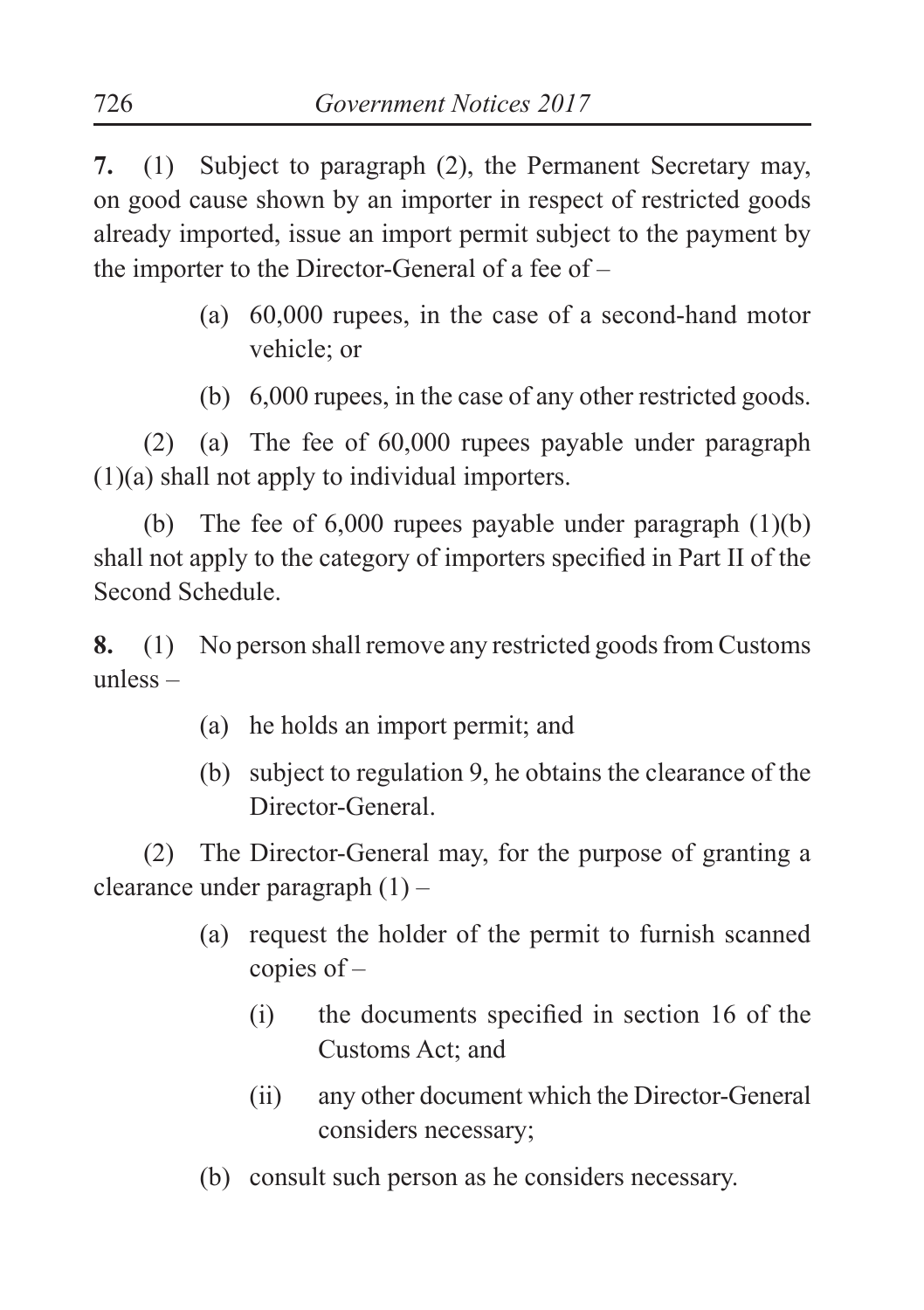(3) The Director-General shall, in addition to the other conditions specified in these regulations, grant clearance in relation to bunker fuels where –

- (a) on arrival in the customs territory, the bunker fuels are inspected by the local branch of such independent international inspection body or local inspection body as the Permanent Secretary may approve; and
- (b) the importer submits a certificate, issued by an inspection body referred to in subparagraph (a), certifying that the bunker fuels comply with the specifications set out in Parts II to IV of the First Schedule, as the case may be.

(4) Where an import permit is issued after the date of shipment of the restricted goods, the Director-General may grant clearance subject to payment by the holder of the permit to the Director-General of a fee of 6,000 rupees.

(5) The fee payable under paragraph (4) shall not apply to the category of importers specified in Part II of the Second Schedule.

**9.** (1) Subject to paragraph (3), the Permanent Secretary shall, in respect of second-hand motor vehicles, grant the clearance referred to in regulation  $8(1)(b)$ , subject to the conditions specified in these regulations and such other conditions as he may determine.

(2) The Permanent Secretary may, for the purpose of granting a clearance under paragraph (1) –

- (a) request the holder of the permit to furnish scanned copies of –
	- (i) the documents specified in section 16 of the Customs Act; and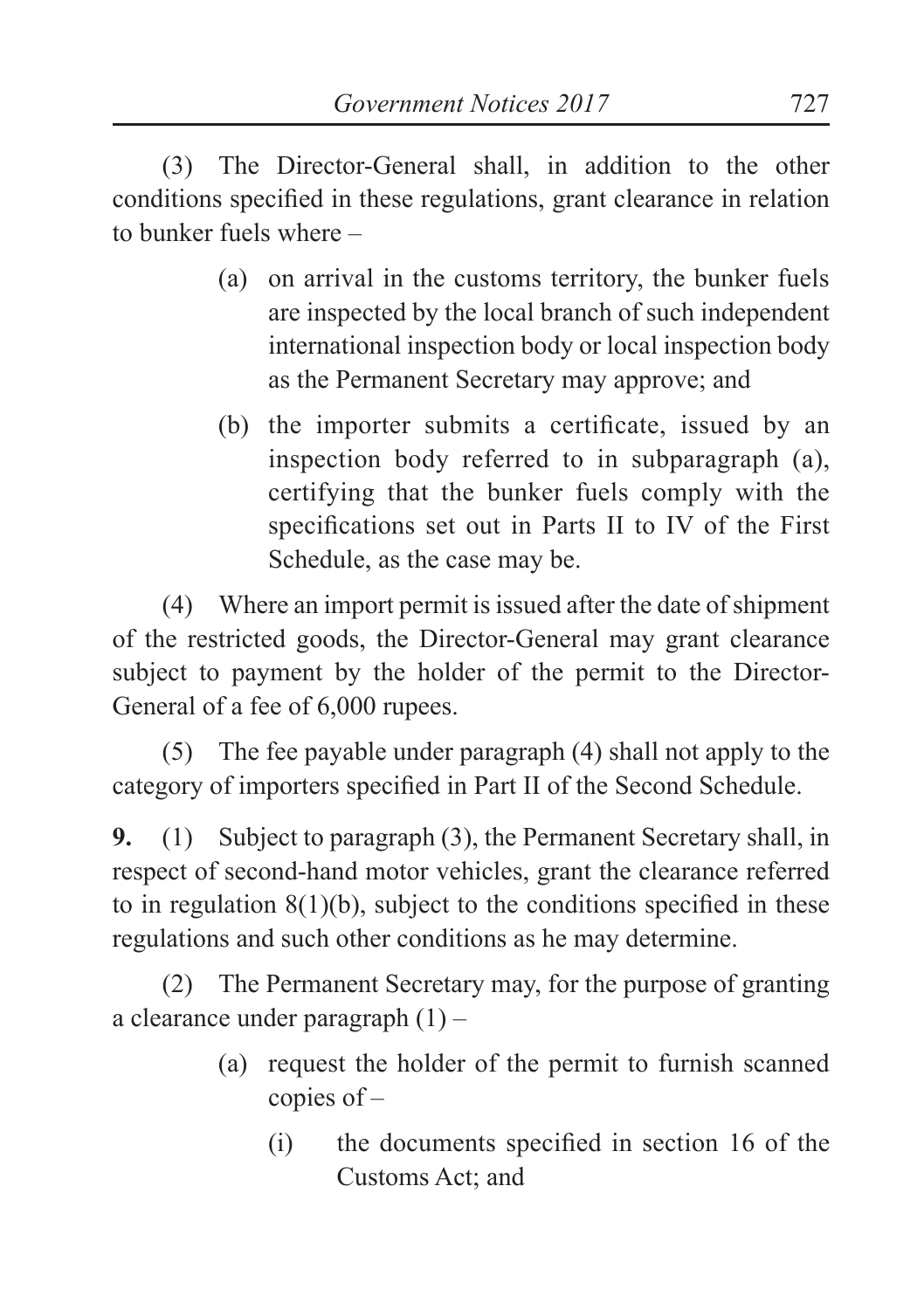- (ii) any other document which the Permanent Secretary considers necessary;
- (b) consult such person as he considers necessary.

(3) (a) Any vehicle imported under item  $5(a)$ , (b), (c), (d) or (e) of the Seventh Schedule shall, except where the vehicle is imported by an individual importer, be covered by an inspection certificate in the form set out in the Eighth Schedule.

(b) The inspection certificate shall emanate from a competent authority recognised by the Permanent Secretary and shall certify –

- (i) that the vehicle has been inspected not earlier than 2 months before the date of shipment;
- (ii) that the vehicle is not stolen;
- (iii) the roadworthiness and usability of the vehicle; and
- (iv) where the vehicle is imported from Japan, the auction grade of that vehicle.

(c) Any person who submits an inspection certificate containing false or misleading information shall commit an offence and shall, on conviction, be liable to a fine not exceeding 100,000 rupees and to imprisonment for a term not exceeding 3 years.

 (d) The Permanent Secretary may cease to recognise an authority as a competent authority where that authority has issued an inspection certificate containing false and misleading information.

 (e) Where the holder of an import permit fails to furnish an inspection certificate referred to in subparagraph (a), the Permanent Secretary shall grant clearance subject to –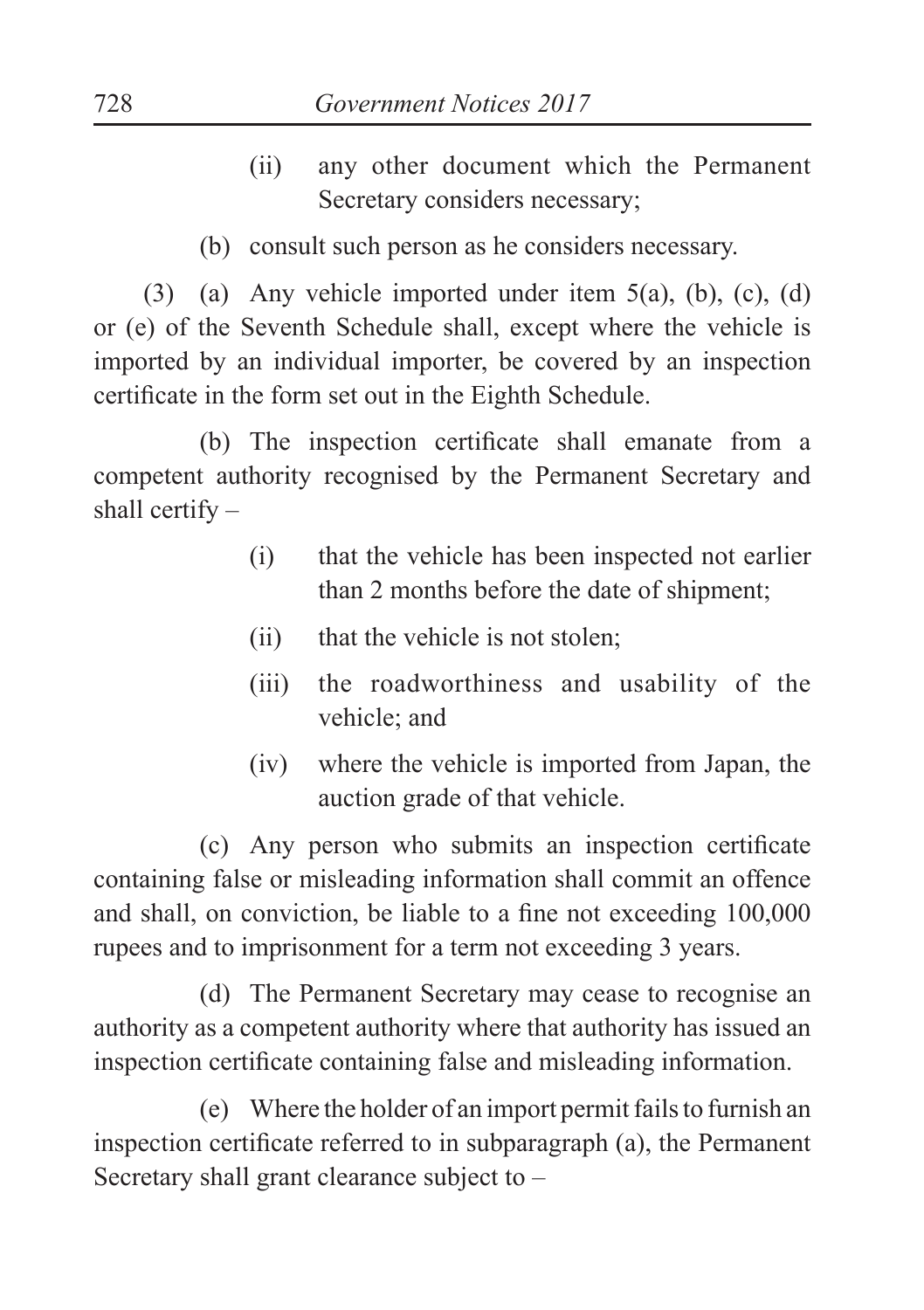- (i) the payment of a fee of 20,000 rupees to the Director-General;
- (ii) the vehicle being inspected by the local branch of *Bureau Veritas* or *Société Générale de Surveillance*, or by any local inspection body acceptable to the Permanent Secretary; and
- (iii) the submission of an inspection certificate in the form set out in the Eighth Schedule.
- (f) In this paragraph –

"competent authority" means –

- (a) an overseas branch of *Bureau Veritas* or *Société Générale de Surveillance*;
- (b) an authority in the exporting country recognised by the Permanent Secretary; or
- (c) with regard to Japan, South Africa and the United Kingdom, an authority specified in the Ninth Schedule,

which –

- (i) submits a yearly bank guarantee of USD 100,000, in favour of the Government of Mauritius, to the Permanent Secretary;
- (ii) gives an undertaking to the Permanent Secretary that it will only issue inspection certificates which contain true and correct information; and
- (iii) abides by such conditions as the Permanent Secretary may determine.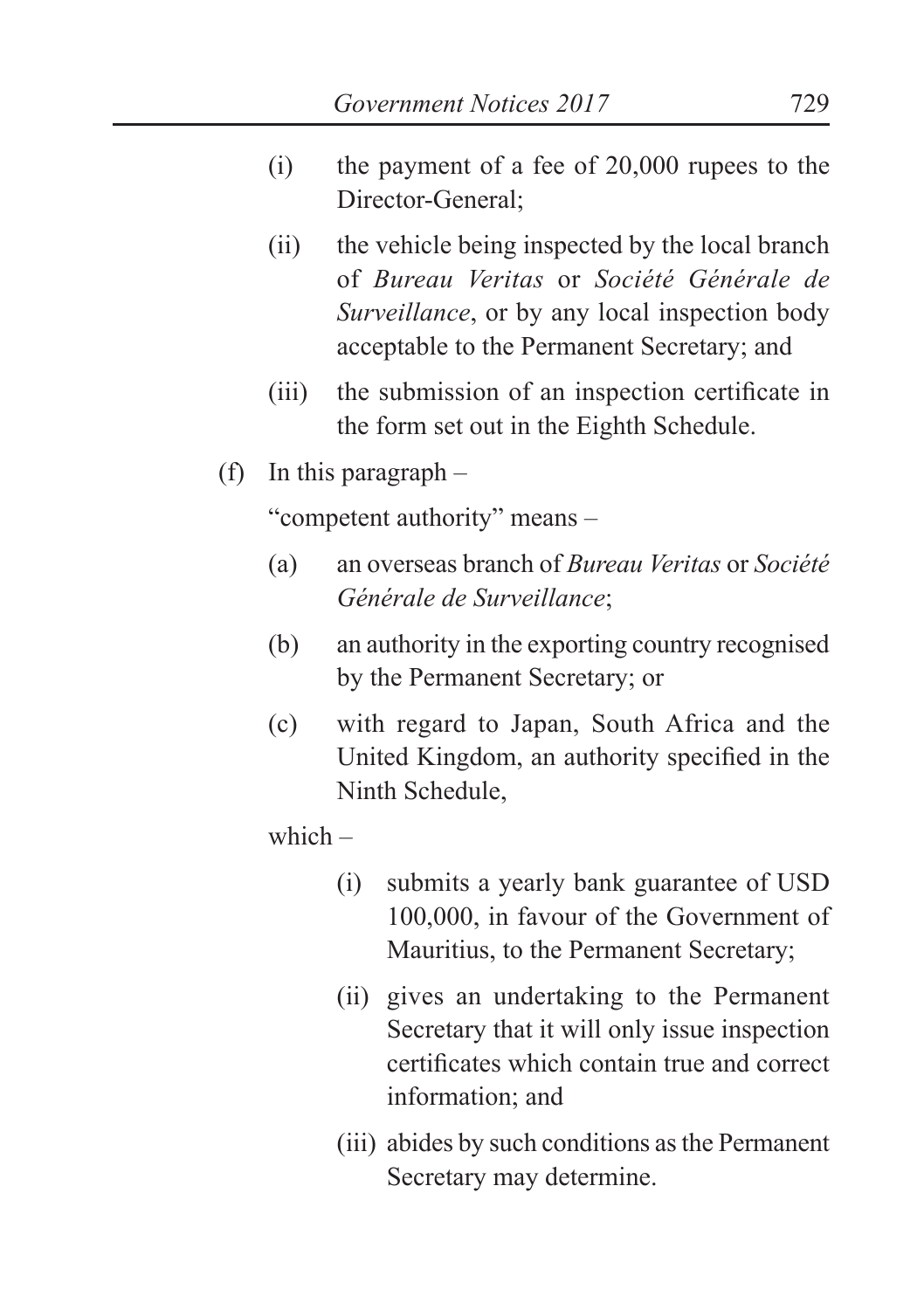(4) Where an import permit is issued after the date of shipment of the second-hand motor vehicle, the Permanent Secretary may grant clearance subject to payment by the holder of the permit to the Director-General of a fee of 60,000 rupees.

(5) The fee payable under paragraph (4) shall not apply to individual importers.

**10.** (1) Subject to paragraph (2), the Permanent Secretary or Director-General, as the case may be, shall not grant clearance where –

- (a) the holder of an import permit does not produce the documents specified in regulation 8 or 9, as the case may be; and
- (b) after consulting any person, he is satisfied that the clearance cannot be granted.

(2) For the purpose of granting clearance, the Permanent Secretary or Director-General, as the case may be, may, in the absence of the scanned copy of the original invoice and the relevant shipping documents, accept –

- (a) a scanned copy of the original Bill of Lading or Airway Bill or the Postal Receipt or Notice of Arrival of goods issued by an organisation providing a courier service or such other document acceptable to him; or
- (b) a scanned copy of the original Customs Provisional Bill of Entry and final Customs Bill of Entry.

**11.** The fees payable to the Permanent Secretary or Director-General, as the case may be, under these regulations –

(a) shall be paid electronically through the TradeNet; or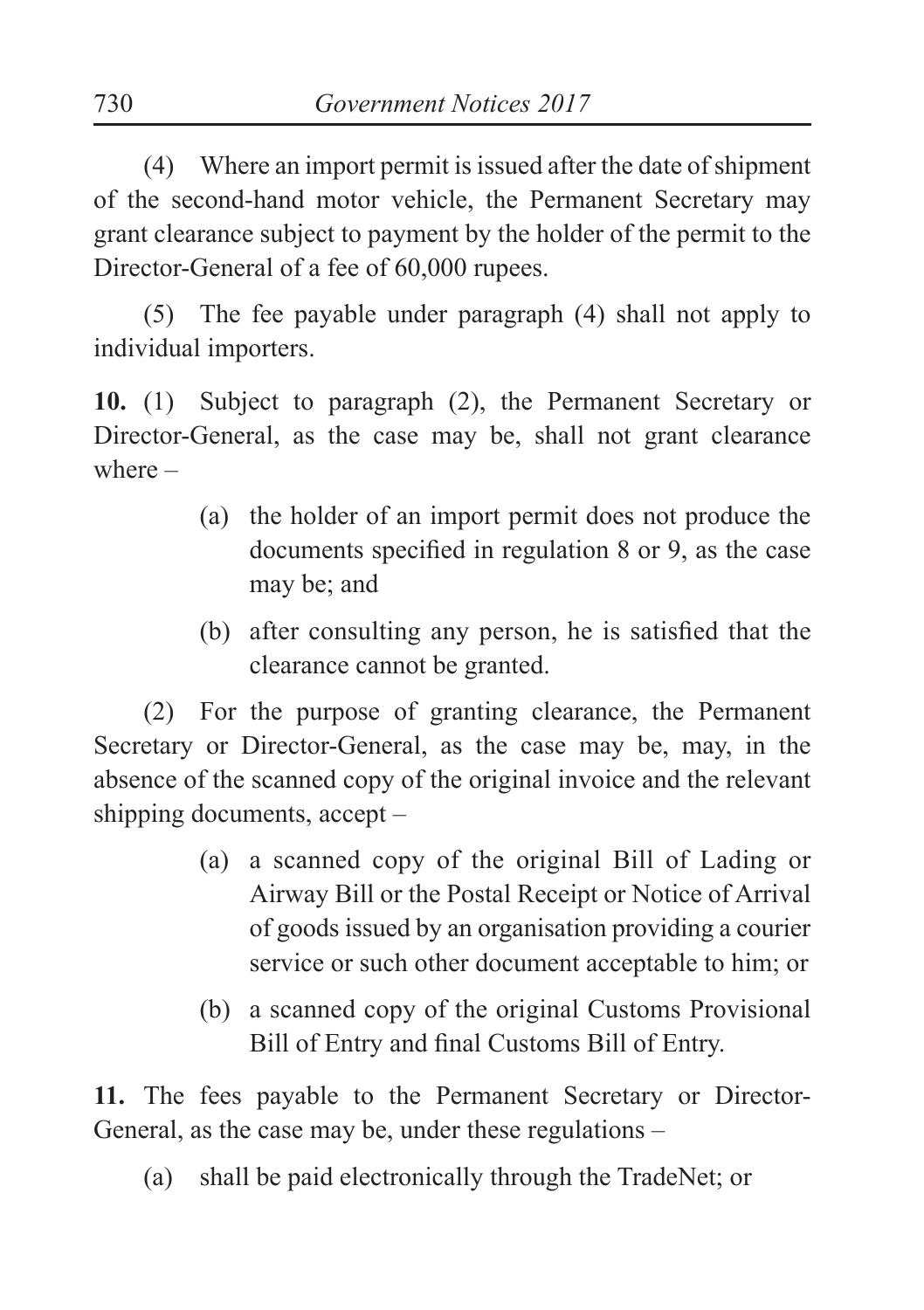(b) may, in exceptional and unforeseen circumstances, be paid in such other manner as the Permanent Secretary or Director-General, as the case may be, may determine.

**12.** (1) An importer shall, for the purpose of paragraph (2), keep the original of any document or record submitted to the Permanent Secretary or Director-General pursuant to these regulations for a period of 5 years.

(2) The Permanent Secretary may, within the period specified in paragraph (1), request an importer to produce any original document and record.

(3) No importer shall fail to comply with any request made under paragraph (2).

(4) The Permanent Secretary may, for the purpose of these regulations, cause the importer to effect payment of any fee, as applicable.

**13.** The Consumer Protection (Control of Imports) Regulations 1999 are revoked.

**14.** An application for an import permit made prior to the coming into operation of these regulations shall be dealt with in accordance with the revoked Consumer Protection (Control of Imports) Regulations 1999.

**15.** These regulations shall come into operation on 11 August 2017.

Made by the Minister on 11 August 2017.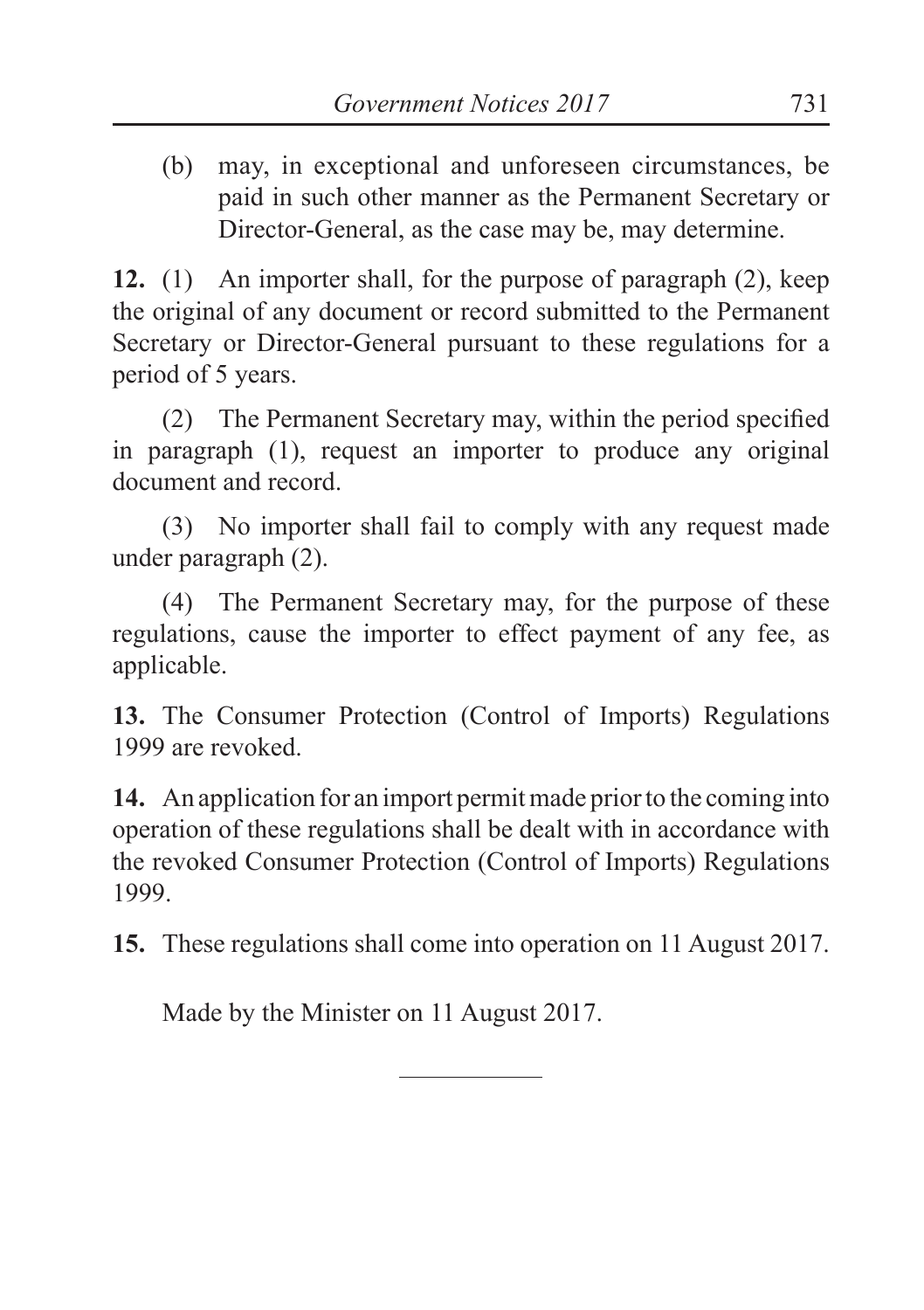#### **FIRST SCHEDULE**

[Regulations 2 and 8(3)(b)]

#### **BUNKER FUELS**

## **PART I**

High speed diesel (GAS OIL) 0.25% sulphur

Fuel oil HSFO 180 CST catalytic cracked product

Fuel oil HSFO 380 CST

## **PART II – HIGH SPEED DIESEL (GAS OIL) 0.25% SULPHUR**

| <b>Characteristics</b>                           | Units              | Limits           | <b>Test methods</b>                                       |
|--------------------------------------------------|--------------------|------------------|-----------------------------------------------------------|
| Visual appearance                                |                    | $Clear + bright$ |                                                           |
| <b>CETANE NUMBER</b>                             |                    | Min.<br>49       | <b>ASTM D 613-08</b>                                      |
| Acid number, strong                              | $mg \text{ KOH/g}$ | Max.<br>NIL.     | <b>ASTM D 974-08</b>                                      |
| Acid number, total                               | mg KOH/g           | Max<br>0.25      | <b>ASTM D 974-08</b>                                      |
| Ash                                              | $\%W$              | Max.<br>0.01     | <b>ASTM D 482-07</b>                                      |
| Carbon residue,<br>ramsbottom on $10\%$          |                    | Max              |                                                           |
| residue                                          | $\%W$              | 0.20             | <b>ASTM D 524-04</b>                                      |
| Cloud point                                      | $\circ$ C          | Max.<br>15.5     | $2500 - 05/$<br><b>ASTM</b><br>D<br>D5771-05              |
| Colour, ASTM                                     |                    | Max.<br>2.50     | $1500 - 07/$<br><b>ASTM</b><br>D<br><b>ASTM D 6045-04</b> |
| Corrosion, copper<br>strip 3h at $100^{\circ}$ C |                    | Max<br>No.1      | <b>ASTM D 130-04</b>                                      |
| Distillation 50%<br>recovered at                 | $\rm ^{\circ}C$    | To report        | $ASTM D 86-07b$                                           |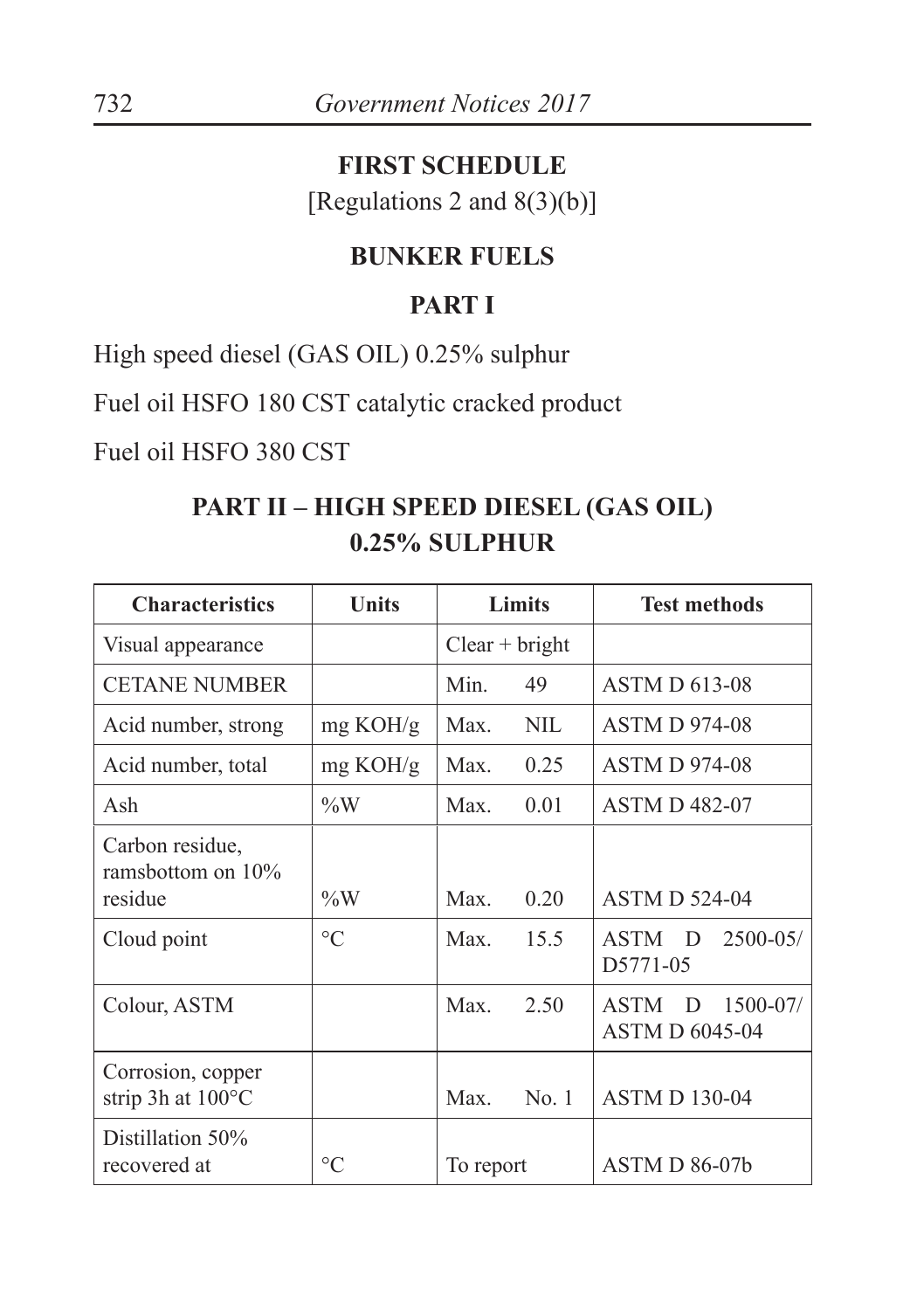| <b>Characteristics</b>                    | <b>Units</b>    |                    | <b>Limits</b>         | <b>Test methods</b>                                  |
|-------------------------------------------|-----------------|--------------------|-----------------------|------------------------------------------------------|
| Distillation 90%<br>recovered at          | $\rm ^{\circ}C$ | Max.               | 366                   |                                                      |
| Distillation 95%<br>recovered at          | $\rm ^{\circ}C$ | Max                | 385                   |                                                      |
| Flash point, PMC                          | $\rm ^{\circ}C$ | Min                | 66                    | <b>ASTM D 93-08</b>                                  |
| Pour point                                | $\rm ^{\circ}C$ | Max                | 6                     | <b>ASTM D 97-081D</b><br>5949-01                     |
| Density at $15^{\circ}$ C                 | Kg/L            | Min<br>Max         | 0.82<br>0.860         | <b>ASTM D 1298-99</b><br>$(2005)/D4052-96$<br>(2002) |
| Sediment                                  | $\%W$           | Max.               | 0.01                  | <b>ASTM D 473-07</b>                                 |
| Sulphur                                   | $\%W$           | Max.               | 0.25                  | ASTM D - 4294-03                                     |
| Viscosity, kinematic<br>at $40^{\circ}$ C | <b>CST</b>      | Min<br>Max         | $\mathfrak{D}$<br>4.5 | <b>ASTM D 445-06</b>                                 |
| Water                                     | $\%V$           | Max.               | 0.05                  | ASTM D 4377-00(11)                                   |
| Conductivity at 20°C                      | Ps/m            | Min<br>$Max$ .     | 75<br>350             | D <sub>2624</sub> -07                                |
| <b>CFPP</b>                               | $\rm ^{\circ}C$ | Max. $0^{\circ}$ C |                       | IP309-9                                              |

# **PART III – FUEL OIL HSFO 180 CST CATALYTIC CRACKED PRODUCT**

| <b>Characteristics</b>                   | <b>Units</b> | <b>ISO/IP Methods</b> | Min | <b>Max</b> |
|------------------------------------------|--------------|-----------------------|-----|------------|
| Density at $15^{\circ}$ C                | Kg/L         | IP 160-99             |     | 0.990      |
| Kinematic viscosity at<br>$50^{\circ}$ C | <b>CST</b>   | ISO 3104-1994         |     | 172.1      |
| Sulphur content                          | $\%$ (rn/m)  | ISO 8754-2003E        |     | 3.5        |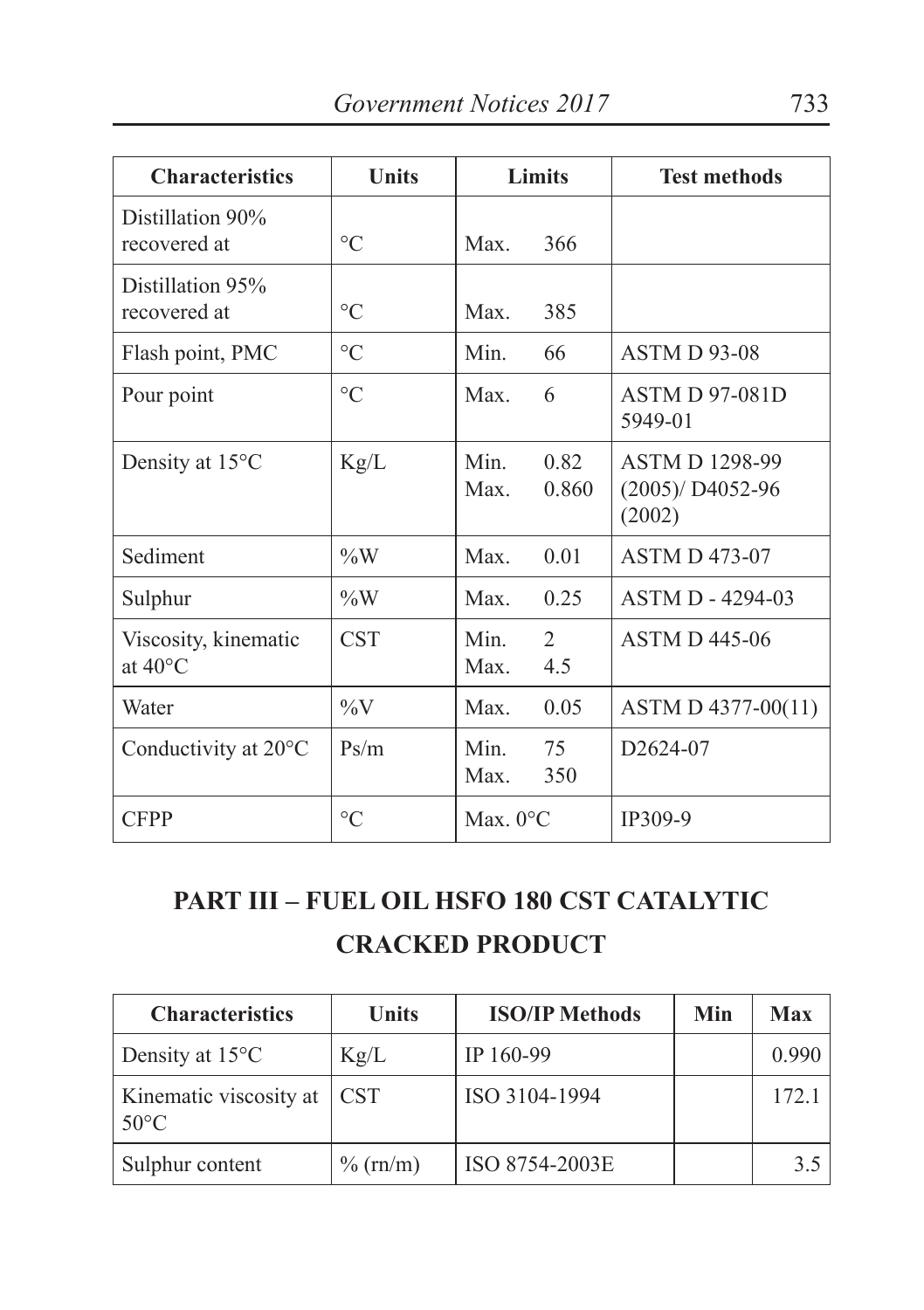| <b>Characteristics</b>          | <b>Units</b>        | <b>ISO/IP Methods</b>                      | Min | <b>Max</b>     |
|---------------------------------|---------------------|--------------------------------------------|-----|----------------|
| Pour point                      | $\circ$ C           | ISO 3016-1994E                             |     | 15             |
| Flash point (PMCC)              | $\rm ^{\circ}C$     | ISO 2719-2002E                             | 64  |                |
| Water                           | $\frac{0}{0}$ (v/v) | ISO 3733-1999                              |     | 0.38           |
| Carbon residue                  | $\%$ (m/m)          | ISO 10370-1993E                            |     | 14.1           |
| Ash                             | $\%$ (m/m)          | ISO 6245-200IE                             |     | 0.08           |
| Vanadium                        | mg/kg               | XTD ISO 10478-1994                         |     | 194            |
| Aluminium plus<br>silicon       | mg/kg               | ISO 10478-1994                             |     | 56             |
| Total sediment,<br>potential    | $\%$ (m/m)          | <b>ISO</b><br>10307-2-1993E<br>Procedure B |     | 0.08           |
| Total sediment,<br>existent     | $\%$ (m/m)          | ISO 10307-1-1993                           |     | 0.08           |
| Total sediment,<br>differential | $\%$ (m/m)          | Calculations                               |     | 0.5            |
| Strong acid number              | mg/KOH/g            | ISO 6618-1997/IP139-<br>98(2004)           |     | <b>NIL</b>     |
| Total acid number               | mg/KOH/g            | ISO 6619-1988/IP177-<br>96(2004)           |     | 2.7            |
| Zinc                            | mg/kg               | IP 501-05/ICP-MS                           |     | 12             |
| Phosphorous                     | mg/kg               | IP 501-05/ICP-MS                           |     | 12             |
| Calcium                         | mg/kg               | IP 501-05/ICP-MS                           |     | 26             |
| <b>CCAI</b>                     |                     | Calculations                               |     | 859            |
| H2S (liquid phase)              | <b>PPM</b>          | ASTM D 7621-2010<br>or IP 570-2011         |     | $\overline{2}$ |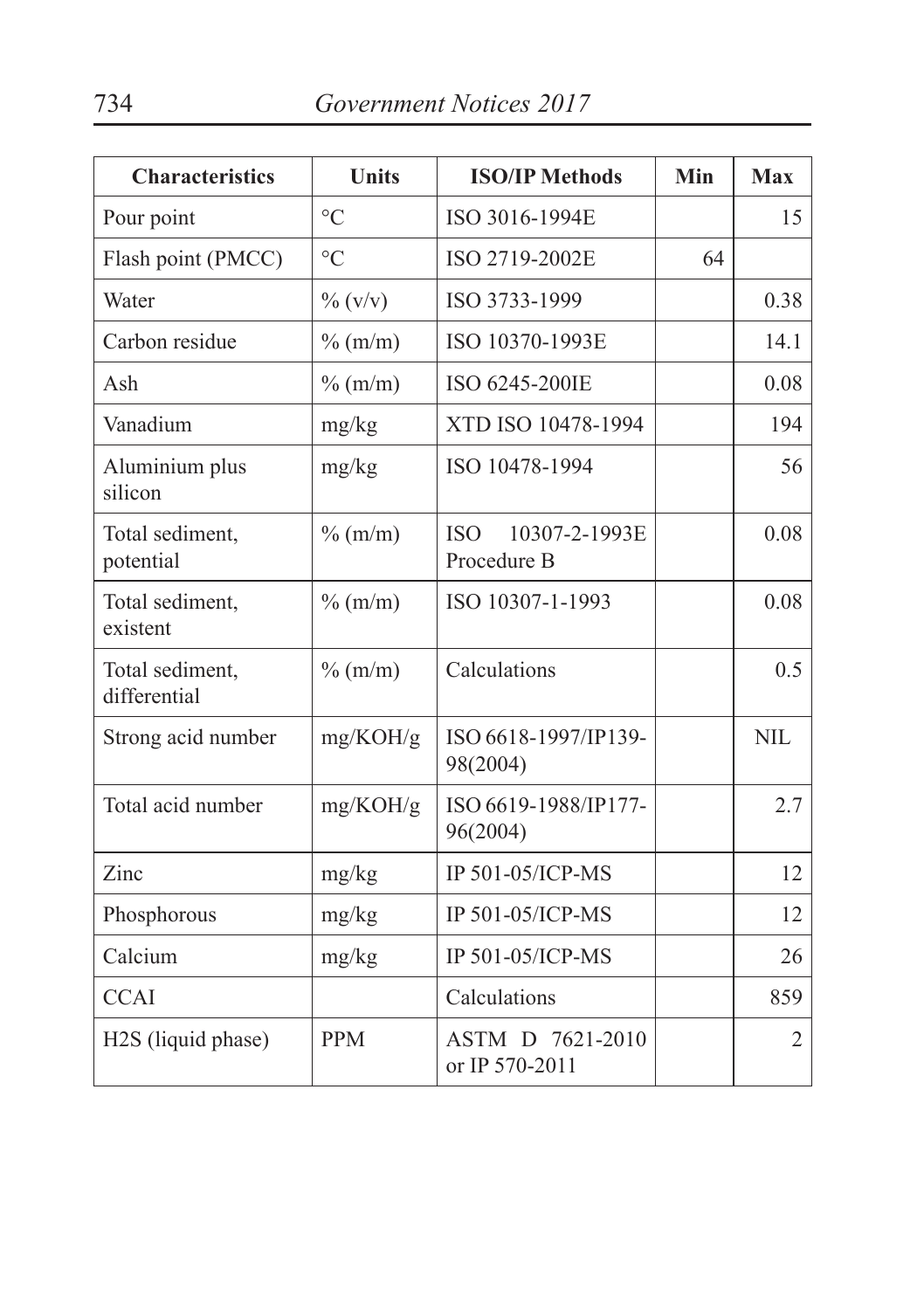|  | <b>PART IV - FUEL OIL HSFO 380 CST</b> |  |  |
|--|----------------------------------------|--|--|
|  |                                        |  |  |

| <b>Characteristics</b>               | <b>Units/ASTM</b>                                      | <b>Typical</b> | <b>Maximum</b> |
|--------------------------------------|--------------------------------------------------------|----------------|----------------|
|                                      | test method                                            | values         | values         |
| Kinematic viscosity                  | mm2/s at $50^{\circ}$ C - D<br>445-06                  | 225 to 380     | 380            |
| Density                              | Kg/L at 15°C - D 1298-<br>99(2005)/D 4052-96<br>(2002) | 0.98           | 0.99           |
| Ash                                  | % mass - D 482-07                                      | 0.05           | 0.1            |
| Micro carbon residue                 | % mass - D 4530-07                                     | 16             | 19             |
| sediment<br>Total<br>potential (TSP) | % mass - IP390-94<br>$(2004)$ (Procedure B)            | 0.15           | 0.20           |
| Vanadium                             | $mg/kg$ (PPM) - AAS<br>GF/<br>IP 433-2000 (2010)       | 100            | 200            |
| Sodium                               | $mg/kg$ (PPM)<br>ASTM<br>D 1318-00<br>(2011)           | 50             | 100            |
| Sulphur                              | % mass - D 4294-03                                     | 3%             | 4%             |
| Water content                        | % Volume - D 95-05                                     | 0.5            | 1              |
| Flash point                          | $^{\circ}$ C - D 93-08                                 | 66 (Min.)      |                |
| Pour point*                          | °C-ASTM-D5950-02<br>(2007)                             | 9              | 21             |
| Asphaltenes                          | % mass - IP 143-03                                     |                | 14             |
| Gross calorific value                | KJ/kg - ASTM 4868-<br>00(2005)                         | 42 000         |                |
| <b>CCAI</b>                          |                                                        | 830            | 850            |
| $AI + Si$                            | mg/kg - AAS GF                                         | <10            | 30             |

\* Pour point value preferably in multiples of 3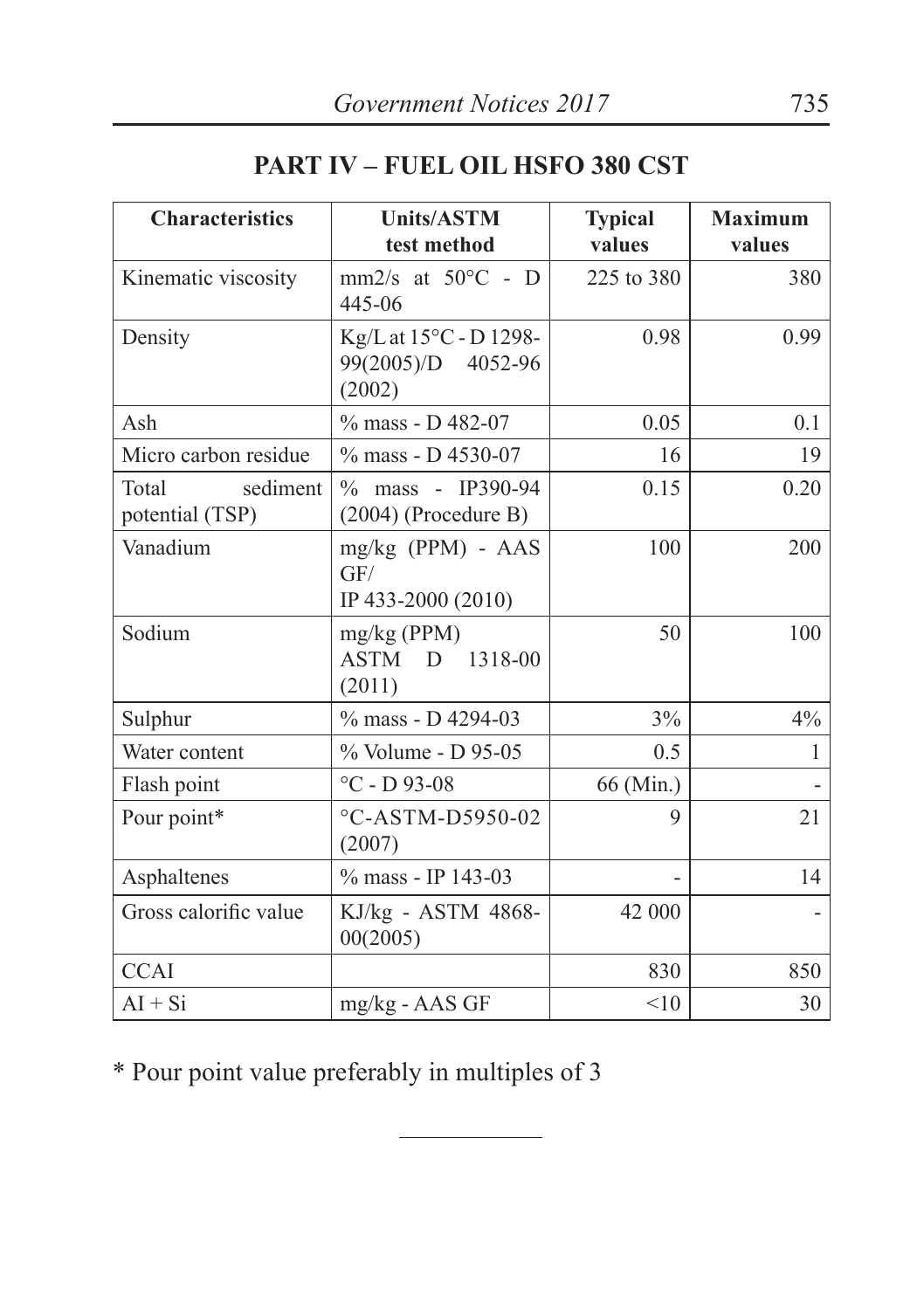# **SECOND SCHEDULE** [Regulations 2,  $7(2)(b)$  and  $8(5)$ ] **EXEMPTED IMPORTERS**

#### **PART I**

- **1.** Embassies and their personnel
- **2.** Foreigner who is
	- (a) taking employment in Mauritius;
	- (b) an investor, a self-employed non-citizen or a professional who has been granted an occupational permit for 3 years or more under section 9A of the Immigration Act;
	- (c) a retired non-citizen who has been granted a residence permit under section 9B of the Immigration Act; or
	- (d) a holder of immovable property under the Integrated Resort Scheme who has been granted a residence permit under section  $5(1)(g)$  of the Immigration Act,

importing a motor car for his own use from abroad without any transfer of funds from Mauritius

**3.** Foreign firm engaged in a Government project or any other project of national interest importing its own vehicles, from abroad, involving no transfer of funds from Mauritius

**4.** Government bodies, local authorities, parastatal bodies

**5.** Religious, educational and benevolent institutions receiving a second-hand motor vehicle from abroad involving no transfer of funds from Mauritius

**6.** Returning resident or spouse of a returning resident or a Mauritian receiving as gift a second-hand motor vehicle owned by his father, mother, brother, sister, son or daughter staying abroad, without any transfer of funds from Mauritius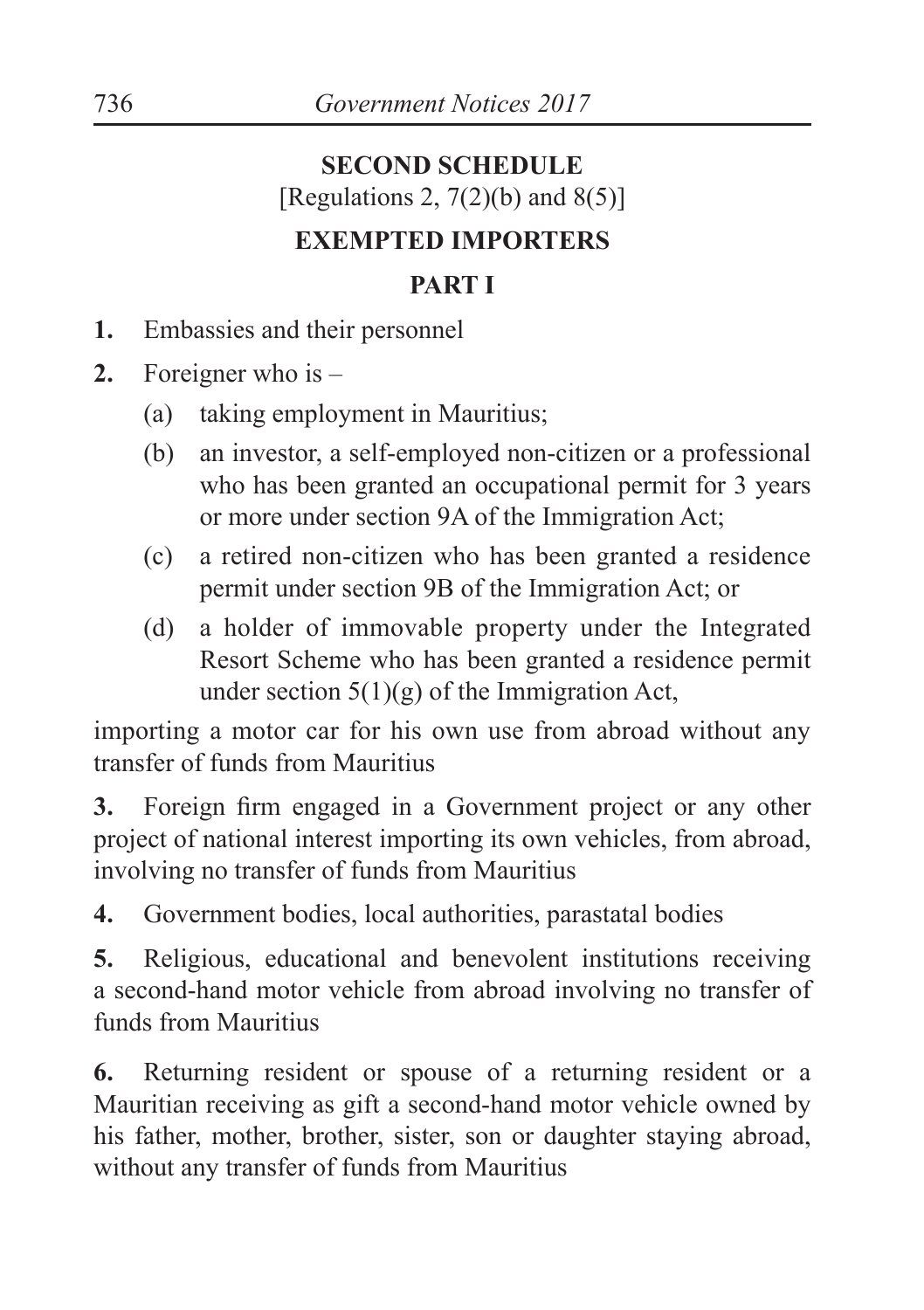# **PART II**

**1.** A person importing from abroad, for bona fide personal use, restricted goods of a value not exceeding 15,000 rupees, or an incoming passenger bringing, in his luggage, restricted goods of a value not exceeding 15,000 rupees

**2.** Clinics, laboratories and individuals importing pharmaceutical, medical and hygienic products and food supplements for their own use

**3.** Companies operating in the Export Processing Zone importing equipment, tools, spare parts and raw materials that appear on their lists of equipment and raw materials

**4.** Embassies and their personnel

**5.** Firms importing for the account of the Government, local authorities and parastatal bodies

**6.** Government bodies, local authorities, parastatal bodies

**7.** Pharmacies importing lifesaving drugs

**8.** Religious, educational and benevolent institutions importing restricted goods for their own use or for free distribution

**9.** Trader importing advertising materials for free distribution

## **PART III**

**1.** Embassies for their own use

**2.** Foreign firm engaged in a Government project or any other project of national interest importing its own motor buses, for the transport of its employees, involving no transfer of funds from Mauritius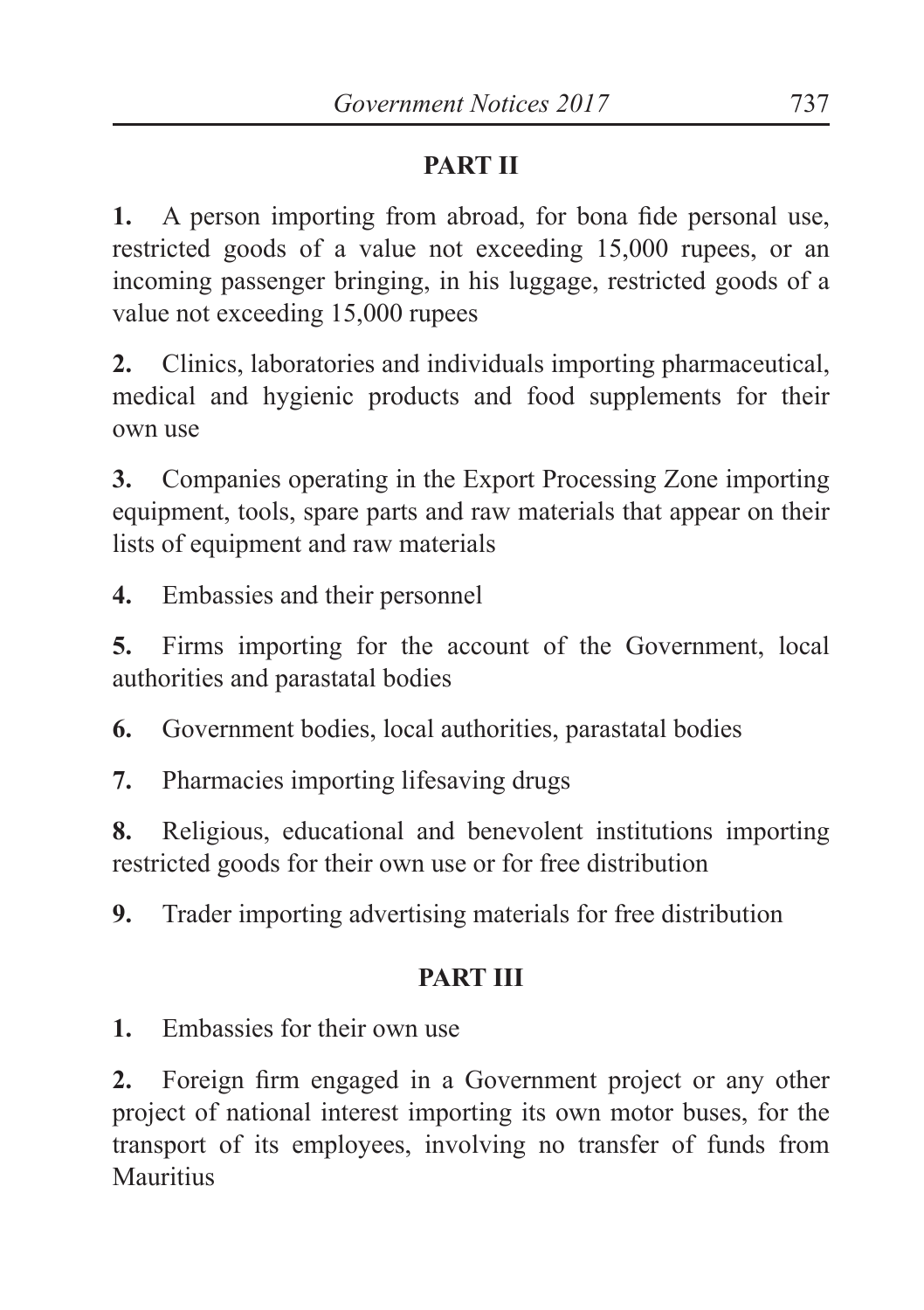**3.** Government bodies, local authorities, parastatal bodies

**4.** Religious, educational and benevolent institutions receiving a second-hand motor bus from abroad, for their own use, involving no transfer of funds from Mauritius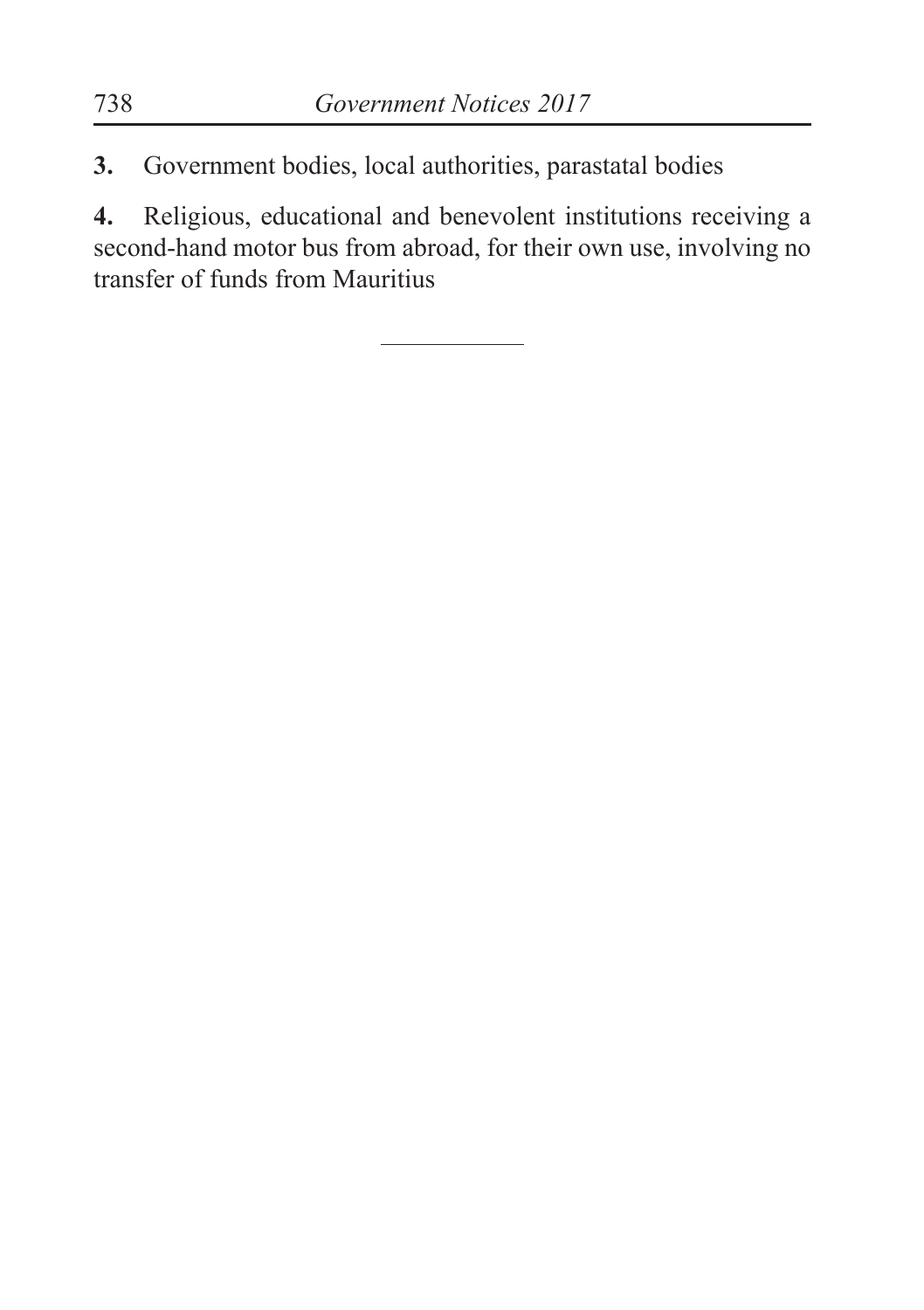## **THIRD SCHEDULE**

[Regulation 2]

# **PROHIBITED GOODS**

**1.** Aerosol spray containing benzene

**2.** All round logs and timber products from Liberia

**3.** Any jelly confectionery, including jelly mini cups or mini capsules which are intended for human consumption and contain E425(konjac), including konjac gum or konjac glucomannane

**4.** Any jelly mini cup or any jelly mini capsule which is intended for human consumption and which contains food additives E400 (alginic acid), E401 (sodium alginate), E402 (potassium alginate), E403 (ammonium alginate), E404 (calcium alginate), E405 (propane – 1, 2 – diol alginate), E406 (agar), E407 (carrageenan), E407a (processed eucheuma seaweed), E410 (locust bean gum), E412 (guar gum), E413 (tragacanth), E414 (acacia gum), E415 (xantham gum), E417 (tara gum) and E418 (gellan gum)

- **5.** Ball valve bottles
- **6.** Batteries containing mercury
- **7.** Bull bars

**8.** Containers performing the function of "aerosols" using C.F.C.'s (chlorofluorocarbons) and HCFC's (Hydrochlorofluorocarbons) as propellant with contents other than pharmaceutical products

**9.** Cosmetic products containing vitamin K1 (phytonadione)

**10.** Crocidolite (blue asbestos) and its products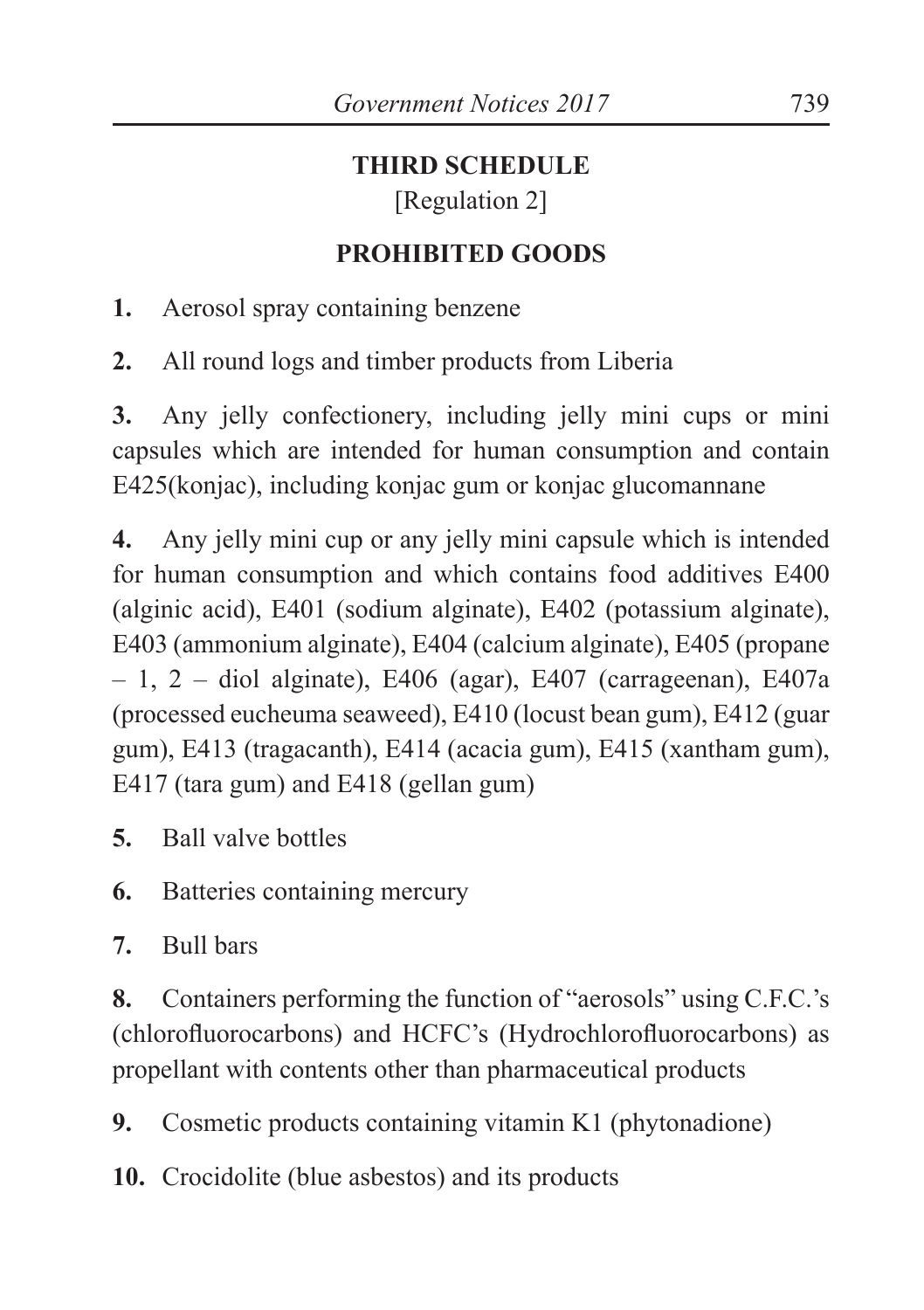**11.** Electric water heater with bare element and parts and accessories thereof

**12.** Explosive caps for toy pistols and guns containing a mixture of potassium chlorate and red phosphorus

**13.** Fire crackers of a type commonly known as *pétards rapés*

**14.** Fishing hook of small size, other than those meant for reexportation only after processing

**15.** Incandescent lamps of 75 watts and above

**16.** Items containing C.F.C.'s (Chlorofluorocarbons) and HCFC's (Hydrochlorofluorocarbons) as refrigerant or blowing agent: refrigerators, freezers, refrigerating cabinets, showcases, counters and other refrigerating or freezing furnitures, chilling units, coolers, air conditioners (including motor vehicle air conditioners), automatic beverage vending machines, incorporating refrigerating devices, cold room equipment, refrigerated transport vehicles, refrigerator insulation, freezer insulation, foam packings, dehumidifiers, fishing boat refrigeration equipment and Styrofoam

**17.** Ivory and Tortoise shell

**18.** Kerosene stoves of a type commonly known as *lampes vertes*  and parts thereof

**19.** Motorcyclist's full face protective helmets (crash helmets) equipped with tinted plastic shield

**20.** Motor vehicle rubber tyres which have been remoulded, recapped or regrooved

**21.** Polybrominated biphenyls (PBB) and its products

**22.** Polychlorinated biphenyls (PCB) and its products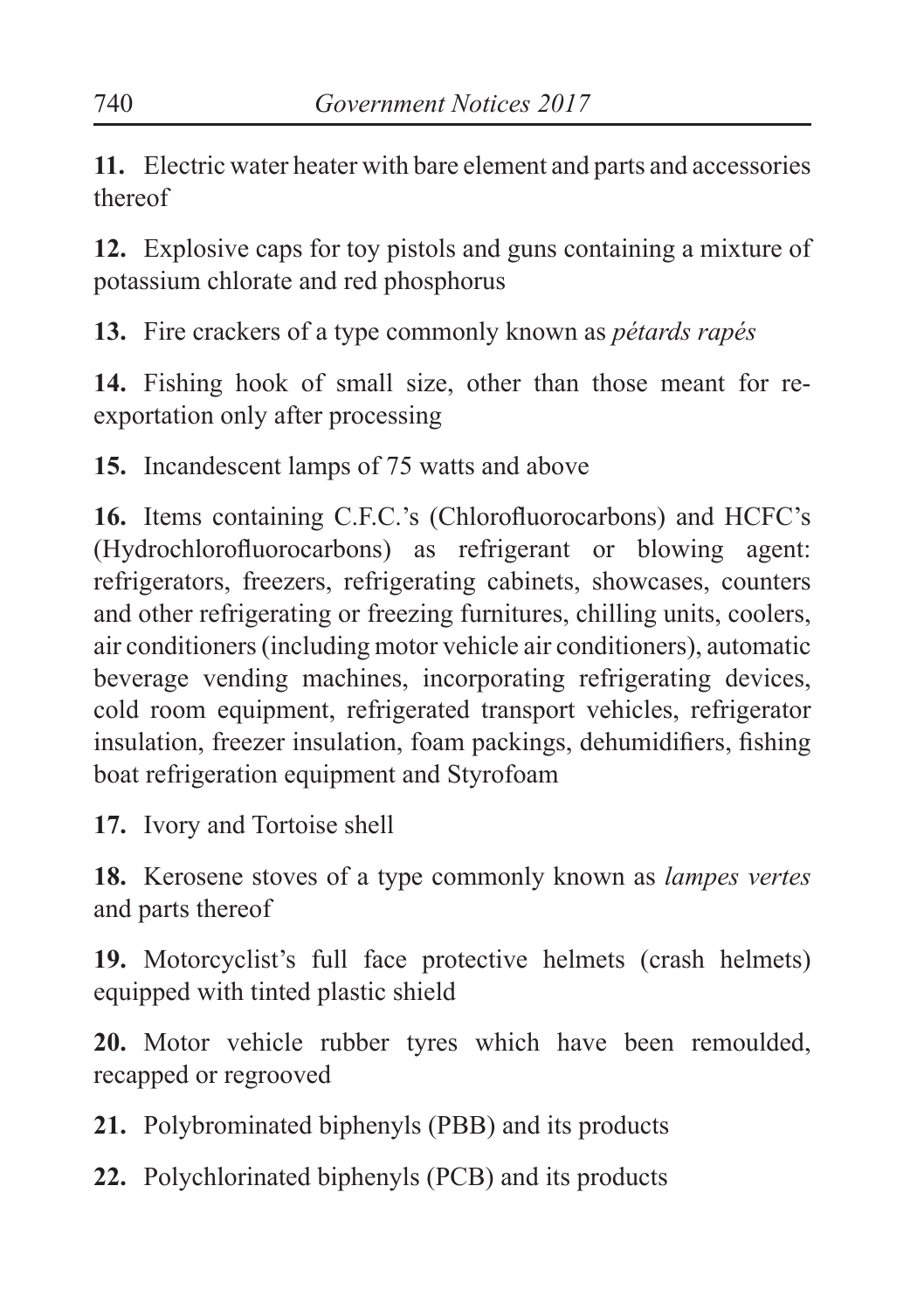**23.** Polychlorinated terphenyls (PCT) and its products

**24.** Portable electric lamps commonly known as laser penlights/ torches of one MW (milliwatt) or more

**25.** PVC teethers and teething rings

**26.** Rolling machines, other than rolling machines of industrial types, used to manufacture cigarettes, where this item is ordered or imported after 17 December 2015

**27.** "Roll your own cigarettes" papers imported under H.S. Code 48.13, where this item is ordered or imported after 17 December 2015

**28.** Second-hand motor vehicles as follows –

| (a) |               | Motorcars, including Below 18 months and above 4 years             |
|-----|---------------|--------------------------------------------------------------------|
|     |               | sports vehicles, crossover from the date of first registration, at |
|     | and jeep-type | motor the date of shipment, except for the                         |
|     | vehicles      | first vehicle imported by an individual                            |
|     |               | importer                                                           |

- (b) Dual purpose vehicles, including 2x4 and 4x4 double-cab truck but excluding van and doublecab heavy duty lorry Below 18 months and above 3 years from the date of first registration, at the date of shipment, except for the first vehicle imported by an individual importer
- (c) Goods vehicles (lorries, including double-cab heavy duty lorries and trucks other than 2x4 and 4x4 double-cab trucks)
- (d) Vans, other than motor buses, designed to carry goods and/or to carry not more than 7 persons including the driver

Above 6 years from the date of first registration, at the date of shipment, except for the first vehicle imported by an individual importer

Above 4 years from the date of first registration, at the date of shipment, except for the first vehicle imported by an individual importer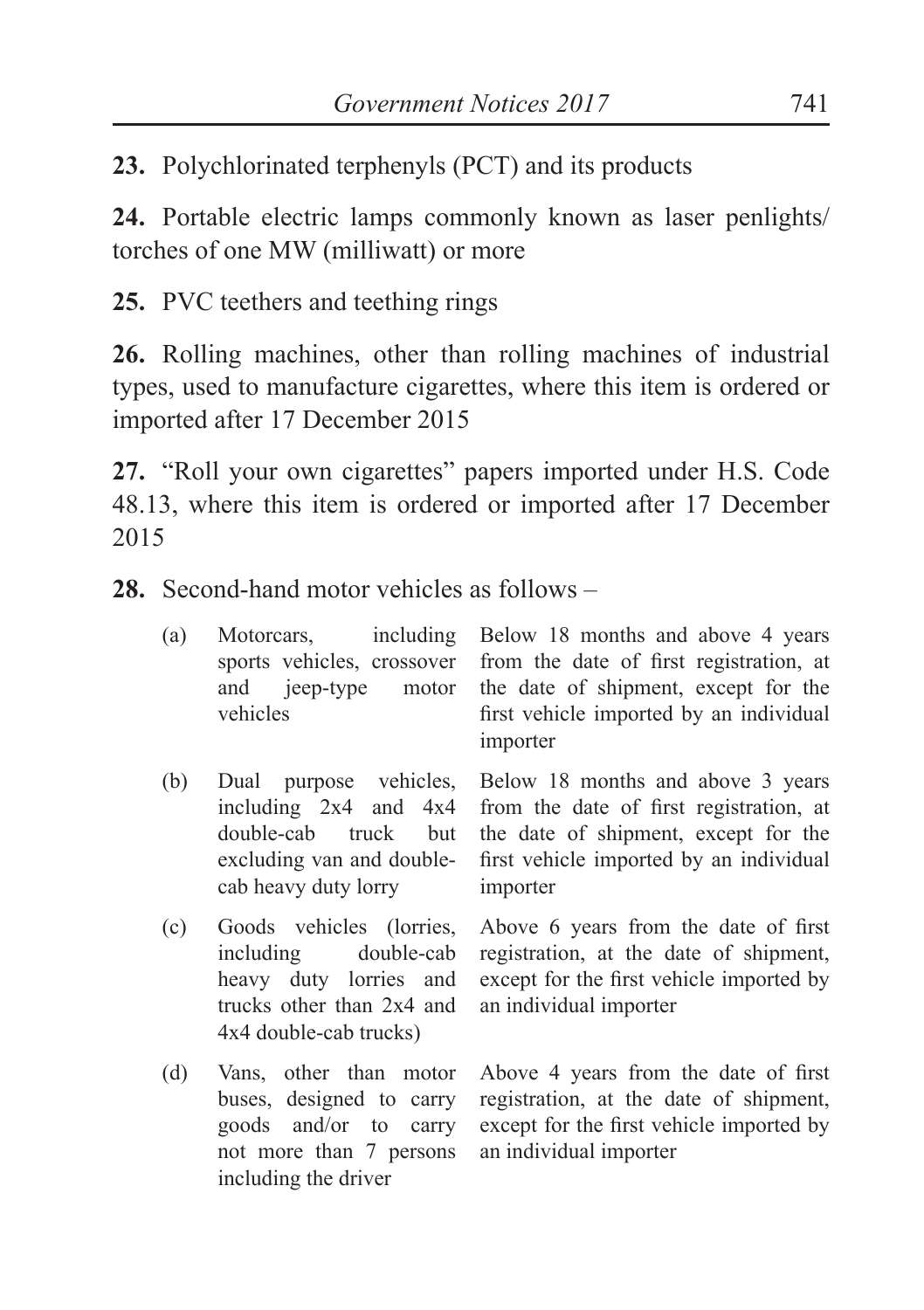(e) Motor buses Above 3 years from the date of first registration, at the date of shipment, except for the first vehicle imported by an individual importer

**29.** Spare parts and accessories of second-hand motor vehicle specified hereunder –

- (a) ball joints;
- (b) bearings;
- (c) belts;
- (d) body shells of motor cars or any parts of motor cars originally welded by the manufacturer to their structured body shells or chassis;
- (e) brake linings;
- (f) chassis and parts thereof;
- (g) clutch nut and parts thereof;
- (h) coil spring, leaf spring and torsion bar;
- (i) engine mountings;
- (j) filters;
- (k) hoses;
- (l) injector nozzles;
- (m) jacks:
- (n) macpherson strut assembly;
- (o) oil seals;
- (p) second-hand motor vehicles tyres;
- (q) shock absorbers;
- (r) tubes and wheels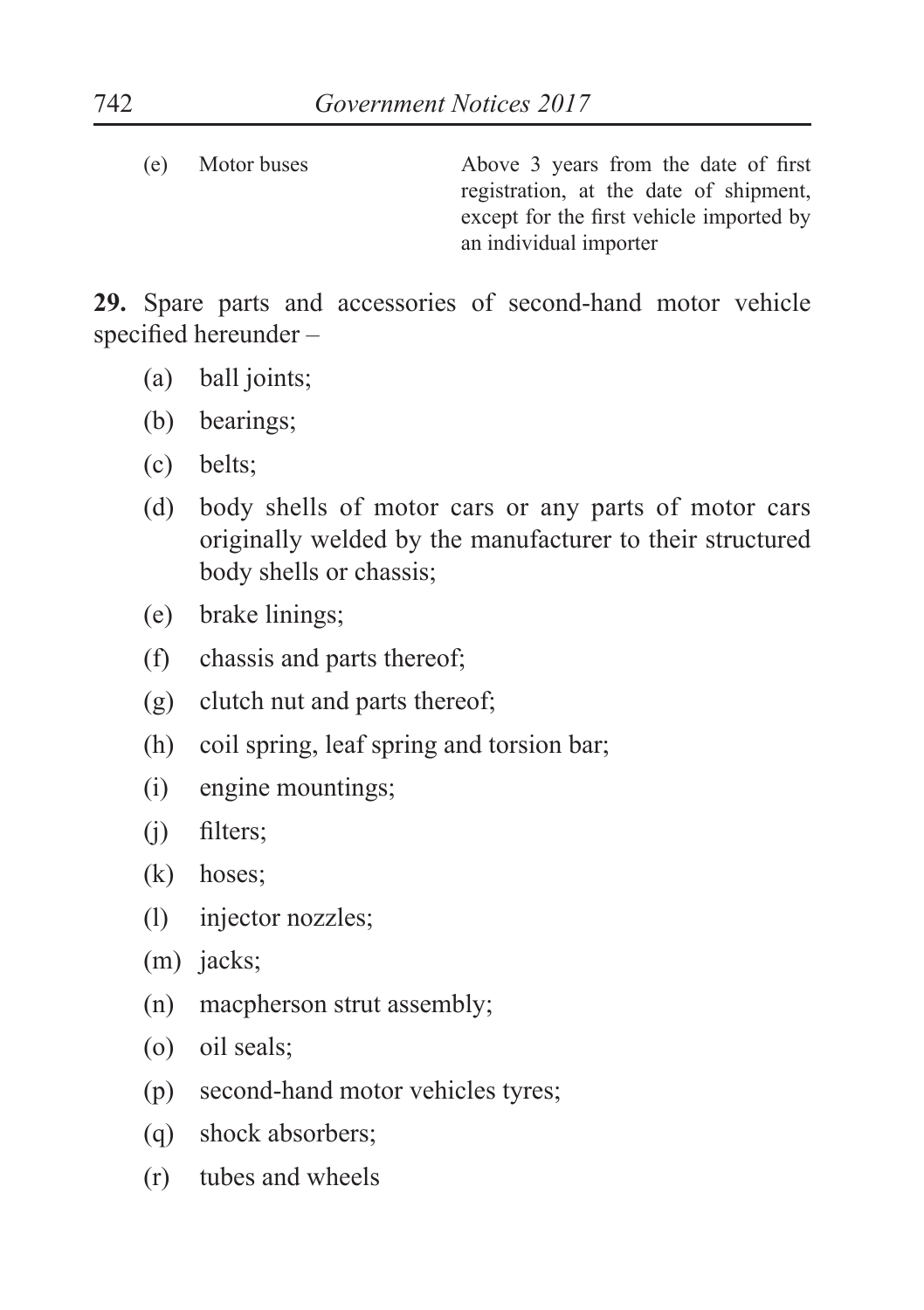**30.** Sugar and chocolate confectionary and bubble/chewing gum in the form of cigarettes

- **31.** Toy known as Yoyo water ball
- **32.** Toy motorcyclists' helmets
- **33.** Toy pistols and guns with projectiles
- **34.** Tris (2, 3 Dibromopropyl) Phospate and its products
- **35.** Underwater fishing guns
- **36.** White phosphorous matches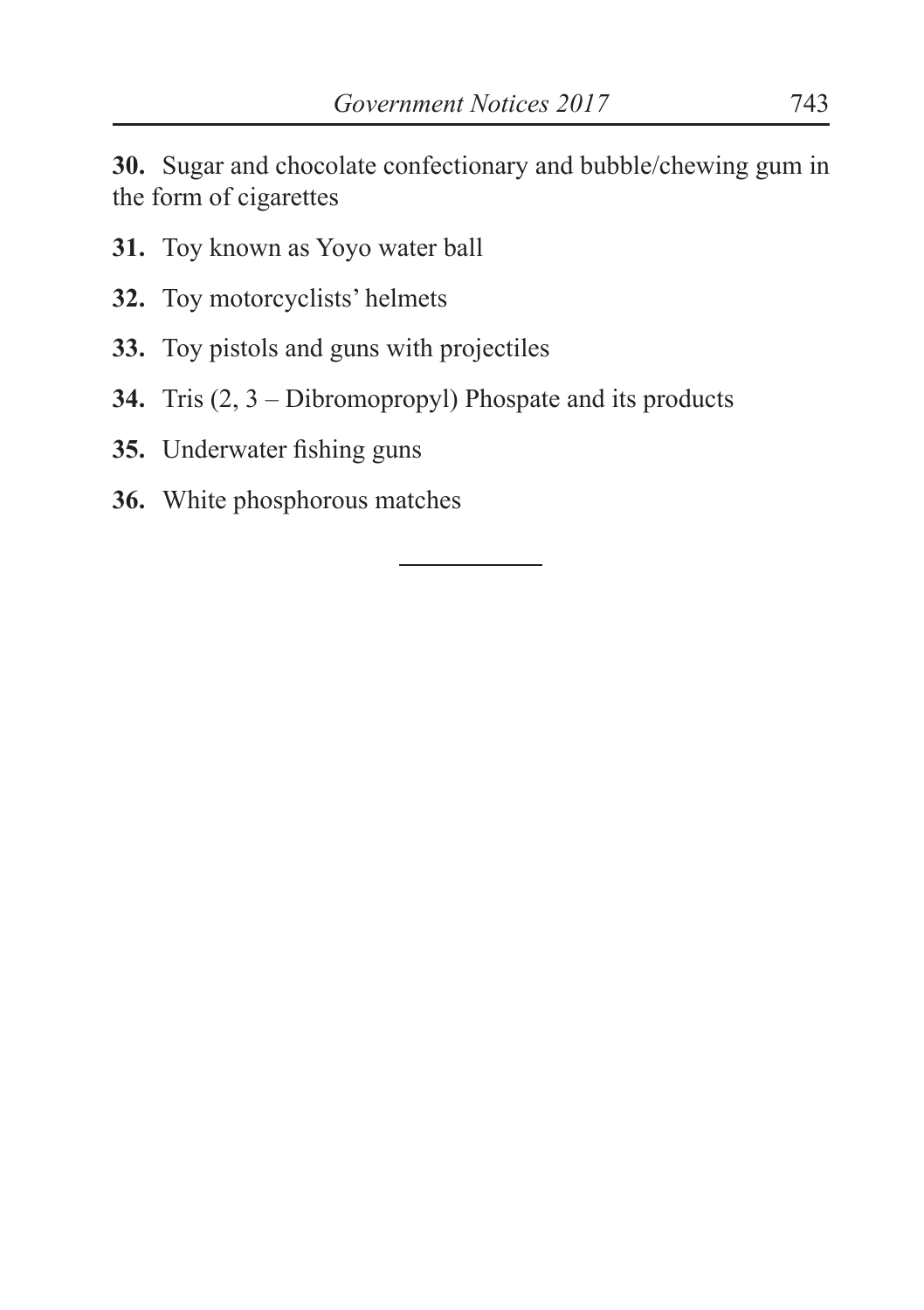## **FOURTH SCHEDULE**

[Regulation 2]

## **RESTRICTED GOODS**

| H.S. Code                              | <b>Description of goods</b>                                                                                                  |
|----------------------------------------|------------------------------------------------------------------------------------------------------------------------------|
| 11.01                                  | Wheat or meslin flour                                                                                                        |
| 27.09                                  | Petroleum oils and oils obtained from bituminous minerals<br>crude                                                           |
| 27.10                                  | Petroleum oils and oils obtained from bituminous minerals<br>other than crude oil, white spirit, lubricating oil and greases |
| 1006.40.00                             | Broken rice                                                                                                                  |
| 1006.10.10                             | Basmati rice in the husk (paddy or rough)                                                                                    |
| 1006.10.90                             | Other rice in the husk (paddy or rough)                                                                                      |
| 1006.20.10                             | Basmati husked (brown) rice                                                                                                  |
| 1006.20.90                             | Other husked (brown) rice                                                                                                    |
| 1006.30.10                             | Basmati semi-milled or wholly-milled rice whether or not<br>polished or glazed                                               |
| 1006.30.90                             | Other semi-milled or wholly-milled rice whether or not<br>polished or glazed                                                 |
| 3604.10.00                             | Fireworks, including fireworks commonly known<br>as<br>"pétards"                                                             |
| 3604.90.10                             | Firecrackers and the like                                                                                                    |
| 7102.10.00<br>7102.21.00<br>7102.31.00 | Rough diamonds                                                                                                               |
| 71.08                                  | Gold, including gold plated with platinum unwrought or in<br>semi-manufactured forms, or in powder form                      |
| 7112.91.00                             | Waste and scrap of gold, including metal clad with gold<br>but excluding sweepings containing other precious metals          |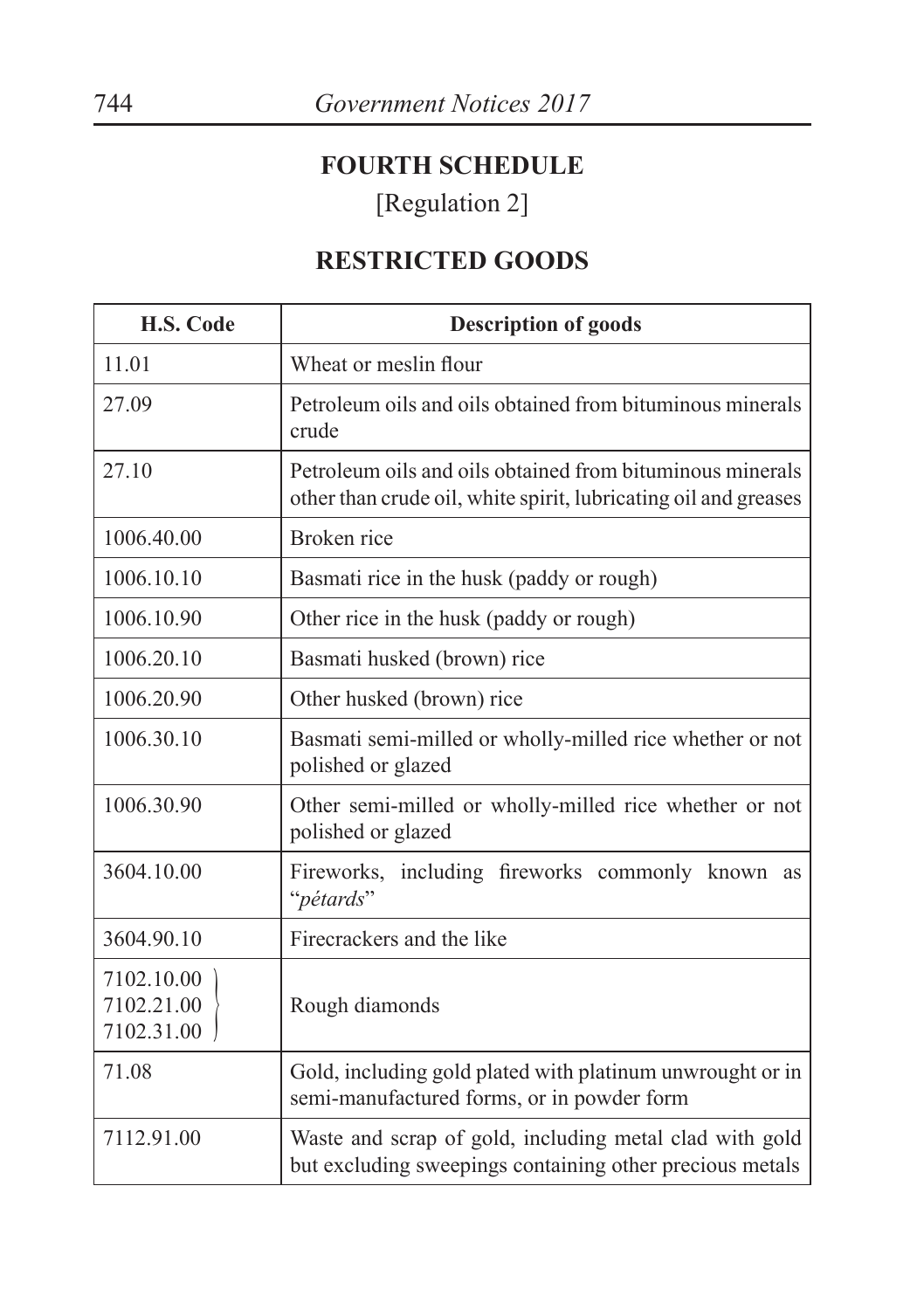| <b>H.S. Code</b> | <b>Description of goods</b>                                                                              |  |
|------------------|----------------------------------------------------------------------------------------------------------|--|
| 84.23            | Weighing machinery (trade use)                                                                           |  |
| 89.02            | Fishing vessels, factory ships and other vessels for<br>processing or preserving fishery products        |  |
| 90.16            | Balances (trade use)                                                                                     |  |
| 9504.3011        | Games of chance that do not immediately return a monetary<br>award, in completely knocked down condition |  |
| 9504.3019        | Other, in completely knocked down condition                                                              |  |
| 9504.3091        | Games of chance that do not immediately return a<br>monetary award                                       |  |
| 9504.3099        | Other                                                                                                    |  |
|                  | Second-hand motor vehicles                                                                               |  |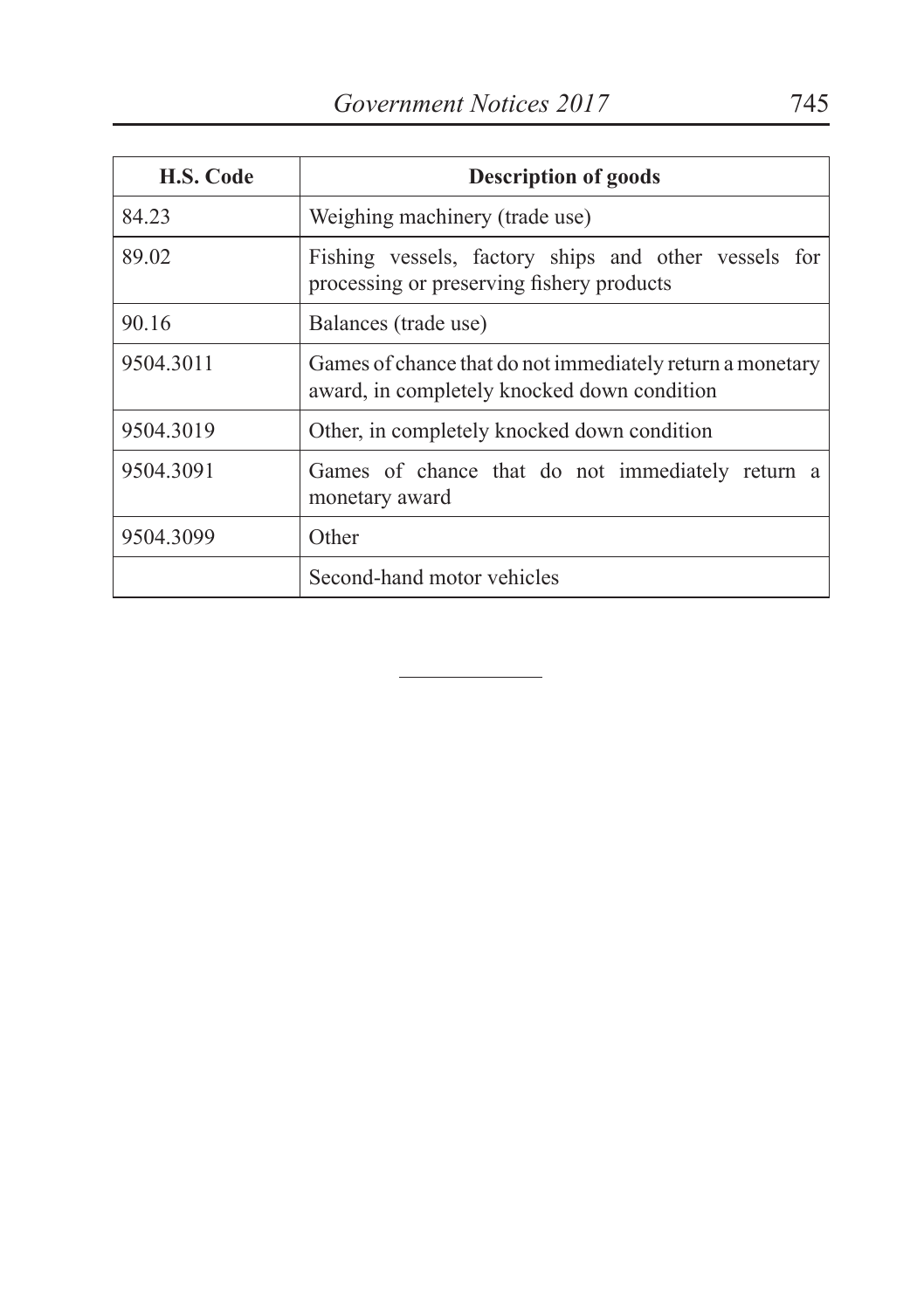#### **FIFTH SCHEDULE** [Regulation 5(2)]

#### **APPLICATION FOR IMPORT PERMIT**

#### **1. Application**

| 'name/s) | (address) |
|----------|-----------|

hereby apply for a permit to import into Mauritius the goods described below. I/we undertake to comply with the conditions of the permit.

................................ Date

.............................................. Signature of applicant/s

#### **2. Description of restricted goods**

| Quantity | Unit of<br>quantity*** | <b>Full description</b><br>of goods | H.S. Code |
|----------|------------------------|-------------------------------------|-----------|
|          |                        |                                     |           |
|          |                        |                                     |           |
|          |                        |                                     |           |
|          |                        |                                     |           |

| (i.e. what will the restricted goods be used for) |
|---------------------------------------------------|
|                                                   |
|                                                   |
|                                                   |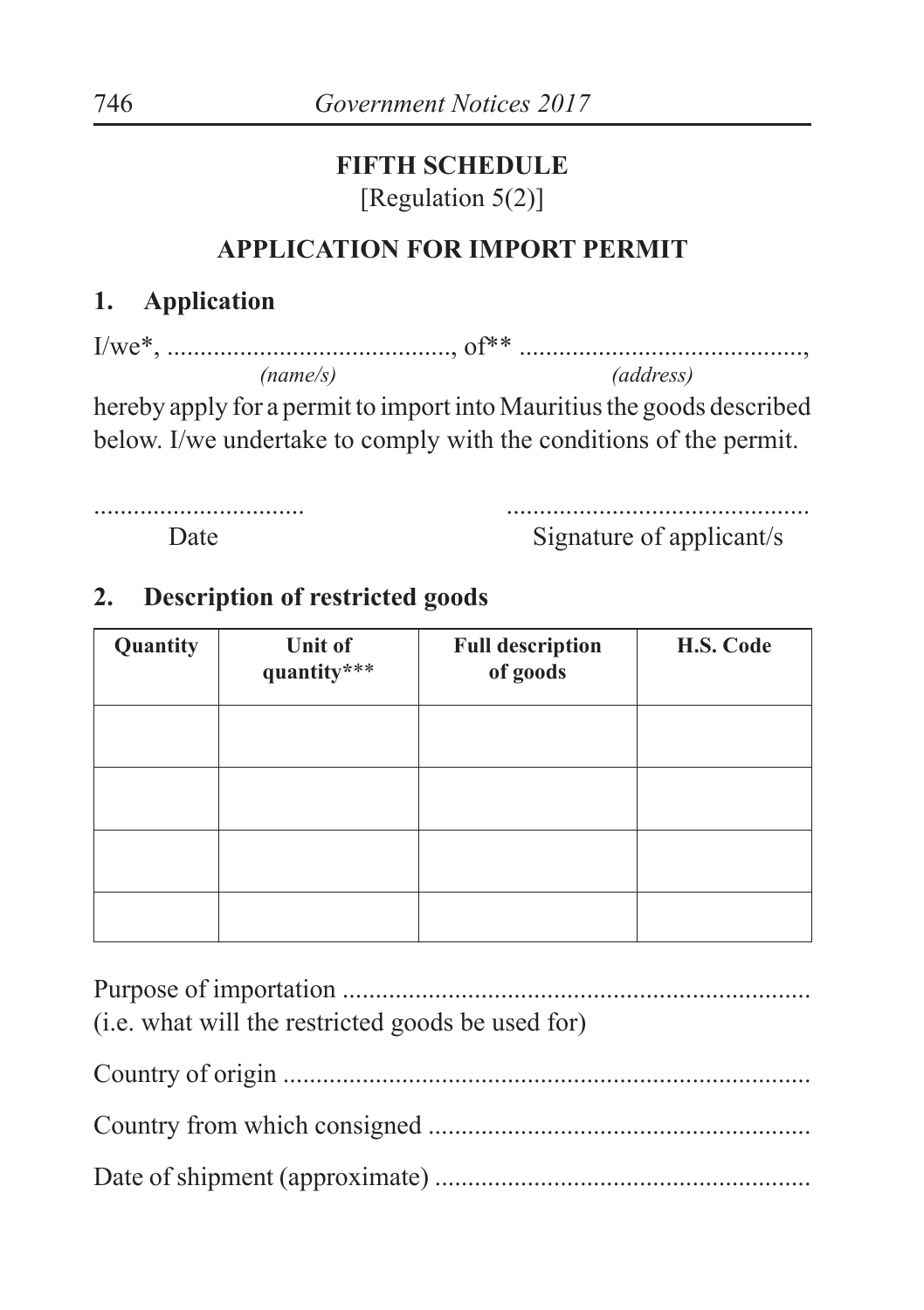#### **3. Description of currency and mode of payment**

| (in figures and words)              |
|-------------------------------------|
| (name of bank)                      |
| (name and address of beneficiary)   |
| 4. Approval (for official use only) |
|                                     |
|                                     |
|                                     |

Conditions of approval .......................................................................

.............................................. Permanent Secretary

................................ Date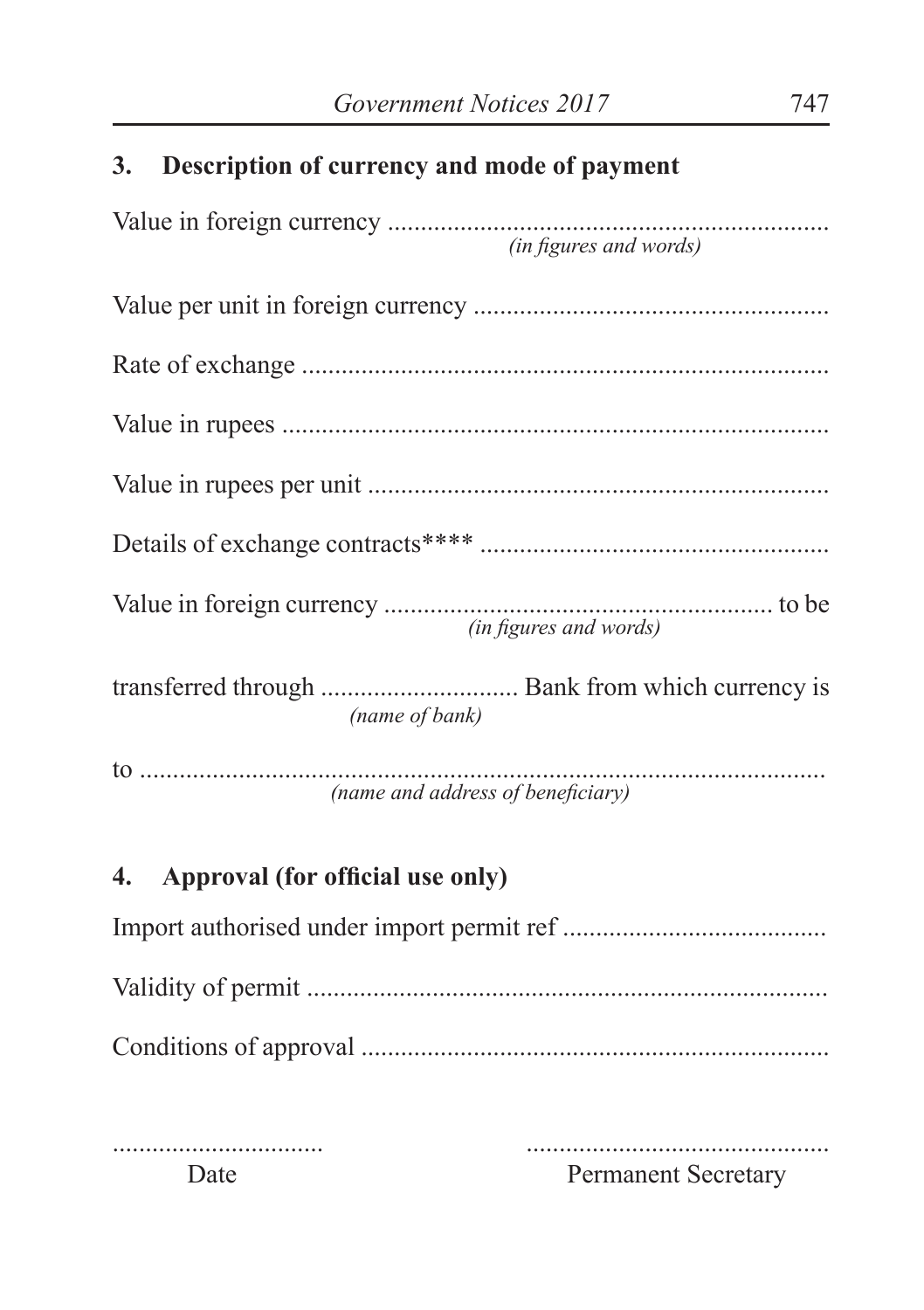#### **5. Instructions to importers**

The application for an import permit which is to be submitted in triplicate, shall be accompanied by the following documents –

- (a) a photocopy of the National Identity Card or the certificate of incorporation of the applicant, as the case may be, if goods to be imported is a second-hand motor vehicle;
- (b) a photocopy of the appropriate trading licence of the applicant if restricted goods are imported for the first time for resale.

*\*To insert full name of applicant (individual or company) in block capitals*

*\*\*To insert full postal address of applicant in block capitals*

*\*\*\*Unit of quantity to be the same as the one used for Customs Bill of Entry. The weight and volume, as appropriate, shall be indicated*

*\*\*\*\*Bank draft, Letter of Credit, Air Mail Transfer, Money Order, Draft against Documents, Telegraphic Transfer or Postal Order*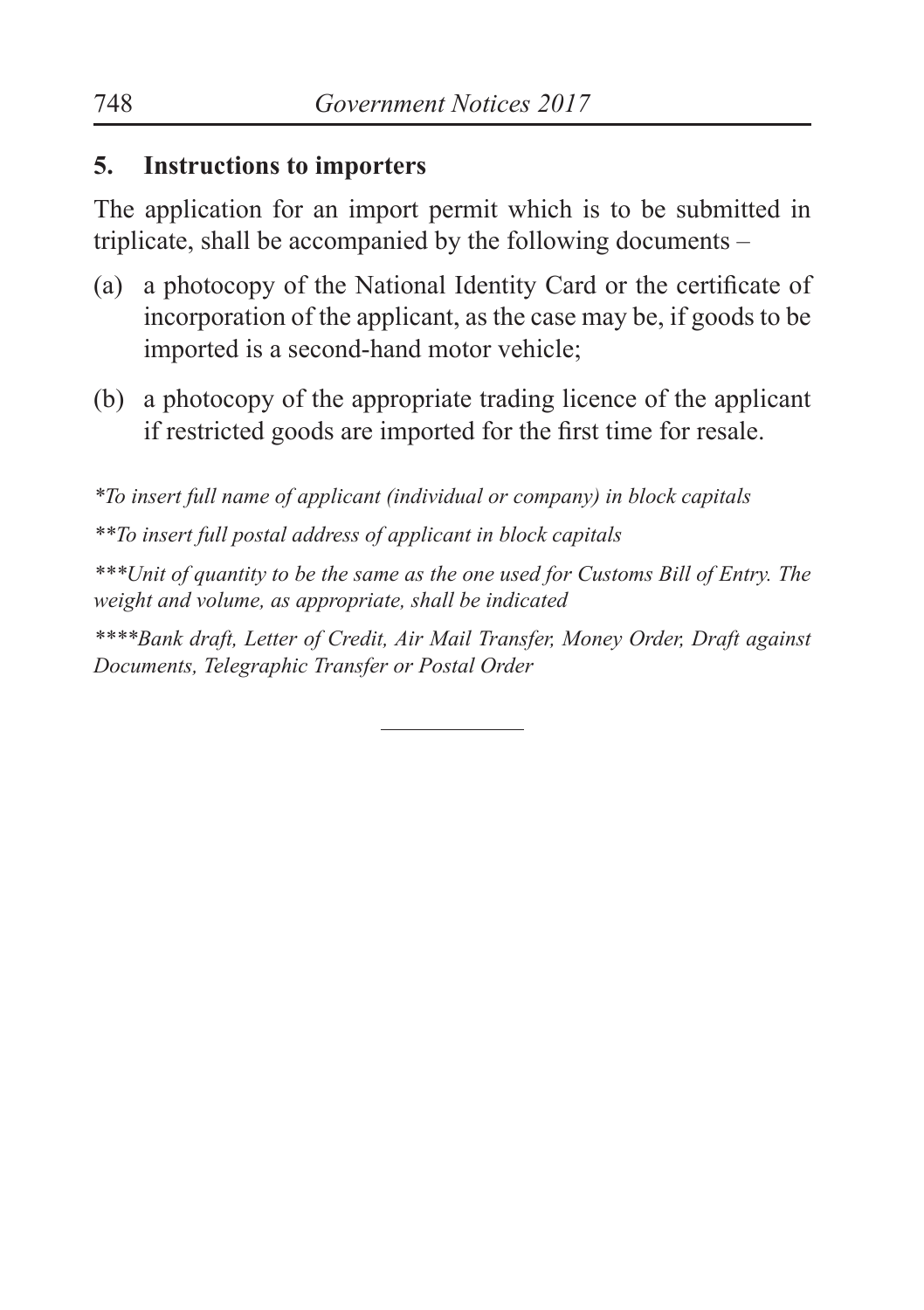### **SIXTH SCHEDULE**

# [Regulation 5(5)]

## **RESTRICTIONS ON RESTRICTED GOODS**

| <b>Description of restricted goods</b>                                                                                                                                                                               | <b>Type of restriction</b>                                                                                                                                                                                                                                                                                                                                                                                                                                                                                 |
|----------------------------------------------------------------------------------------------------------------------------------------------------------------------------------------------------------------------|------------------------------------------------------------------------------------------------------------------------------------------------------------------------------------------------------------------------------------------------------------------------------------------------------------------------------------------------------------------------------------------------------------------------------------------------------------------------------------------------------------|
| <b>Bunker</b> fuels                                                                                                                                                                                                  | Shall be imported only by firms holding<br>the appropriate written authorisation<br>from the Permanent Secretary.                                                                                                                                                                                                                                                                                                                                                                                          |
| Games of chance that do not<br>immediately return a monetary<br>award, falling under H.S. Codes<br>9504.3011, 9504.3019, 9504.3091<br>and 9504.3099 of Part I of the<br>First Schedule to the Customs<br>Tariff Act. | Importation subject to prior written<br>authorisation<br>from<br>the<br>Gambling<br>Regulatory Authority established under<br>the Gambling Regulatory Authority<br>Act.                                                                                                                                                                                                                                                                                                                                    |
| Gold                                                                                                                                                                                                                 | Shall be imported only by jewellers<br>holding the appropriate licences or<br>certificates to manufacture goldwares.                                                                                                                                                                                                                                                                                                                                                                                       |
| Second-hand bus                                                                                                                                                                                                      | Quantitative                                                                                                                                                                                                                                                                                                                                                                                                                                                                                               |
|                                                                                                                                                                                                                      | (1) An individual or a firm employing<br>not less than 8 persons (other than<br>an authorised dealer or a public<br>transport operator) is entitled to<br>import one second-hand bus every<br>5 years for each appropriate licence<br>issued by the National Transport<br>Authority under the Road Traffic<br>Act.<br>(2) Any second-hand bus imported<br>by an authorised dealer shall be<br>sold only to a person holding the<br>appropriate licence issued by the<br>National Transport Authority under |
|                                                                                                                                                                                                                      |                                                                                                                                                                                                                                                                                                                                                                                                                                                                                                            |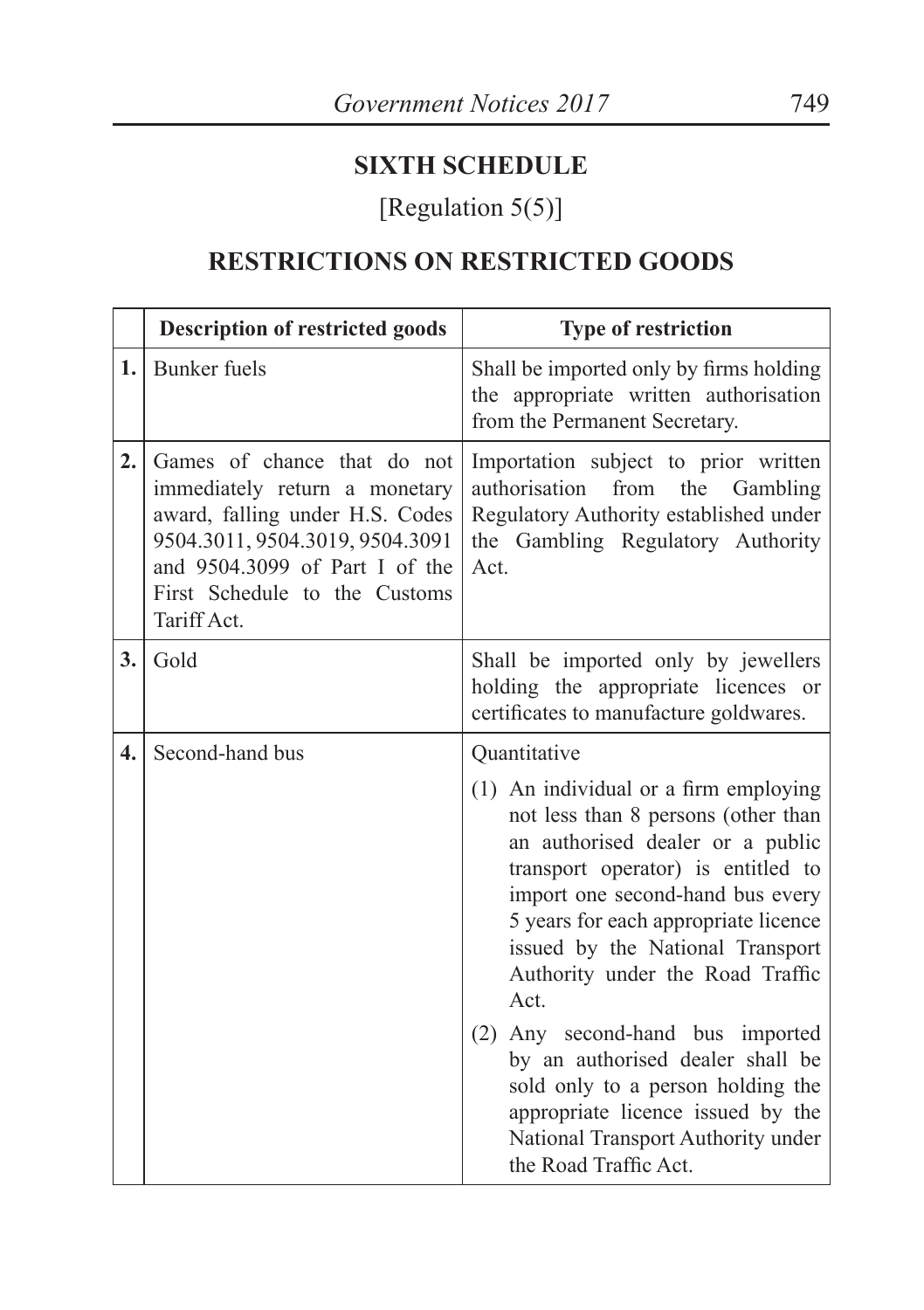|    | <b>Description of restricted goods</b>                                                           | <b>Type of restriction</b>                                                                                                                                                                                                                    |
|----|--------------------------------------------------------------------------------------------------|-----------------------------------------------------------------------------------------------------------------------------------------------------------------------------------------------------------------------------------------------|
|    |                                                                                                  | (3) The importation of several second-<br>hand buses by a public transport<br>operator shall be limited to the<br>number of vehicles authorised for<br>public transport by the National<br>Transport Authority under the Road<br>Traffic Act. |
| 5. | Second-hand lorries/trucks other<br>than lorries/trucks of special types<br>for specific purpose | Quantitative - an individual or firm,<br>other than an authorised dealer, shall be<br>entitled to import one lorry/truck every<br>5 years.                                                                                                    |
| 6. | Second-hand motor cars, other                                                                    | Quantitative                                                                                                                                                                                                                                  |
|    | than classic or vintage motor cars                                                               | (1) An individual or firm other than an<br>authorised dealer or a taxi owner/<br>driver shall be entitled to import<br>one motor car every 5 years.<br>(2) An authorised dealer shall not be                                                  |
|    |                                                                                                  | subject to any restriction.                                                                                                                                                                                                                   |
|    |                                                                                                  | (3) A taxi owner/driver shall be entitled<br>to import one motor car every<br>4 years.                                                                                                                                                        |
| 7. | Second-hand motorcycles                                                                          | Quantitative                                                                                                                                                                                                                                  |
|    |                                                                                                  | (1) Total restriction on importation for<br>resale;                                                                                                                                                                                           |
|    |                                                                                                  | (2) One auto-cycle (less than 50cc) per<br>individual involving no transfer of<br>fund (gift or resettlement); or                                                                                                                             |
|    |                                                                                                  | (3) One motorcycle of less than one<br>year old per individual involving<br>transfer of fund<br>(gift)<br>no<br><sub>or</sub><br>resettlement).                                                                                               |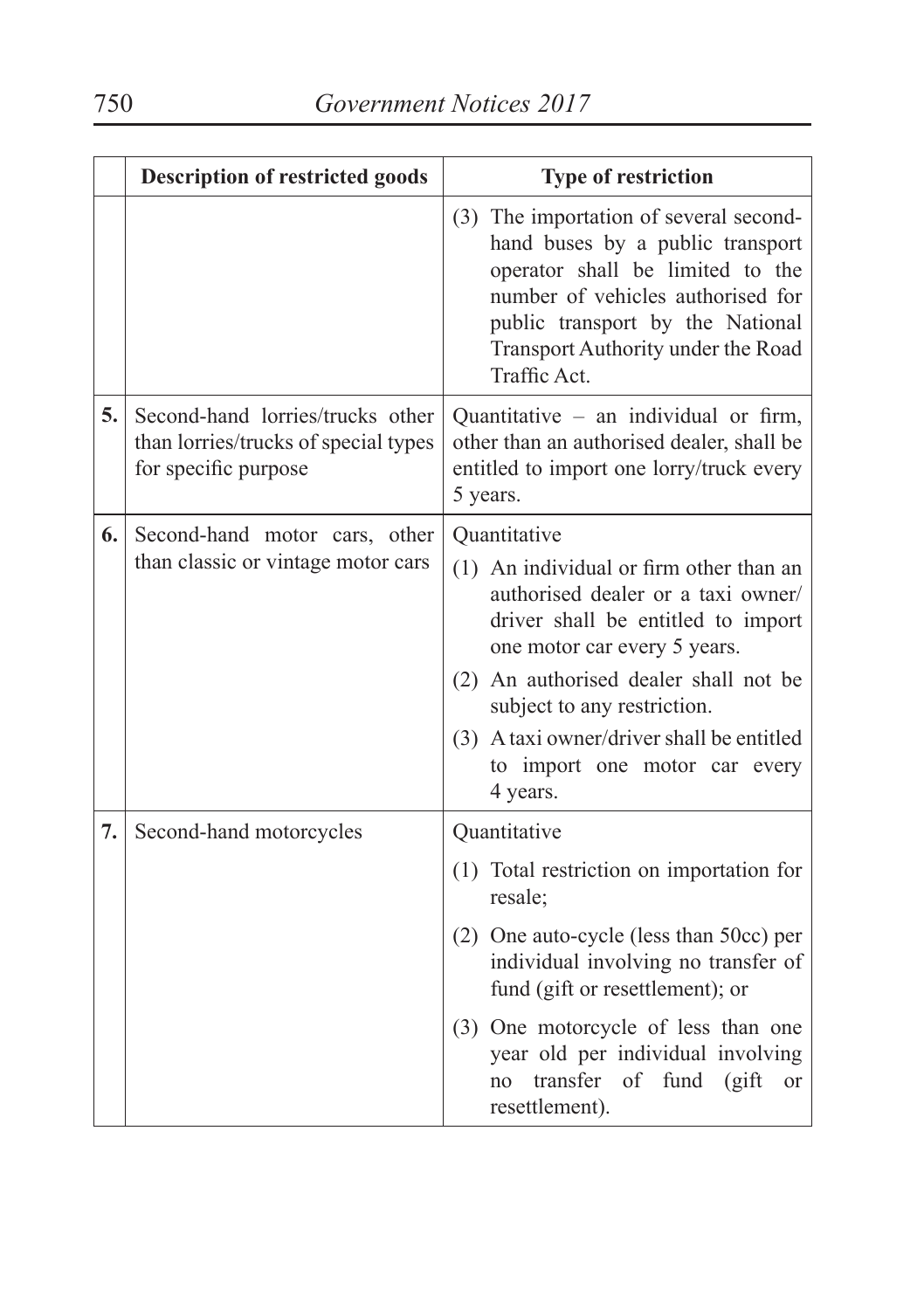| <b>Description of restricted goods</b> | <b>Type of restriction</b>                                                                                                      |
|----------------------------------------|---------------------------------------------------------------------------------------------------------------------------------|
| Second-hand van                        | Quantitative – an individual or firm,<br>other than an authorised dealer, shall be<br>entitled to import one van every 5 years. |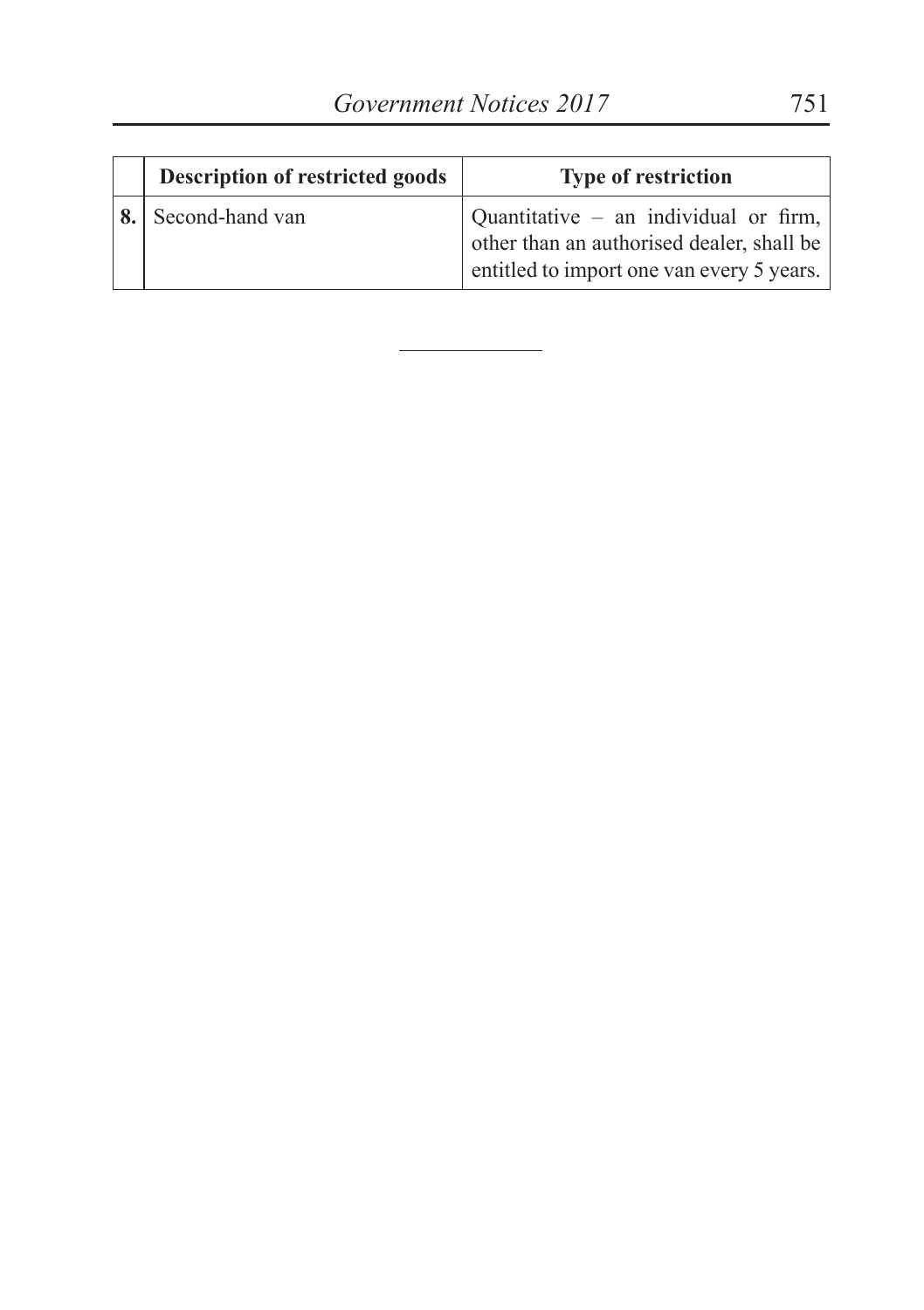#### **SEVENTH SCHEDULE** [Regulations  $5(6)$  and  $9(3)(a)$ ]

## **CONDITIONS FOR IMPORTATION OF RESTRICTED GOODS**

|    | <b>Description of restricted</b><br>goods                                 | Conditions under which the goods shall<br>be imported |                                                                                                                                                                                                                      |
|----|---------------------------------------------------------------------------|-------------------------------------------------------|----------------------------------------------------------------------------------------------------------------------------------------------------------------------------------------------------------------------|
| 1. | Fine Gold for resale                                                      | (1)                                                   | The importer shall hold the appropriate<br>Trade Licences issued under the Trade<br>and Industries Classification Act and<br>the Local Government Act giving him<br>the right to manufacture and sell Gold<br>wears. |
|    |                                                                           | (2)                                                   | The Fine Gold shall be sold to licensed<br>jewellers only.                                                                                                                                                           |
|    |                                                                           | (3)                                                   | A Certificate of Fineness from overseas.<br>attesting that the Gold is of 9, 14, 18,<br>20, 22 or 24 Kt, shall be submitted to<br>the Ministry prior to the clearance of<br>the goods from Customs.                  |
| 2. | Restricted goods imported<br>for re-export (other than<br>bunker fuels)   | (1)                                                   | Shall<br>be<br>re-exported Ex-bonded<br>warehouse and not sold on the local<br>market in any circumstances.                                                                                                          |
|    |                                                                           | (2)                                                   | No permission to sell on the local<br>market<br>shall<br>be<br>granted<br>in<br>any<br>circumstances.                                                                                                                |
| 3. | Rice (imported by traders<br>other than the State Trading<br>Corporation) |                                                       | Shall not exceed 10 per cent broken.                                                                                                                                                                                 |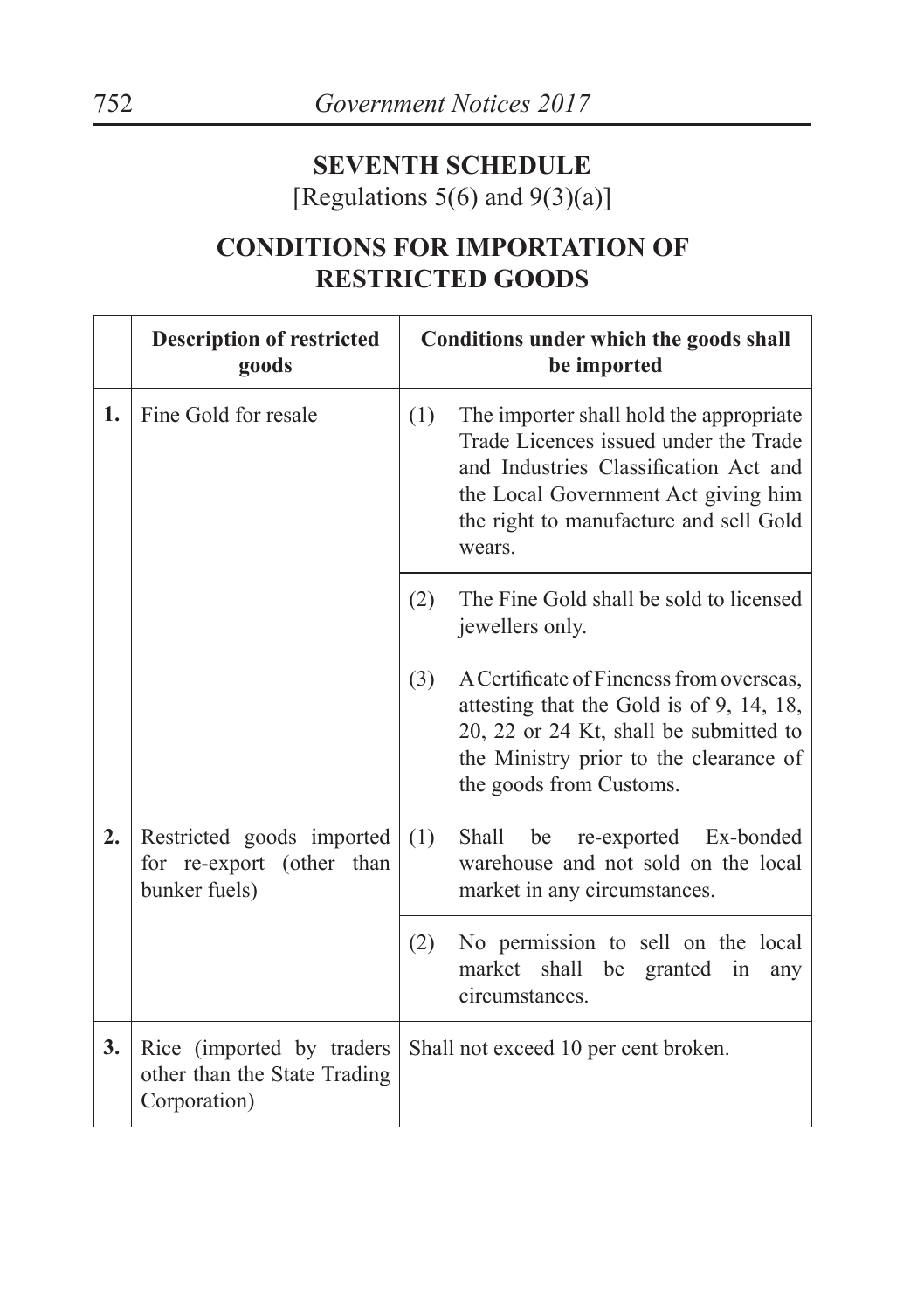|                  | <b>Description of restricted</b><br>goods                                                              | Conditions under which the goods shall<br>be imported                                                                                                                                                                                |
|------------------|--------------------------------------------------------------------------------------------------------|--------------------------------------------------------------------------------------------------------------------------------------------------------------------------------------------------------------------------------------|
| $\overline{4}$ . | Rough diamonds                                                                                         | (1)<br>A valid Kimberley Process Certificate<br>issued by the appropriate authority<br>of the exporting country shall be<br>submitted to the Ministry, prior to<br>the clearance of the diamonds from<br>Customs.                    |
|                  |                                                                                                        | The certificate specified at paragraph<br>(2)<br>a Forgery resistant<br>shall<br>be<br>(1)<br>document that meets the requirements<br>of the Kimberley Process International<br>Certification<br>Scheme<br>for<br>rough<br>diamonds. |
|                  |                                                                                                        | (3)<br>The rough diamonds shall be imported<br>in a sealed tamper-proof container<br>accompanied by a duly authenticated<br>copy of the certificate specified in<br>paragraph (1).                                                   |
|                  |                                                                                                        | The relevant invoice from the supplier<br>(4)<br>abroad<br>shall, inter alia, bear the<br>following note -                                                                                                                           |
|                  |                                                                                                        | The rough diamonds, herein invoiced,<br>have been purchased from legitimate<br>source/s not involved in funding<br>armed conflict and in compliance with<br>relevant United Nations resolutions.                                     |
| 5.               | Second-hand motor vehicles<br>as follows -                                                             |                                                                                                                                                                                                                                      |
|                  | (including)<br>(a) motorcars<br>vehicles,<br>sports<br>and jeep-<br>crossovers<br>type motor vehicles) | The motorcar (including sports vehicle,<br>and jeep-type motor<br>vehicle)<br>crossover<br>$shall -$                                                                                                                                 |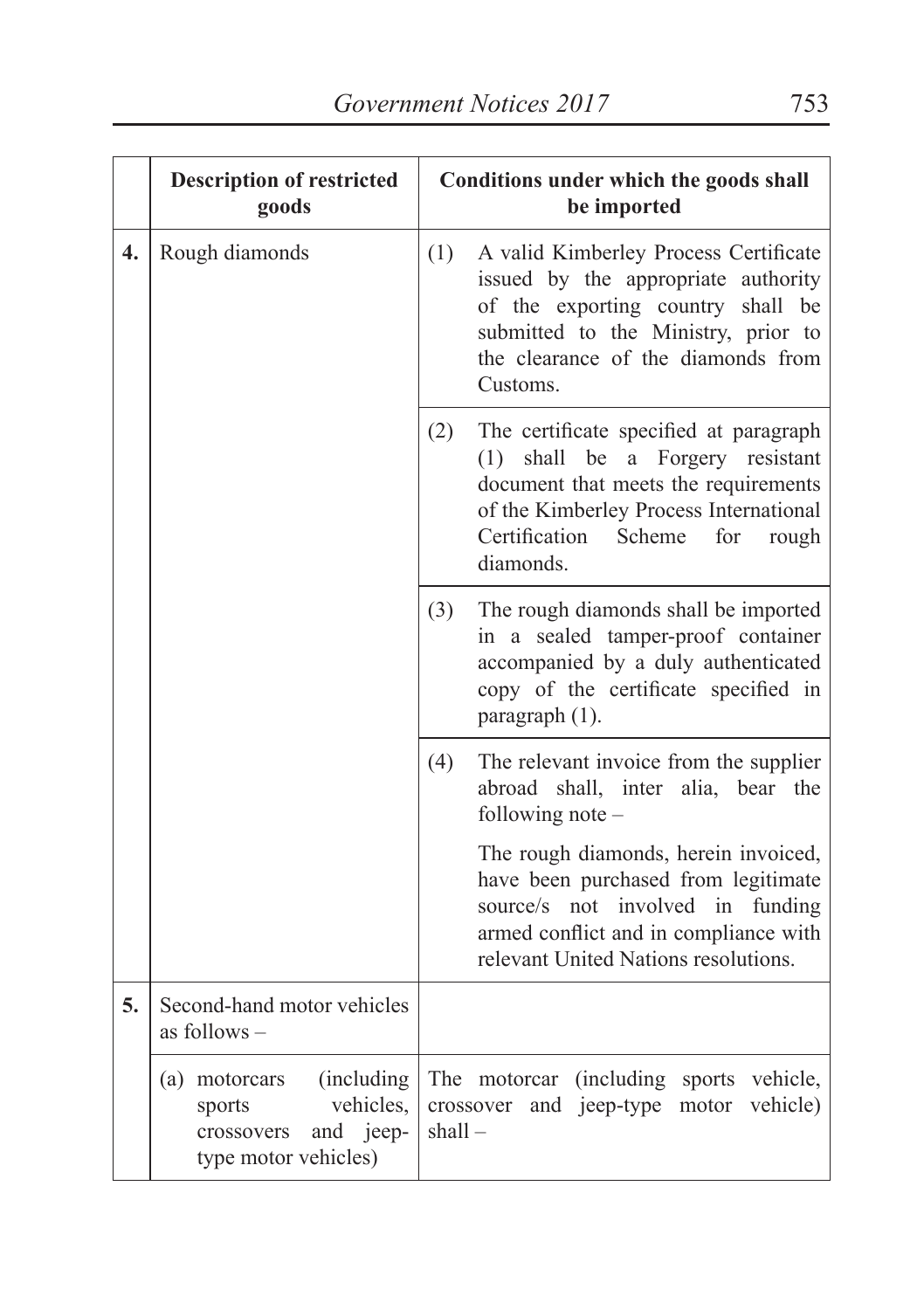| <b>Description of restricted</b><br>goods | Conditions under which the goods shall<br>be imported |                                                                                                                                                                                                                               |
|-------------------------------------------|-------------------------------------------------------|-------------------------------------------------------------------------------------------------------------------------------------------------------------------------------------------------------------------------------|
|                                           | (1)                                                   | be between 18 months and 4 years from<br>the date of first registration, at the date<br>of shipment, except for the first vehicle<br>imported by an individual importer;                                                      |
|                                           | (2)                                                   | be consigned to the applicant whose<br>name shall appear on the Bill of Lading<br>and the manifest as the consignee;                                                                                                          |
|                                           | (3)                                                   | registered<br>with<br>the<br>National<br>be<br>Transport Authority in the name of the<br>importer except where the vehicle is<br>imported by an authorised dealer;                                                            |
|                                           | (4)                                                   | be a right-hand drive;                                                                                                                                                                                                        |
|                                           | (5)                                                   | be in good running condition and not<br>damaged;                                                                                                                                                                              |
|                                           | (6)                                                   | have its original chassis;                                                                                                                                                                                                    |
|                                           | (7)                                                   | be accompanied by a road worthiness<br>certificate issued, by the official vehicle<br>registration body of the exporting<br>country, not more than 3 months before<br>the date of shipment;                                   |
|                                           | (8)                                                   | be covered by a document issued by the<br>appropriate authority in the exporting<br>country or the country of origin,<br>acceptable by the Permanent Secretary<br>as an evidence that the vehicle is not a<br>stolen vehicle; |
|                                           | (9)                                                   | have been first registered not later than<br>in the year following the year of its<br>manufacture;                                                                                                                            |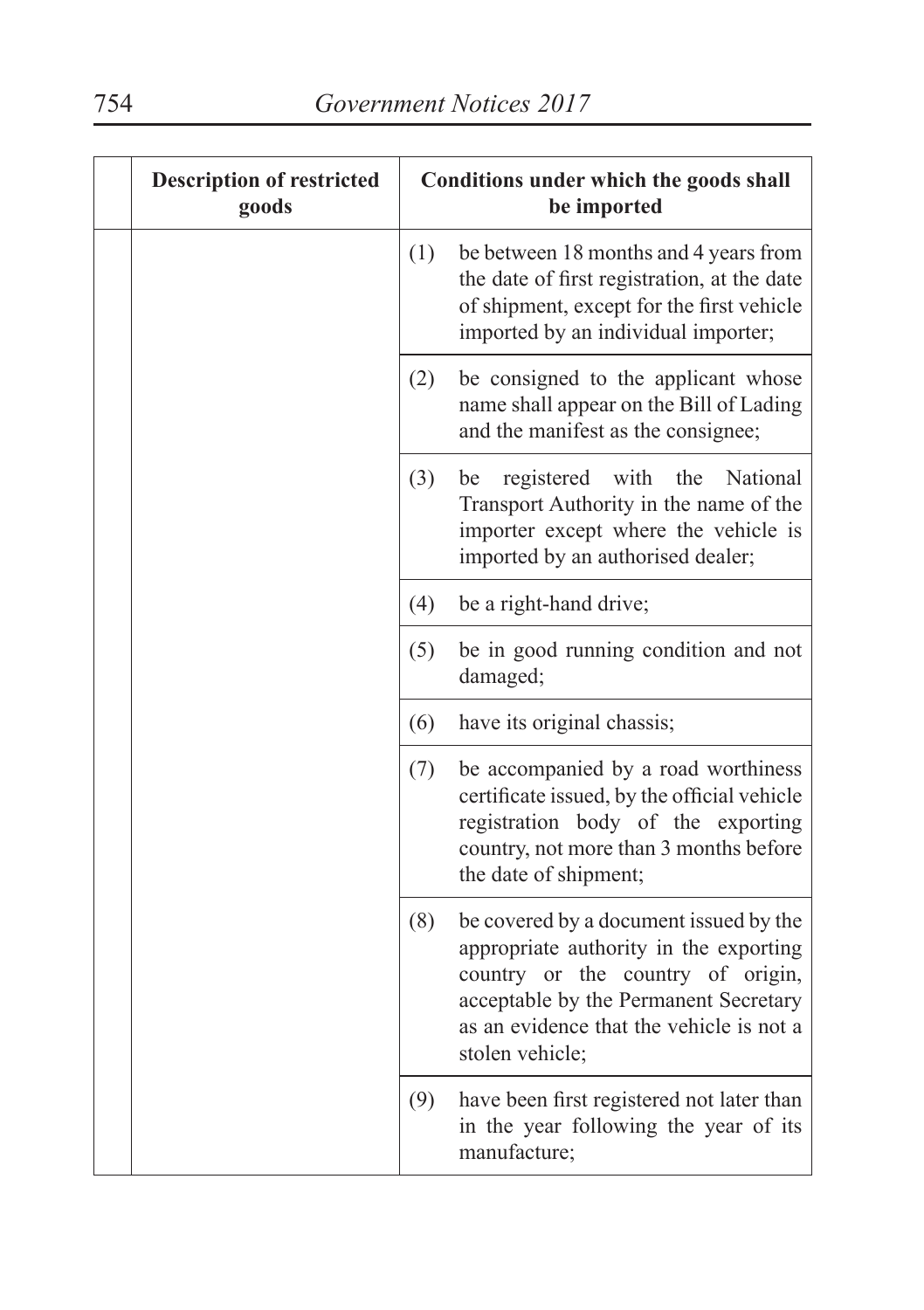|  | <b>Description of restricted</b><br>goods                                                                                                 |     | Conditions under which the goods shall<br>be imported                                                                                                                          |
|--|-------------------------------------------------------------------------------------------------------------------------------------------|-----|--------------------------------------------------------------------------------------------------------------------------------------------------------------------------------|
|  |                                                                                                                                           |     | (10) not be fitted with any bull bar;                                                                                                                                          |
|  |                                                                                                                                           |     | (11) be accompanied by a deregistration<br>certificate and an export certificate or<br>permit issued by the official vehicle<br>registration body in the exporting<br>country; |
|  |                                                                                                                                           |     | (12) be covered by a document certifying the<br>complete history of the vehicle service<br>and repairs since its manufacture.                                                  |
|  | (b) dual purpose vehicles<br>(including<br>2x4<br>and<br>4x4 double-cab truck<br>but excluding van and<br>double-cab heavy duty<br>lorry) |     | The dual purpose vehicle (including 2x4 and<br>4x4 double-cab truck but excluding van and<br>double-cab heavy duty lorry) shall -                                              |
|  |                                                                                                                                           | (1) | be between 18 months and 3 years from<br>the date of first registration, at the date<br>of shipment, except for the first vehicle<br>imported by an individual importer;       |
|  |                                                                                                                                           | (2) | be consigned to the applicant whose<br>name shall appear on the Bill of Lading<br>and the manifest as the consignee;                                                           |
|  |                                                                                                                                           | (3) | with<br>the<br>be<br>registered<br>National<br>Transport Authority in the name of the<br>importer except where the vehicle is<br>imported by an authorised dealer;             |
|  |                                                                                                                                           | (4) | be a right-hand drive;                                                                                                                                                         |
|  |                                                                                                                                           | (5) | be in good running condition and not<br>damaged;                                                                                                                               |
|  |                                                                                                                                           | (6) | have its original chassis;                                                                                                                                                     |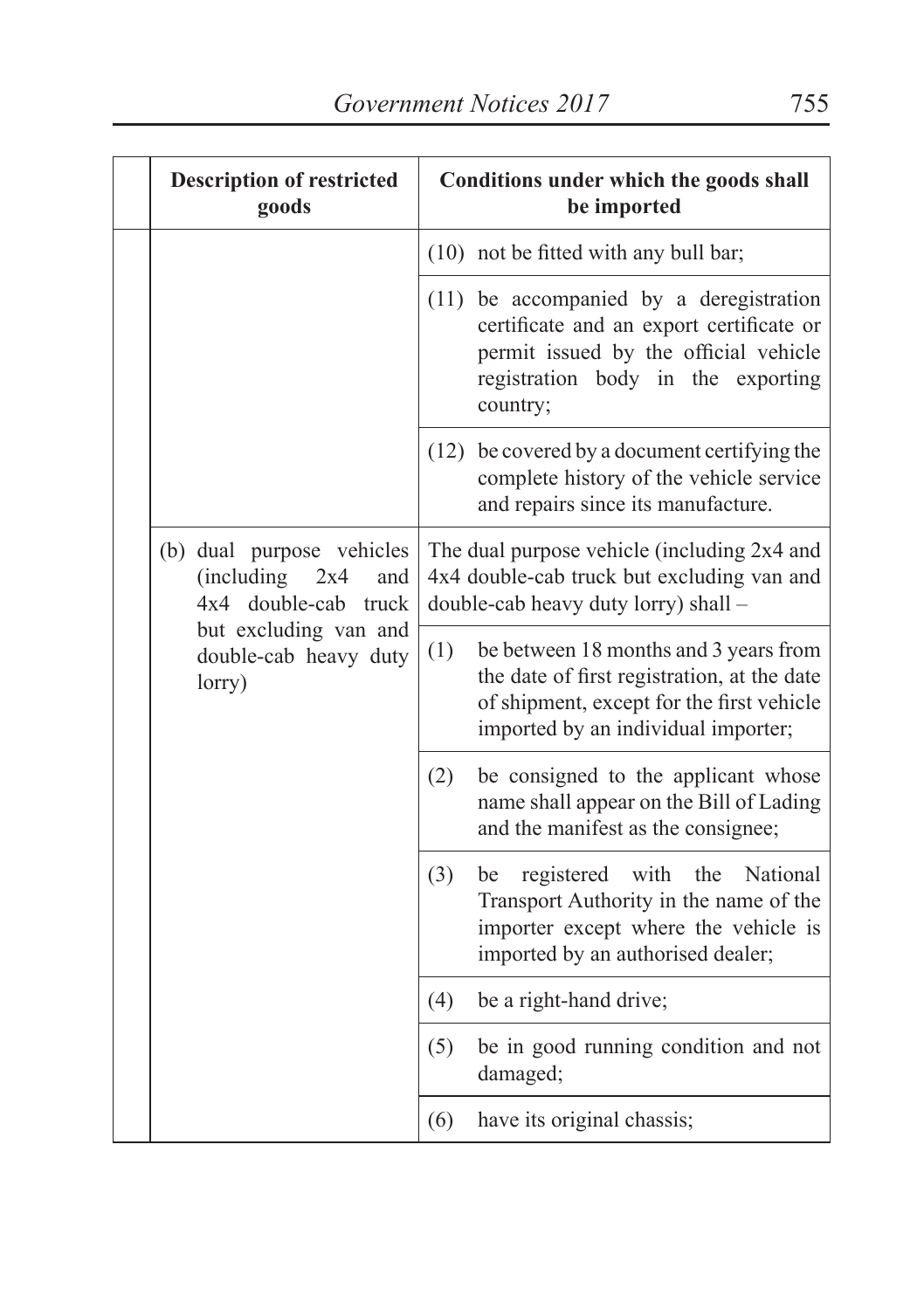| <b>Description of restricted</b><br>goods                                                                                                |     | Conditions under which the goods shall<br>be imported                                                                                                                                                                         |
|------------------------------------------------------------------------------------------------------------------------------------------|-----|-------------------------------------------------------------------------------------------------------------------------------------------------------------------------------------------------------------------------------|
|                                                                                                                                          | (7) | be accompanied by a road worthiness<br>certificate issued, by the official vehicle<br>registration body of the exporting<br>country, not more than 3 months before<br>the date of shipment;                                   |
|                                                                                                                                          | (8) | be covered by a document issued by the<br>appropriate authority in the exporting<br>country or the country of origin,<br>acceptable by the Permanent Secretary<br>as an evidence that the vehicle is not a<br>stolen vehicle; |
|                                                                                                                                          | (9) | have been first registered not later than<br>in the year following the year of its<br>manufacture;                                                                                                                            |
|                                                                                                                                          |     | (10) not be fitted with any bull bar;                                                                                                                                                                                         |
|                                                                                                                                          |     | (11) be accompanied by a deregistration<br>certificate and an export certificate or<br>permit issued by the official vehicle<br>registration body in the exporting<br>country;                                                |
|                                                                                                                                          |     | (12) be covered by a document certifying the<br>complete history of the vehicle service<br>and repairs since its manufacture.                                                                                                 |
| (c) goods vehicles (lorries,<br>including<br>double-cab<br>heavy duty lorries and<br>trucks other than 2x4 and<br>4x4 double-cab trucks) |     | The goods vehicle (lorry, including double-<br>cab heavy duty lorry and truck other than<br>2x4 and 4x4 double-cab truck) shall -                                                                                             |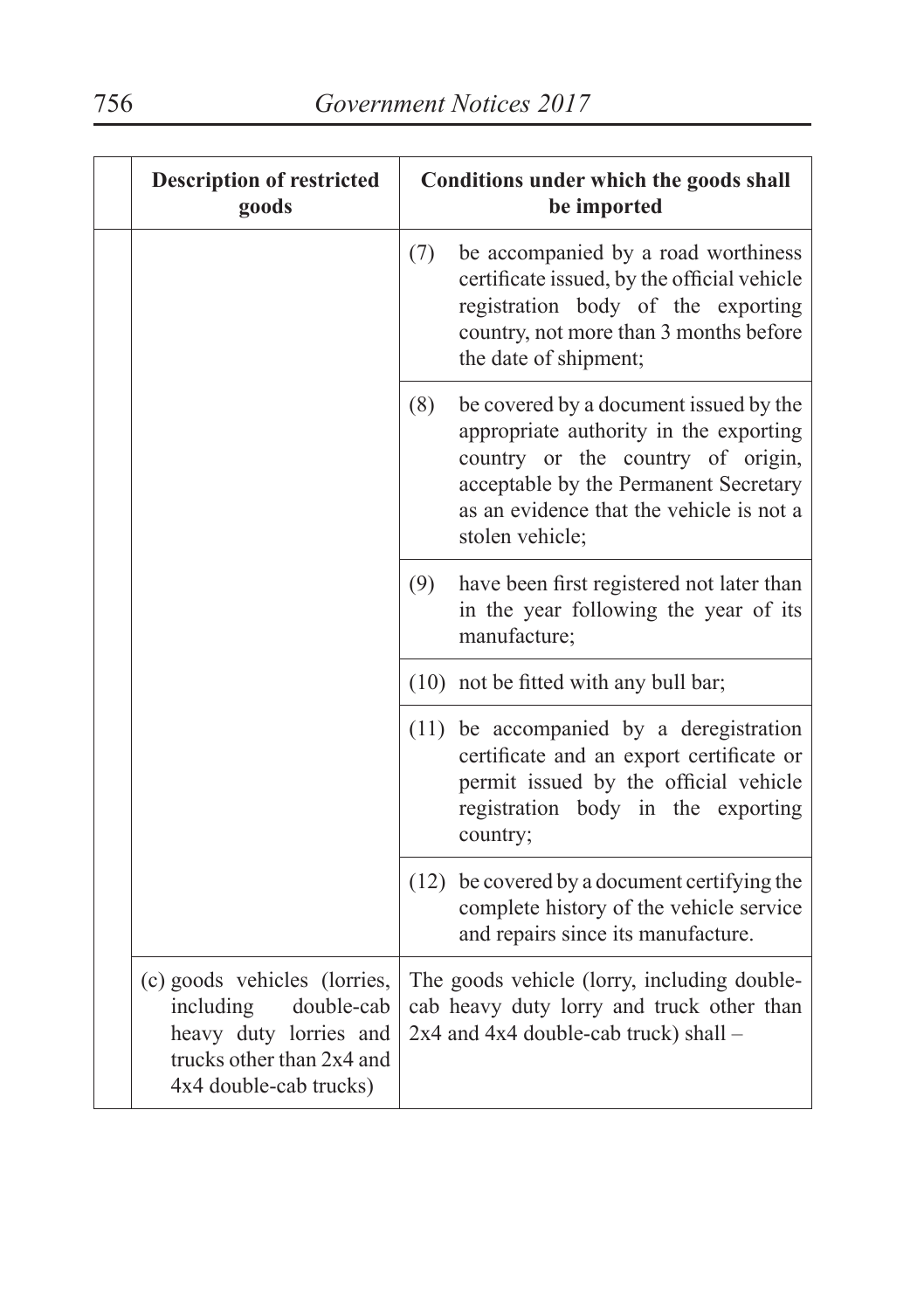| <b>Description of restricted</b><br>goods |     | Conditions under which the goods shall<br>be imported                                                                                                                                                                         |
|-------------------------------------------|-----|-------------------------------------------------------------------------------------------------------------------------------------------------------------------------------------------------------------------------------|
|                                           | (1) | be not more than 6 years from the<br>date of first registration, at the date of<br>shipment, except for a vehicle imported<br>by an individual importer;                                                                      |
|                                           | (2) | be consigned to the applicant whose<br>name shall appear on the Bill of Lading<br>and the manifest as the consignee;                                                                                                          |
|                                           | (3) | National<br>registered<br>with<br>the<br>be<br>Transport Authority in the name of the<br>importer except where the vehicle is<br>imported by an authorised dealer;                                                            |
|                                           | (4) | be a right-hand drive;                                                                                                                                                                                                        |
|                                           | (5) | be in good running condition and not<br>damaged;                                                                                                                                                                              |
|                                           | (6) | have its original chassis;                                                                                                                                                                                                    |
|                                           | (7) | be accompanied by a road worthiness<br>certificate issued, by the official vehicle<br>registration body of the exporting<br>country, not more than 3 months before<br>the date of shipment;                                   |
|                                           | (8) | be covered by a document issued by the<br>appropriate authority in the exporting<br>country or the country of origin,<br>acceptable by the Permanent Secretary<br>as an evidence that the vehicle is not a<br>stolen vehicle; |
|                                           | (9) | have been first registered not later than<br>in the year following the year of its<br>manufacture except for special purpose<br>motor vehicles;                                                                               |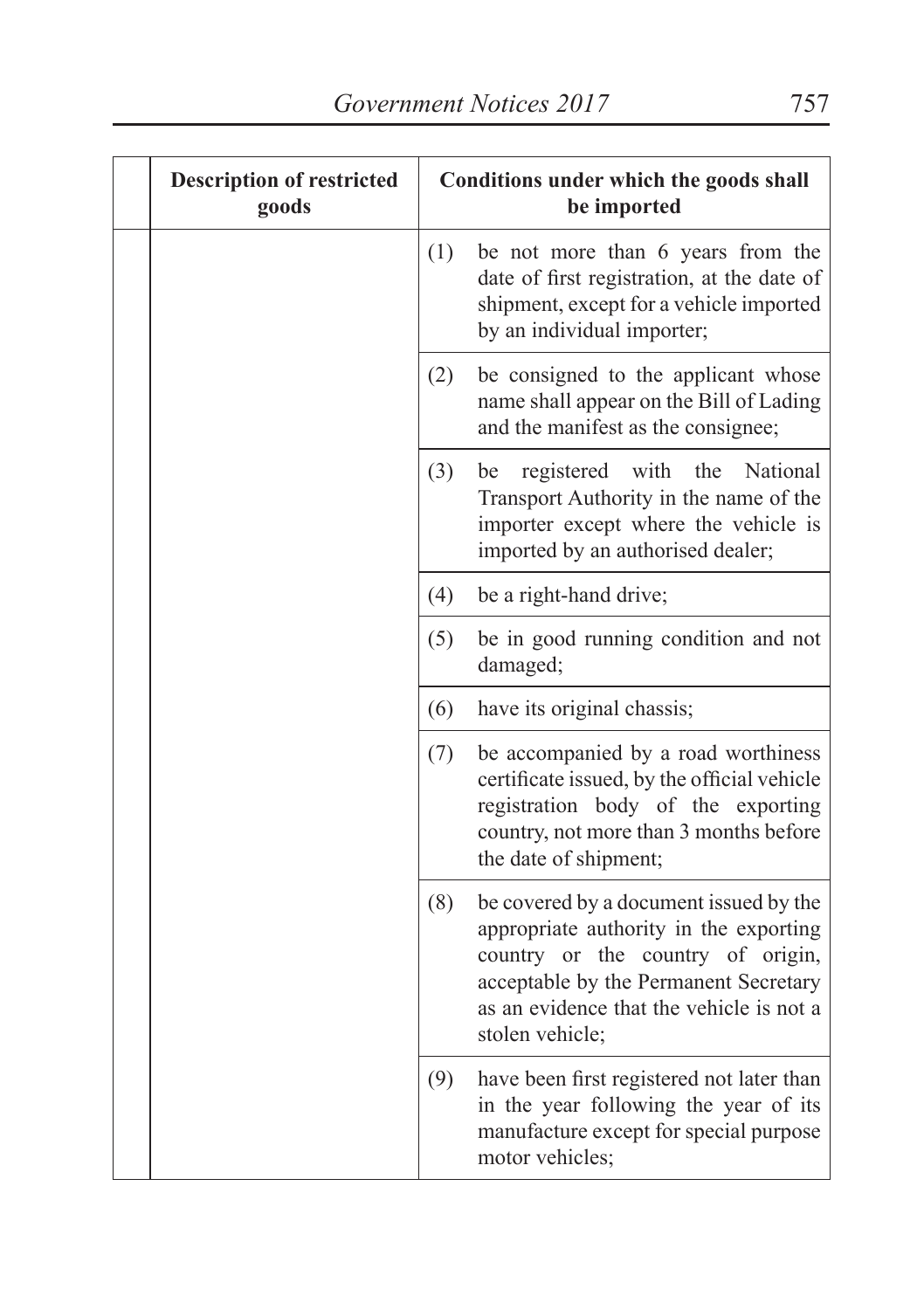|  | <b>Description of restricted</b><br>goods                                                                                       |     | Conditions under which the goods shall<br>be imported                                                                                                                          |
|--|---------------------------------------------------------------------------------------------------------------------------------|-----|--------------------------------------------------------------------------------------------------------------------------------------------------------------------------------|
|  |                                                                                                                                 |     | (10) not be fitted with any bull bar;                                                                                                                                          |
|  |                                                                                                                                 |     | (11) be accompanied by a deregistration<br>certificate and an export certificate or<br>permit issued by the official vehicle<br>registration body in the exporting<br>country; |
|  |                                                                                                                                 |     | (12) be covered by a document certifying the<br>complete history of the vehicle service<br>and repairs since its manufacture.                                                  |
|  | (d) vans (other than motor<br>buses, designed to carry<br>goods or to carry not<br>more than 7 persons<br>including the driver) |     | The van (other than motor bus, designed<br>to carry goods or to carry not more than<br>7 persons including the driver) shall -                                                 |
|  |                                                                                                                                 | (1) | be not more than 4 years from the<br>date of first registration, at the date of<br>shipment, except for a vehicle imported<br>by an individual importer;                       |
|  |                                                                                                                                 | (2) | be consigned to the applicant whose<br>name shall appear on the Bill of Lading<br>and the manifest as the consignee;                                                           |
|  |                                                                                                                                 | (3) | registered<br>with<br>the<br>National<br>be<br>Transport Authority in the name of the<br>importer except where the vehicle is<br>imported by an authorised dealer;             |
|  |                                                                                                                                 | (4) | be a right-hand drive;                                                                                                                                                         |
|  |                                                                                                                                 | (5) | be in good running condition and not<br>damaged;                                                                                                                               |
|  |                                                                                                                                 | (6) | have its original chassis;                                                                                                                                                     |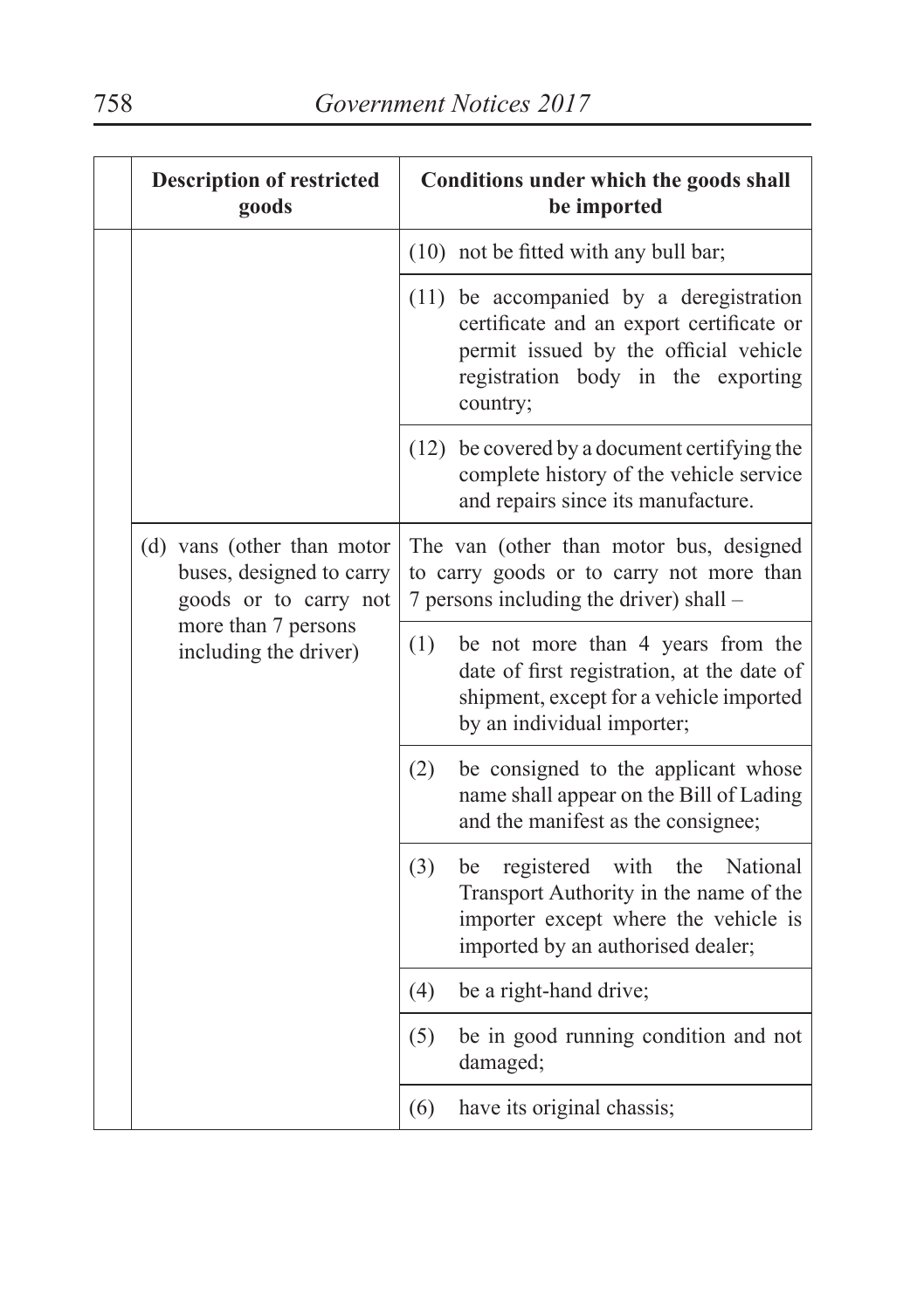| <b>Description of restricted</b><br>goods | Conditions under which the goods shall<br>be imported |                                                                                                                                                                                                                               |
|-------------------------------------------|-------------------------------------------------------|-------------------------------------------------------------------------------------------------------------------------------------------------------------------------------------------------------------------------------|
|                                           | (7)                                                   | be accompanied by a road worthiness<br>certificate issued, by the official vehicle<br>registration body of the exporting<br>country, not more than 3 months before<br>the date of shipment;                                   |
|                                           | (8)                                                   | be covered by a document issued by the<br>appropriate authority in the exporting<br>country or the country of origin,<br>acceptable by the Permanent Secretary<br>as an evidence that the vehicle is not a<br>stolen vehicle; |
|                                           | (9)                                                   | have been first registered not later than<br>in the year following the year of its<br>manufacture;                                                                                                                            |
|                                           |                                                       | (10) not be fitted with any bull bar;                                                                                                                                                                                         |
|                                           |                                                       | $(11)$ be accompanied by a deregistration<br>certificate and an export certificate or<br>permit issued by the official vehicle<br>registration body in the exporting<br>country;                                              |
|                                           |                                                       | (12) be covered by a document certifying the<br>complete history of the vehicle service<br>and repairs since its manufacture.                                                                                                 |
| (e) motor buses                           |                                                       | The motor bus shall -                                                                                                                                                                                                         |
|                                           | (1)                                                   | be not more than 3 years from the<br>date of first registration, at the date of<br>shipment, except for buses imported by<br>the categories of importers specified in<br>Part III of the Second Schedule;                     |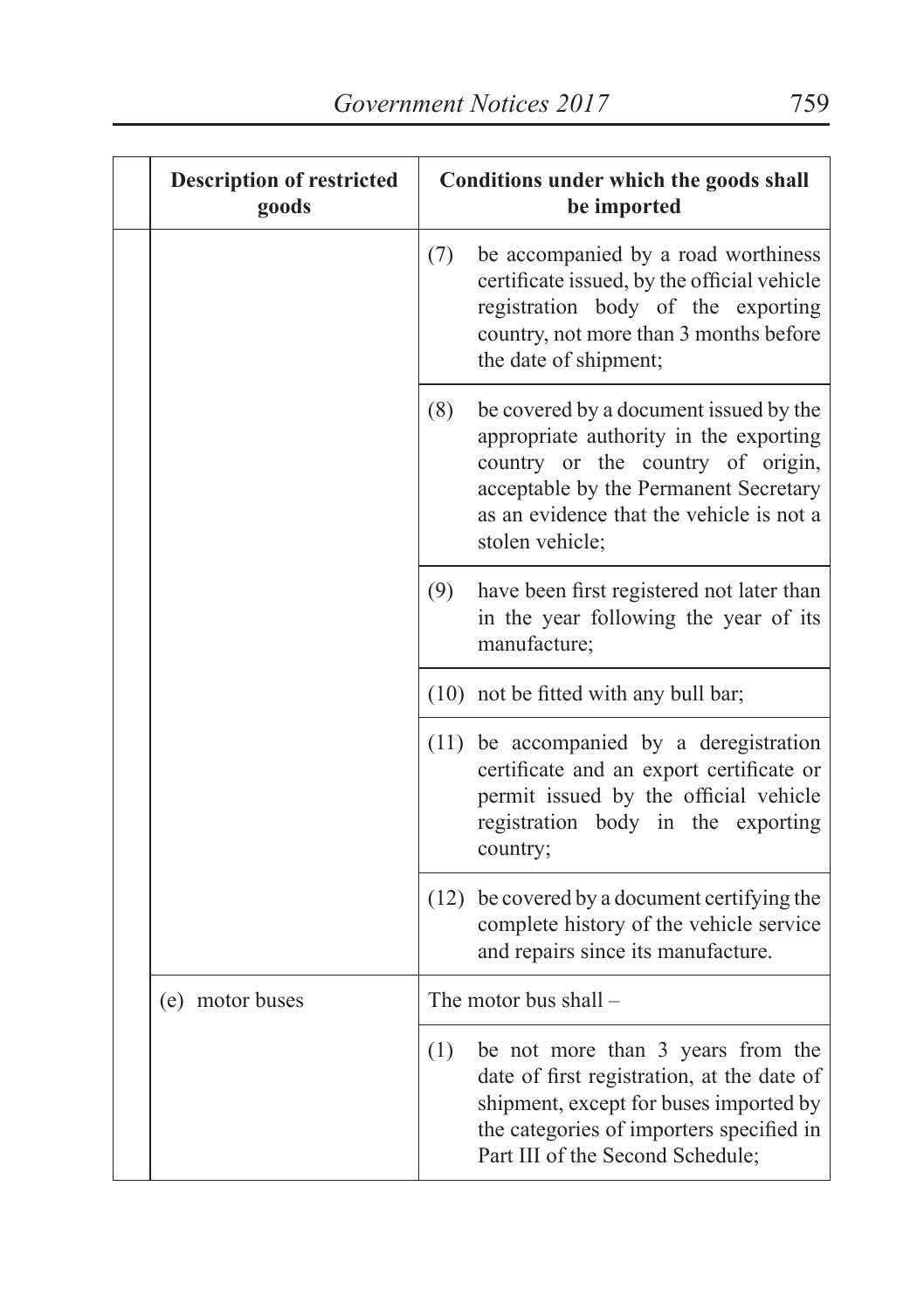| <b>Description of restricted</b><br>goods |     | Conditions under which the goods shall<br>be imported                                                                                                                                                                         |
|-------------------------------------------|-----|-------------------------------------------------------------------------------------------------------------------------------------------------------------------------------------------------------------------------------|
|                                           | (2) | be consigned to the applicant whose<br>name shall appear on the Bill of Lading<br>and the manifest as the consignee;                                                                                                          |
|                                           | (3) | registered<br>with<br>the<br>National<br>be<br>Transport Authority in the name of the<br>importer except where the vehicle is<br>imported by an authorised dealer;                                                            |
|                                           | (4) | be a right-hand drive;                                                                                                                                                                                                        |
|                                           | (5) | be in good running condition and not<br>damaged;                                                                                                                                                                              |
|                                           | (6) | have its original chassis;                                                                                                                                                                                                    |
|                                           | (7) | be accompanied by a road worthiness<br>certificate issued, by the official vehicle<br>registration body of the exporting<br>country, not more than 3 months before<br>the date of shipment;                                   |
|                                           | (8) | be covered by a document issued by the<br>appropriate authority in the exporting<br>country or the country of origin,<br>acceptable by the Permanent Secretary<br>as an evidence that the vehicle is not a<br>stolen vehicle; |
|                                           | (9) | have been first registered not later than<br>in the year following the year of its<br>manufacture;                                                                                                                            |
|                                           |     | (10) not be fitted with any bull bar;                                                                                                                                                                                         |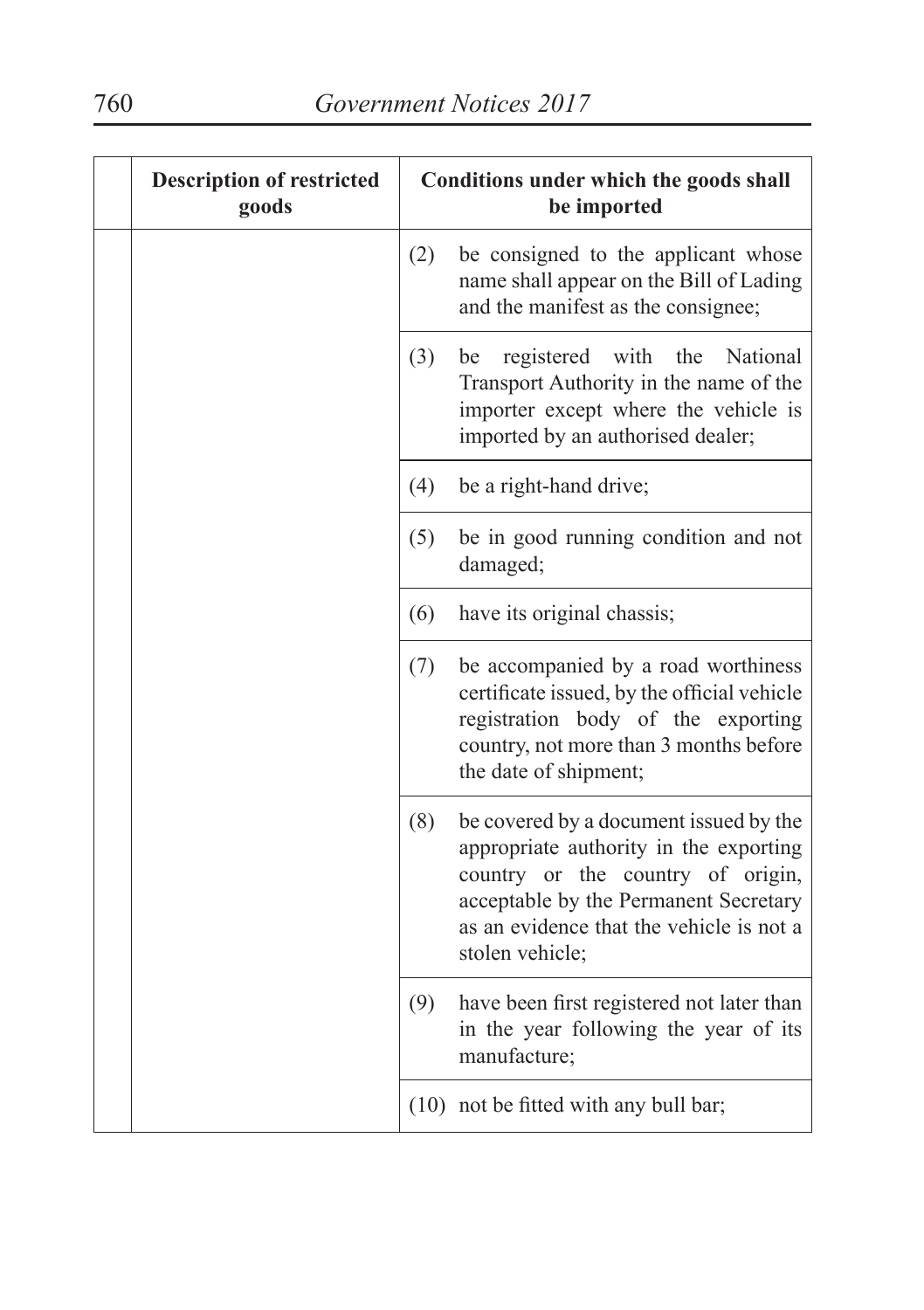| <b>Description of restricted</b><br>goods                                                                                                                                               | Conditions under which the goods shall<br>be imported                                                                                                                                                                                             |
|-----------------------------------------------------------------------------------------------------------------------------------------------------------------------------------------|---------------------------------------------------------------------------------------------------------------------------------------------------------------------------------------------------------------------------------------------------|
|                                                                                                                                                                                         | $(11)$ be accompanied by a deregistration<br>certificate and an export certificate or<br>permit issued by the official vehicle<br>registration body in the exporting<br>country;                                                                  |
|                                                                                                                                                                                         | (12) be covered by a document certifying the<br>complete history of the vehicle service<br>and repairs since its manufacture;                                                                                                                     |
|                                                                                                                                                                                         | (13) be fitted with a motor vehicle air<br>conditioner when imported by public<br>transport operators;                                                                                                                                            |
|                                                                                                                                                                                         | (14) have been designed for the transport of<br>not less than 8 persons, including the<br>driver, and not more than 32 persons,<br>including the driver.                                                                                          |
| (f) motorcycle                                                                                                                                                                          | The motorcycle shall be less than one year<br>old at the time of shipment.                                                                                                                                                                        |
| (g) specialised motor vehicle                                                                                                                                                           | The specialised motor vehicle shall be -                                                                                                                                                                                                          |
| designed for passengers<br>need<br><sub>of</sub><br>special<br>in<br>support for embarkation<br>disembarkation<br>and<br>Sir<br>Seewoosagur<br>at<br>Ramgoolam International<br>Airport | (1)<br>covered by an inspection certificate<br>issued by a registered mechanical<br>engineer before its shipment, certifying<br>the suitability of the vehicle for<br>embarkation and disembarkation of<br>passengers in need of special support; |
|                                                                                                                                                                                         | (2)<br>examined, on arrival, by a registered<br>machinery inspector in conformity<br>with the Occupational<br>Safety<br>and<br>Health Act.                                                                                                        |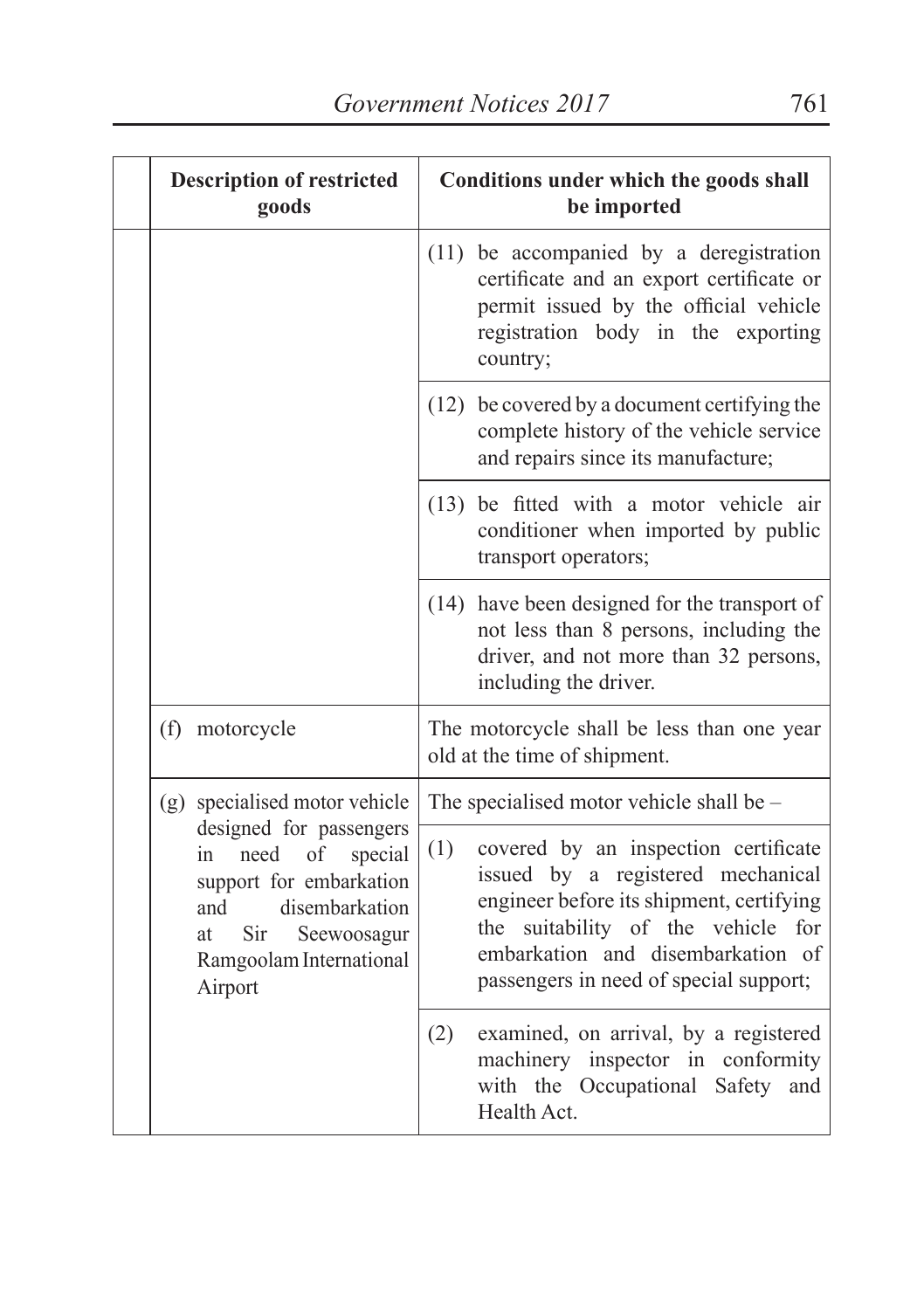|    | <b>Description of restricted</b><br>goods                     | Conditions under which the goods shall<br>be imported                                                                                                                                                                                                                               |
|----|---------------------------------------------------------------|-------------------------------------------------------------------------------------------------------------------------------------------------------------------------------------------------------------------------------------------------------------------------------------|
|    | (h) classic or vintage motor                                  | The classic or vintage motor car shall be -                                                                                                                                                                                                                                         |
|    | cars                                                          | (1)<br>aged 40 years or more from the date<br>of its original registration in or outside<br>Mauritius;                                                                                                                                                                              |
|    |                                                               | (2)<br>consigned to the applicant whose name<br>shall appear on the Bill of Lading and<br>the manifest as the consignee;                                                                                                                                                            |
|    |                                                               | (3)<br>registered with the National Transport<br>Authority in the name of the importer<br>except where the vehicle is imported<br>by an authorised dealer;                                                                                                                          |
|    |                                                               | (4)<br>in running condition.                                                                                                                                                                                                                                                        |
| 6. | Second-hand motor vehicles<br>originating from Japan          | Every second-hand motor vehicle originating<br>from Japan shall, in addition to the conditions<br>specified for the types of motor vehicles<br>referred to in item $5(a)$ to (h), be covered by<br>a certified true copy of the original auction<br>sheet, in English, specifying - |
|    |                                                               | (1)<br>the grade of the vehicle which shall not<br>be below the grade of 3.5 on a scale of<br>1 to 5;                                                                                                                                                                               |
|    |                                                               | (2)<br>the Auction House Number; and                                                                                                                                                                                                                                                |
|    |                                                               | the lot number of the vehicle.<br>(3)                                                                                                                                                                                                                                               |
| 7. | Weighing<br>and<br>measuring<br>instruments not for trade use | Every instrument shall be clearly<br>and<br>indelibly marked "Not for trade use".                                                                                                                                                                                                   |

÷.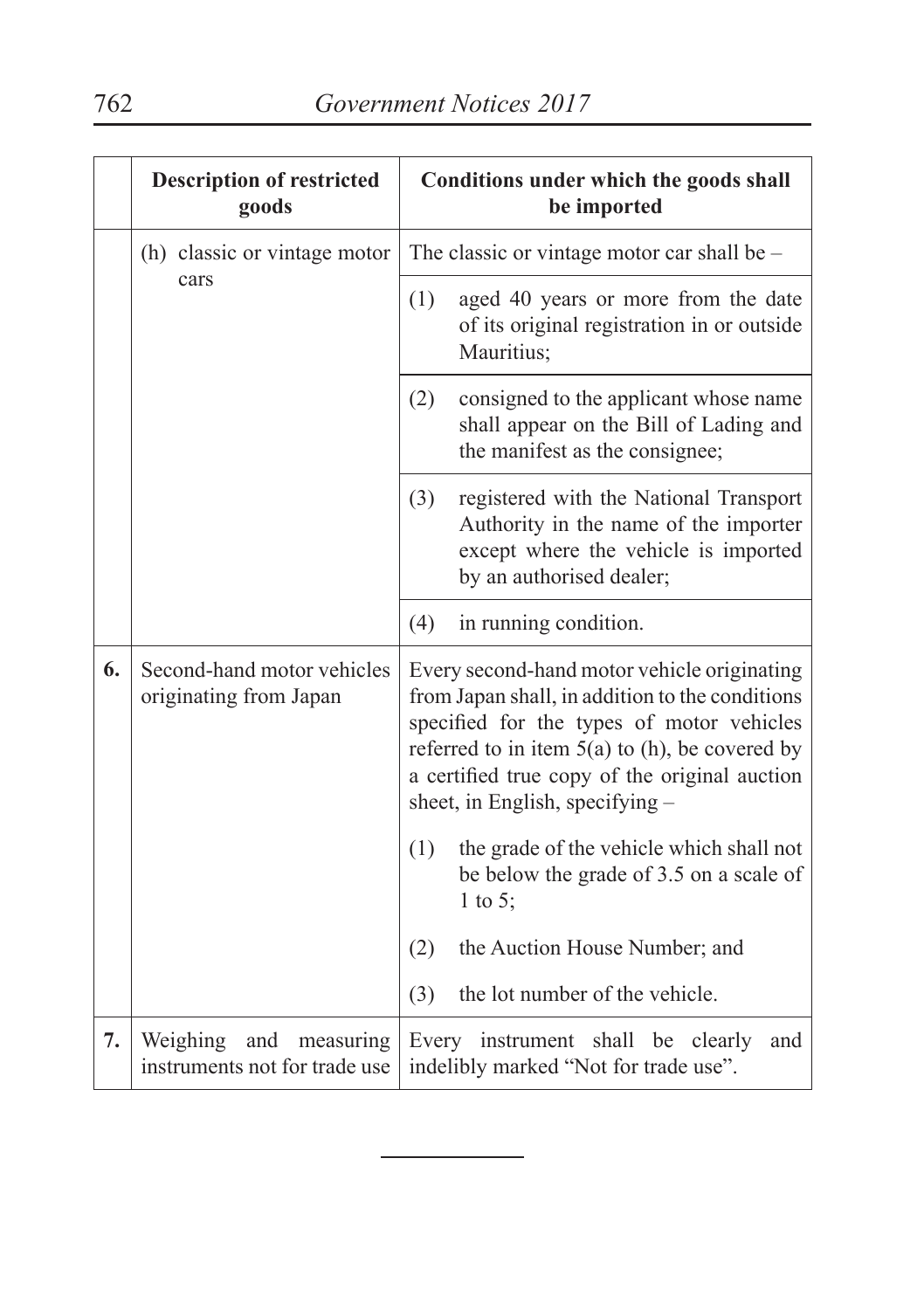# **EIGHTH SCHEDULE**

[Regulation  $9(3)(a)$  and  $(e)(iii)$ ]

# **INSPECTION CERTIFICATE**

**1.** We hereby declare that the second-hand motor vehicle described hereunder, to be exported to Mauritius/already imported into Mauritius,\* has been inspected by our organisation. The particulars of the inspection are specified hereunder and this Pre-shipment Inspection Certificate/Inspection Certificate\* has been issued to the under-mentioned applicant.

| 2. | <b>Particulars of applicant</b> |
|----|---------------------------------|
|    |                                 |
|    |                                 |
|    |                                 |
|    |                                 |
|    |                                 |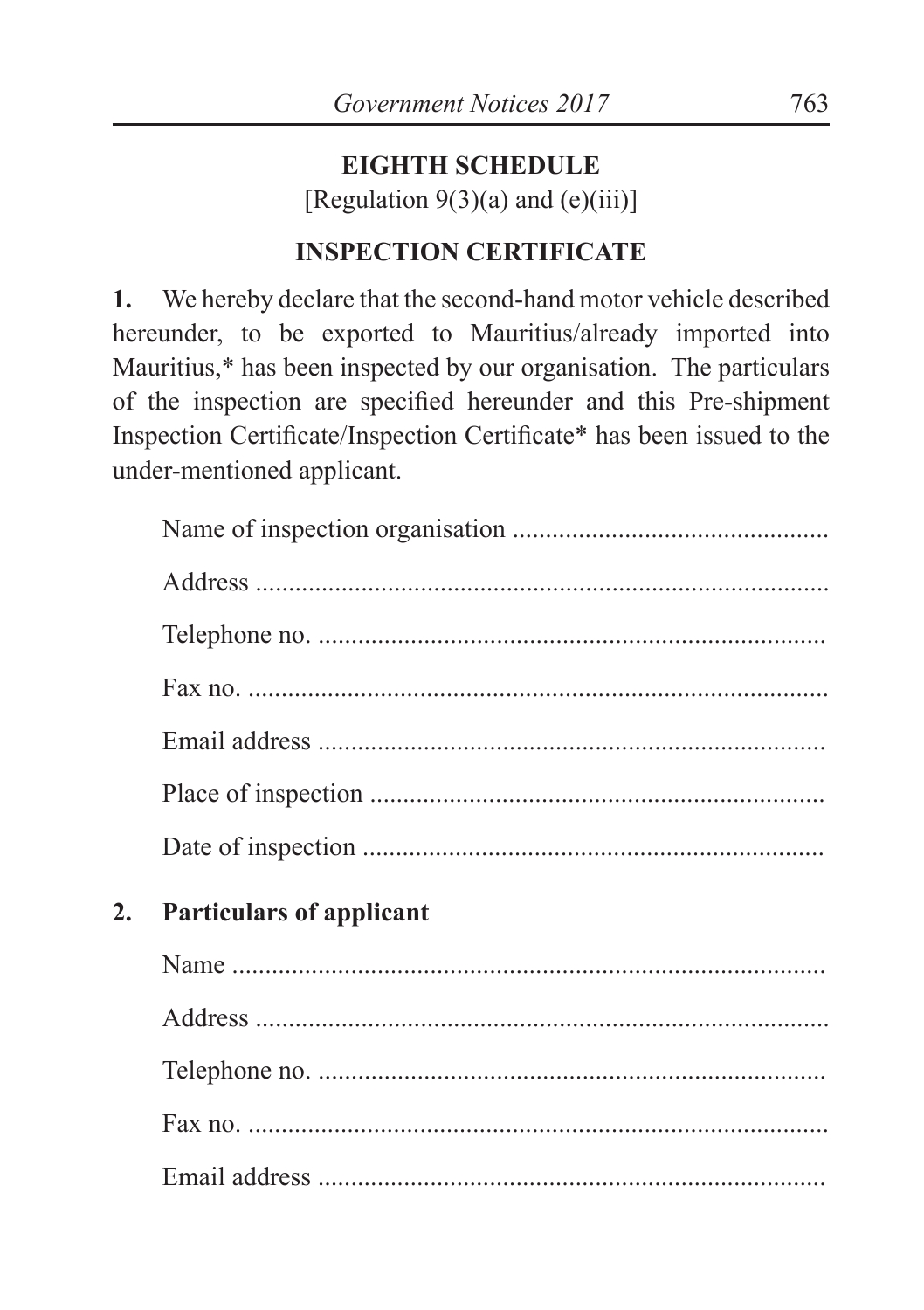| 3. | Particulars of second-hand motor vehicle |
|----|------------------------------------------|
|    |                                          |
|    |                                          |
|    |                                          |
|    |                                          |
|    |                                          |
|    |                                          |
|    |                                          |
|    |                                          |
|    |                                          |
|    |                                          |
|    |                                          |
|    |                                          |
|    |                                          |
|    |                                          |
|    |                                          |
|    |                                          |
|    |                                          |
|    |                                          |
|    |                                          |

- **4.** We hereby certify and confirm
	- (a) having cross-checked with the Vehicle Registration Authority the original of the last document emanating thereof and having inserted our seal as hereunder on both sides of the document;
	- (b) that the vehicle as described above is roadworthy and usable;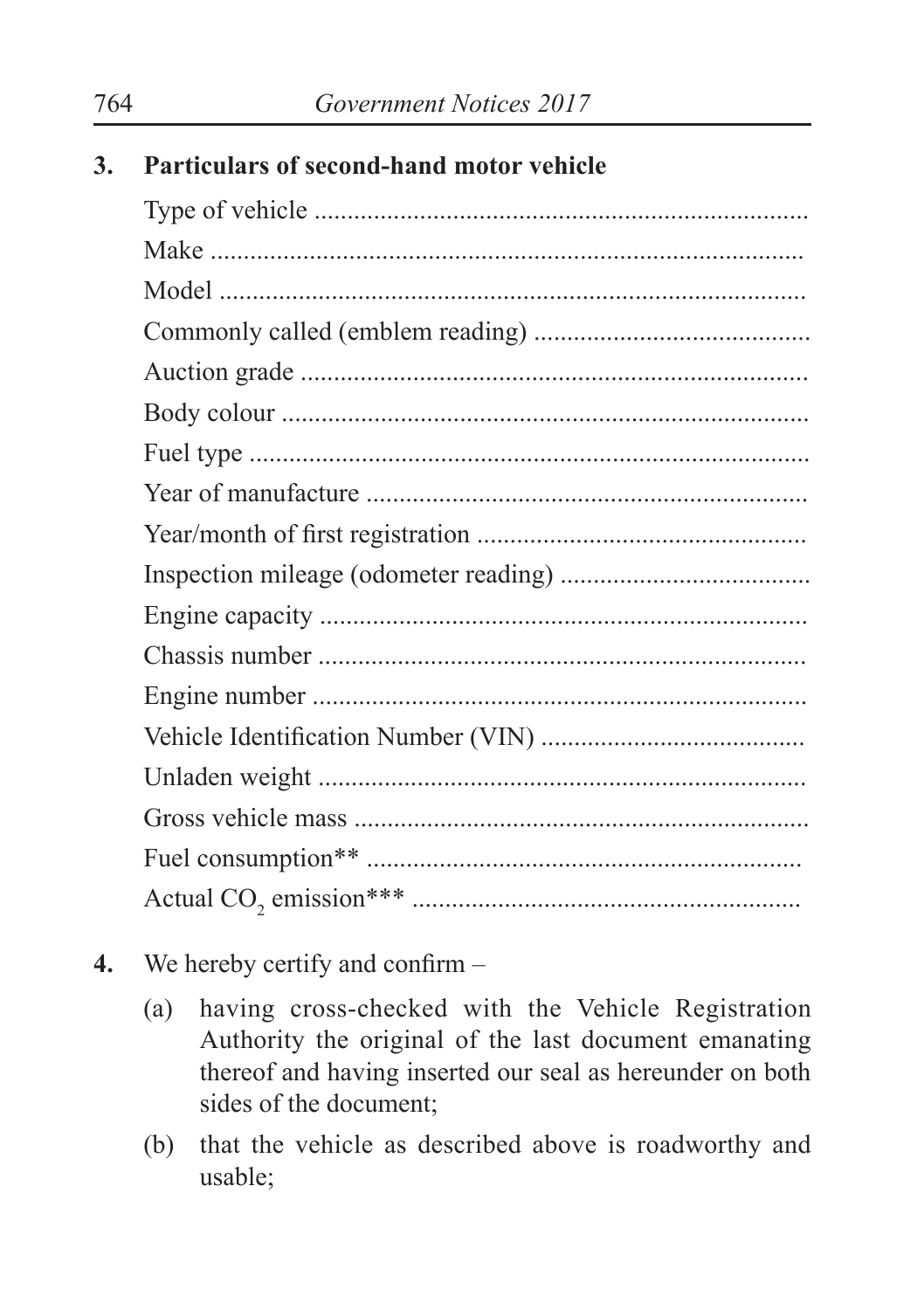- (c) that the actual  $CO_2$  emission in grammes per kilometre of the vehicle is correct; and
- (d) the findings as set out in the Vehicle Inspection Sheets 1 and 2 annexed.

................................... Certification number ................................... Date of issue ................................... Seal of Organisation ................................... Signature ................................... Name ................................... Designation

*\*Delete as appropriate*

*\*\*Expressed in litres per 100 kilometres (under Combined Test), rounded to the first decimal place, in the case of motor cars running on petrol, diesel or hybrid electric motor cars running on petrol or diesel as per country of origin*

*\*\*\*Expressed in grammes per kilometre (applicable only in respect of motor car specified in Sub-part A of Part III of the First Schedule to the Excise Act)*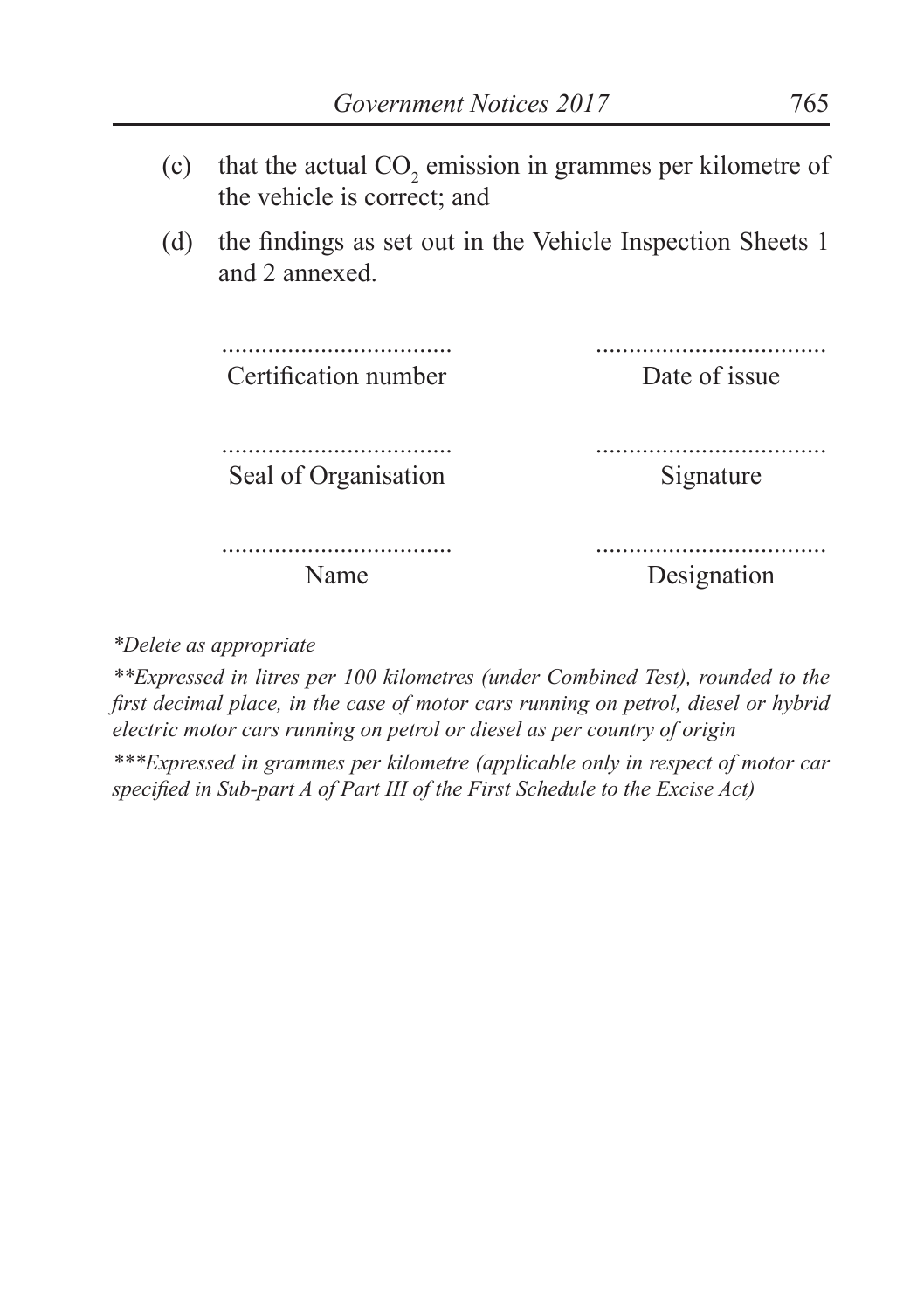| <b>Type of vehicle</b> |   | Driving system             |   | <b>Weather condition</b> |   |
|------------------------|---|----------------------------|---|--------------------------|---|
| Sedan car              | . | FF                         | . | Good                     |   |
| Station wagon          | . | <b>FR</b>                  | . | Darkness                 | . |
| Van                    | . | 2WD                        | . | Rainy                    | . |
| Truck                  | . | 4WD<br>Full-time/part-time | . |                          |   |
| Jeep style             |   |                            |   |                          |   |
| Double-cab truck       | . |                            |   |                          |   |
| Bus $(\dots)$ seaters) |   |                            |   |                          |   |

#### **VEHICLE INSPECTION SHEET 1**

| Whether body accidented*   Alteration of vehicle*   Crack of windscreen |          |          |
|-------------------------------------------------------------------------|----------|----------|
| $Yes/No$                                                                | $Yes/No$ | $Yes/No$ |

*\*To confirm whether the vehicle was reconditioned after having been damaged by accident or by natural calamities, including flood.*

……………………………………………………………………… ……………………………………………………………………… ……………………………………………………………………… ……………………………………………………………………… ………………………………………………………………………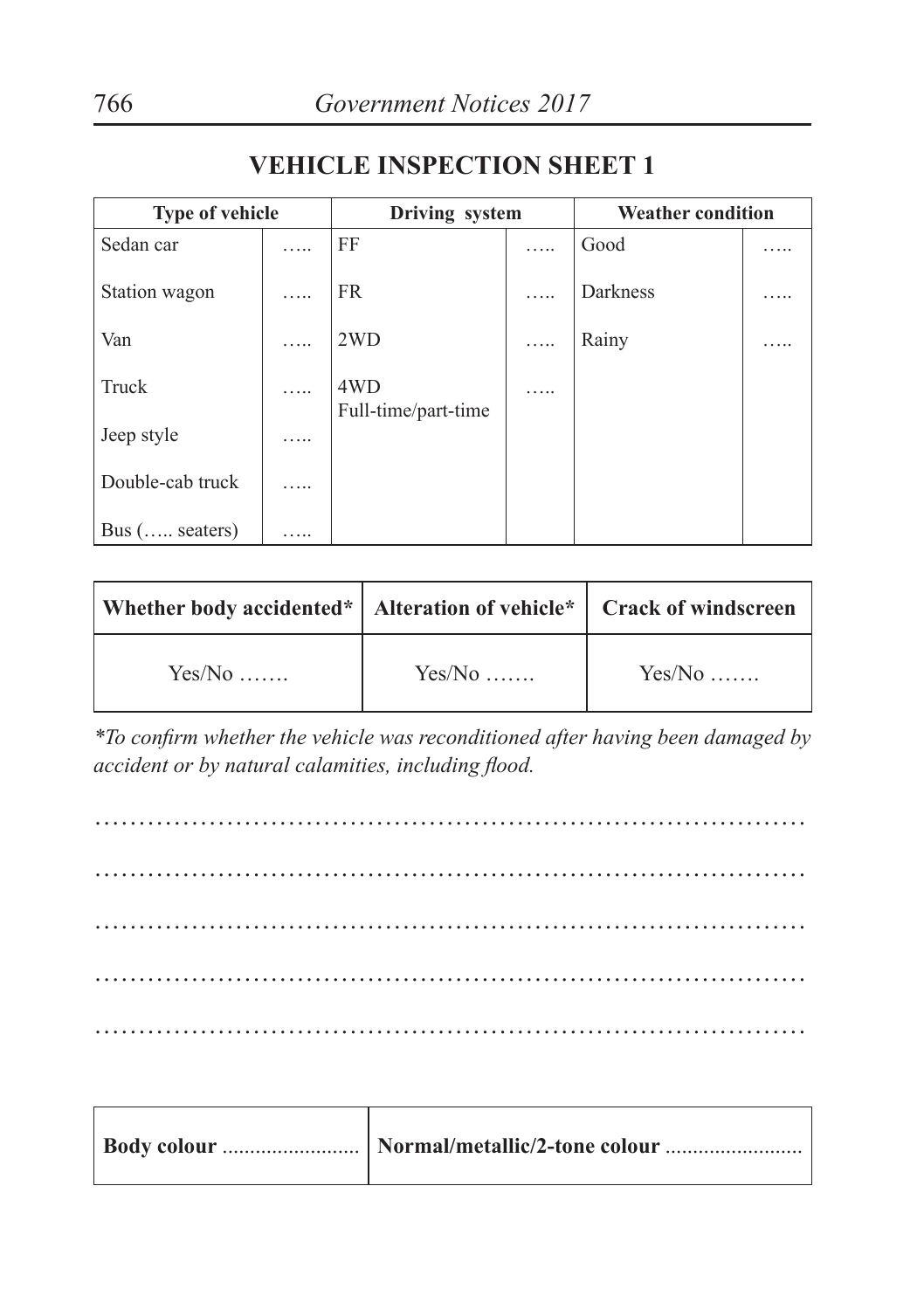|                 |        | <b>Transmission</b> | <b>Number of doors</b> | Type of roof |  |
|-----------------|--------|---------------------|------------------------|--------------|--|
| Floor<br>column | $\sim$ | A/T<br>M/T 3/4/5/6  | 2/3/4/5/6              | H: High      |  |
|                 | χ      |                     |                        | M: Medium    |  |
|                 |        |                     |                        | S: Standard  |  |

#### **Shape and body of truck**

Wide, cab, bonnet, standard, long, super low deck, low deck, high deck, opening 3 parts, opening one part, wood floor, steel floor\*\*

*\*\*Tick as appropriate*

| <b>Explanation of marking</b>           |          |                          |   |                | Size of scratch and dent |           |  |  |  |  |  |
|-----------------------------------------|----------|--------------------------|---|----------------|--------------------------|-----------|--|--|--|--|--|
| A: Scratch                              | .        | $1:$ Slight              |   |                |                          | $\ddotsc$ |  |  |  |  |  |
| $U:$ Dent                               | $\cdots$ | 2: Small                 |   |                |                          |           |  |  |  |  |  |
| B: Bend                                 |          | 3: Medium                |   |                |                          |           |  |  |  |  |  |
| W: Wave                                 | .        | 4: Large                 |   |                |                          | χ         |  |  |  |  |  |
| S: Rust                                 | .        | 5: Heavy                 |   |                |                          | χ         |  |  |  |  |  |
| C: Corrode                              | .        |                          |   |                |                          |           |  |  |  |  |  |
| T: Tear                                 |          | <b>DAMAGE TO CHASSIS</b> |   |                |                          |           |  |  |  |  |  |
| H: Hole                                 | .        | Yes                      | . | N <sub>0</sub> | .                        |           |  |  |  |  |  |
| XX: Replaced                            |          | Severe                   | . |                |                          |           |  |  |  |  |  |
| P: Painted                              | .        | Moderate                 | . |                |                          |           |  |  |  |  |  |
| M: Marking of letter of<br>make removed | .        | Light                    | . |                |                          |           |  |  |  |  |  |
| L: Letter of make<br>remaining          | .        |                          |   |                |                          |           |  |  |  |  |  |

........................................... Date of issue

Name

...........................................

........................................................ Signature

Designation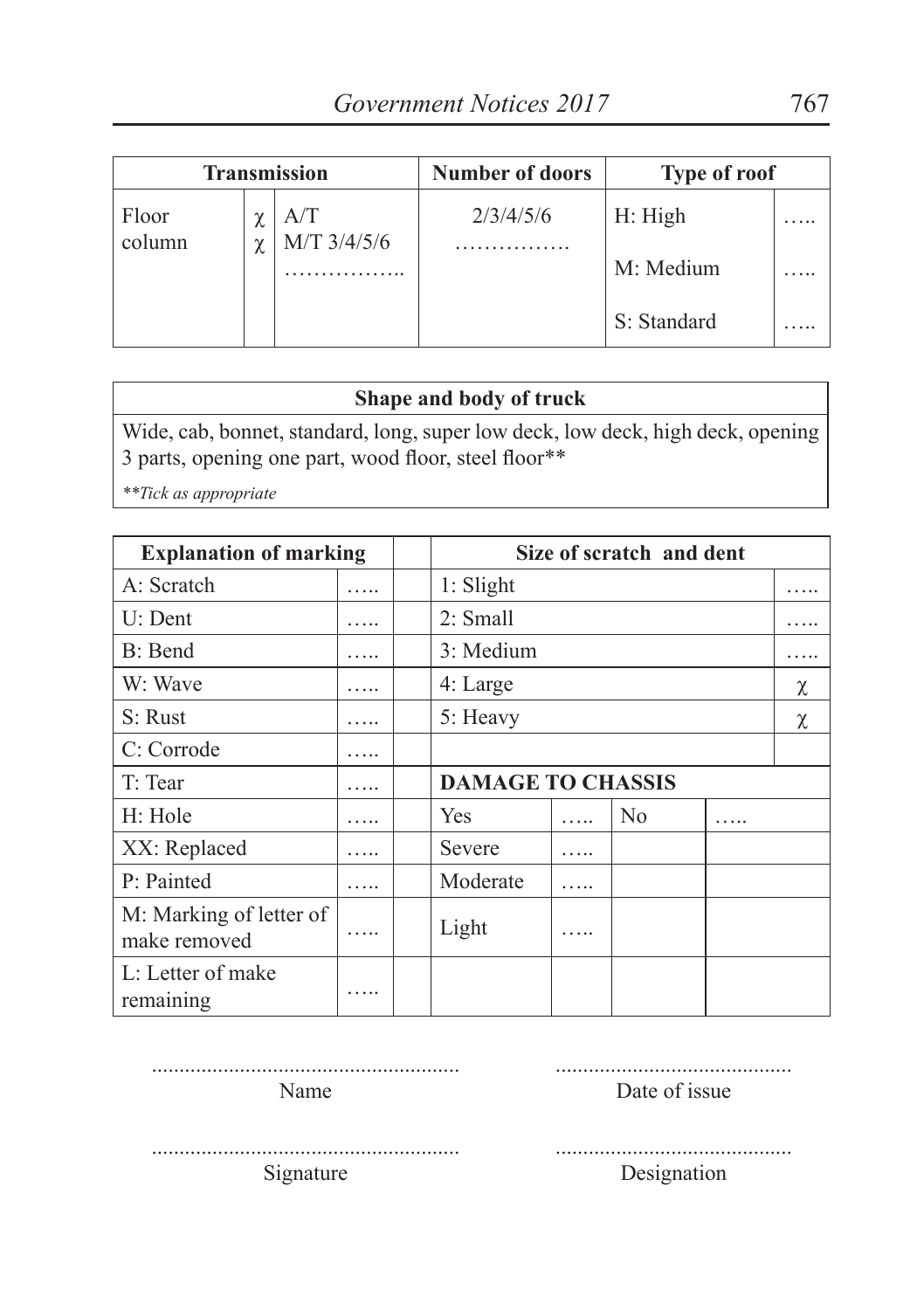#### **VEHICLE INSPECTION SHEET 2**

| <b>Tyres</b> | <b>Condition of interior and seats</b> |  |
|--------------|----------------------------------------|--|
| Steel wheel  | 1. Smell of tobacco                    |  |
| Alloy wheel  | $\ldots$   2. Smell of pet             |  |
| Size of tyre | $\ldots$   3. Presence of nicotine     |  |
|              | 4. Presence of hair                    |  |

| <b>Condition of</b> |                           |          |  | <b>Condition of room</b><br>cleaning |  |
|---------------------|---------------------------|----------|--|--------------------------------------|--|
| 1.                  | Engine                    |          |  |                                      |  |
|                     |                           |          |  | 1. Clean                             |  |
|                     | (a) Smoke emission*       | Good/bad |  |                                      |  |
|                     |                           |          |  | 2. Medium                            |  |
|                     | (b) Other functions       | Good/bad |  |                                      |  |
|                     | 2. Muffler                | Good/bad |  | 3. Dirty                             |  |
|                     |                           |          |  |                                      |  |
| $\mathcal{E}$       | Transmission              | Good/bad |  |                                      |  |
|                     | 4. Battery                | Good/bad |  |                                      |  |
|                     | 5. Electrical Instruments | Good/bad |  |                                      |  |

*\*To confirm whether the smoke emission of the vehicle is in conformity with the appropriate Japanese/European Standards, or in the case of a diesel driven motor vehicle, it has a maximum opacity of 50 per cent*

…………………………………..…………………………………………………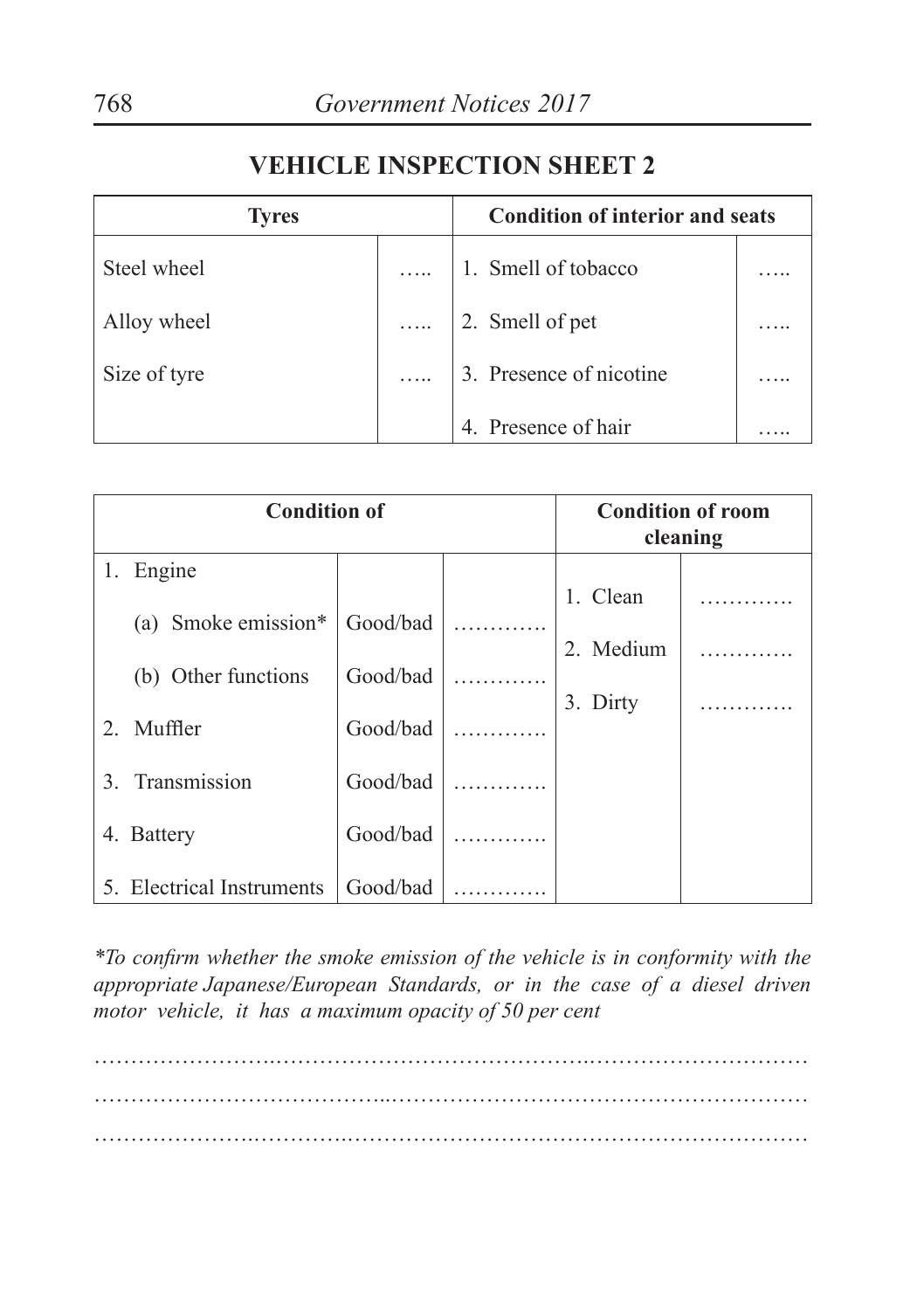| <b>Condition of accessories</b>    |            |   |                                     |            |   |
|------------------------------------|------------|---|-------------------------------------|------------|---|
| Air-conditioner<br>(single, dual)  | Good/bad   | . | Sliding roof<br>(power, manual)     | Fixed/none | . |
| Power steering                     | Good/bad   | . | Jack                                | Fixed/none | . |
| Power window<br>(1, 2, 3, 4)       | Good/bad   | . | Wrench                              | Fixed/none | . |
| Electrical central<br>door locking | Good/bad   | . | <b>ABS</b>                          | Fixed/none |   |
| Power mirrors<br>(door, fender)    | Fixed/none | . | Rear wiper                          | Fixed/none |   |
| Cigarette lighter<br>plug          | Fixed/none | . | Rear spoiler                        | Fixed/none |   |
| AM radio                           | Fixed/none | . | High mount rear<br>stop lamp        | Fixed/none |   |
| AM/FM radio                        | Fixed/none | . | <b>Bumpers</b><br>(coloured, black) | Fixed/none | . |
| Cassette                           | Fixed/none | . | Door visor<br>(1, 2, 3, 4)          | Fixed/none | . |
| CD player                          | Fixed/none | . | Mud guard<br>(coloured, black)      | Fixed/none |   |
| TV                                 | Fixed/none | . | Wheel cover<br>(1, 2, 3, 4)         | Fixed/none |   |
| GPS navigation<br>system           | Fixed/none | . | Side slide glass<br>(cut glass)     | Fixed/none | . |
| SRS airbag<br>(single, dual)       | Fixed/none | . | Roof rails                          | Fixed/none |   |
| Air pure filter                    | Fixed/none | . | Front grill guard<br>(large, small) | Fixed/none | . |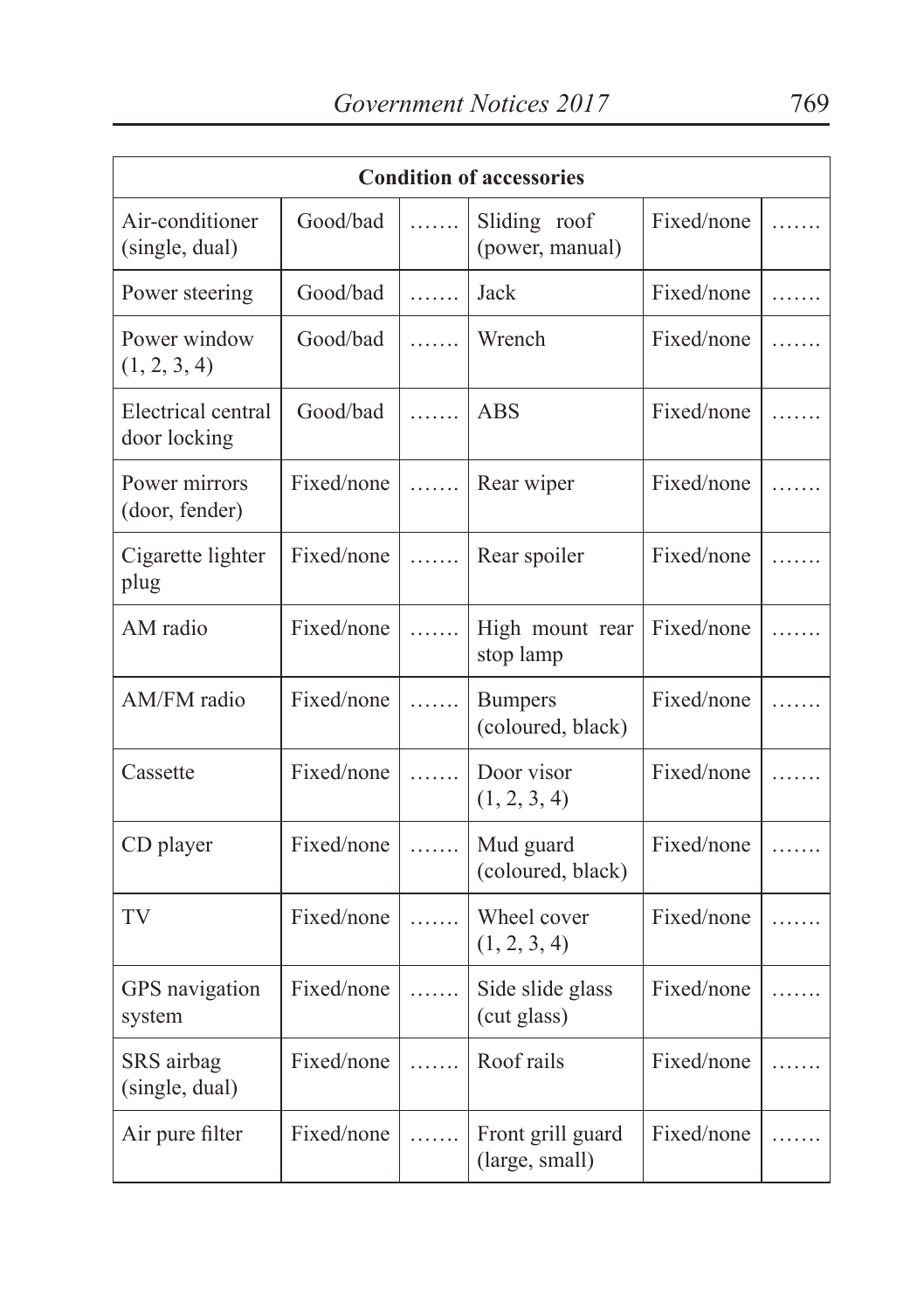| <b>Condition of accessories</b>  |                |                |                          |            |  |
|----------------------------------|----------------|----------------|--------------------------|------------|--|
| Rear speaker<br>(single, dual)   | Fixed/none $ $ |                | Side Steps               | Fixed/none |  |
| Floor mat<br>(1, 2, 3, 4, 5)     | Fixed/none     | <b>Service</b> | Roller bar               | Fixed/none |  |
| Leather seats                    | Fixed/none     | .              | Rear cargo bed<br>cover  | Fixed/none |  |
| Radio antenna<br>(power, manual) | Good/Bad       |                | Rear protect bar         | Fixed/none |  |
| Front fog lamp<br>(single, dual) | Fixed/none     | .              | Rear spare tyre<br>cover | Fixed/none |  |

........................................................ Name

........................................... Date of issue

........................................................ Signature

........................................... Designation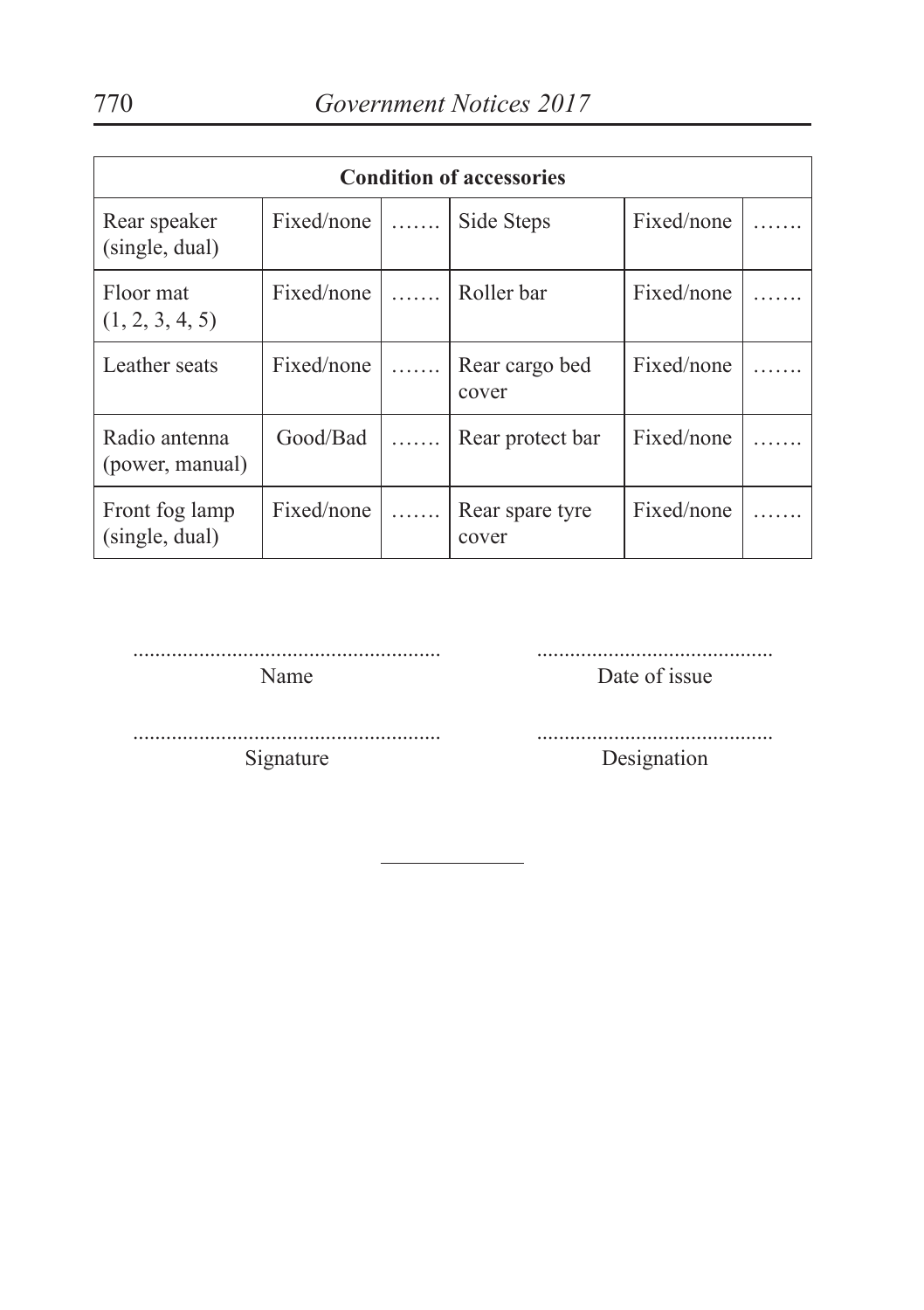# **NINTH SCHEDULE** [Regulation 9(3)(f)]

|    | Country      | <b>Names and addresses of Authorities</b>                                                                       |  |
|----|--------------|-----------------------------------------------------------------------------------------------------------------|--|
| 1. | Japan        | (1) Bureau Veritas* Japan                                                                                       |  |
|    |              | (2) Japan Auto Appraisal Institute - JAAI**<br>1-20-8, Kitashinagawa, Shinagawa, Tokyo                          |  |
|    |              | (3) Japan Vehicle Inspection Association** 1-9-3<br>Akasaka, Minato, Tokyo                                      |  |
|    |              | (4) Mauriauto Inspection Organisation** 2-10-12<br>Ikouhoncho, Adachi-Ku, Tokyo, Japan                          |  |
|    |              | (5) Société Générale de Surveillance Japan Inc.*<br>Yokohama                                                    |  |
| 2. | South Africa | (1) AA Testing Centre** Motor City Centre Solomon<br>Street Gezina Pretoria (Cape Town-Durban-<br>Johannesburg) |  |
|    |              | (2) Bureau Veritas* South Africa                                                                                |  |
|    |              | (3) Pretoria West Testing Centre** 112 Luttig Street<br>Pretoria West Pretoria                                  |  |
|    |              | (4) Pro Auto Testing Centre** Flower Street Capital<br>Park Pretoria                                            |  |
|    |              | (5) Société Générale de Surveillance South Africa<br>(Proprietary) Limited* Johannesburg                        |  |
|    |              | (6) Test Best Testing Centre** 476 Hendrik Verwoerdt<br>Avenue Gezina Pretoria                                  |  |
|    |              | (7) Test Best Testing Centre** 585 Rachel de Beer<br>Street Pretoria North Pretoria                             |  |
|    |              | (8) Test Best Testing Centre** 8 Edward Avenue<br>Swartkop Ext. 17 Centurion Pretoria                           |  |
|    |              | (9) Test Best Testing Centre** 97 Willem Kruiwagen<br>Street Rosslyn-east Pretoria                              |  |